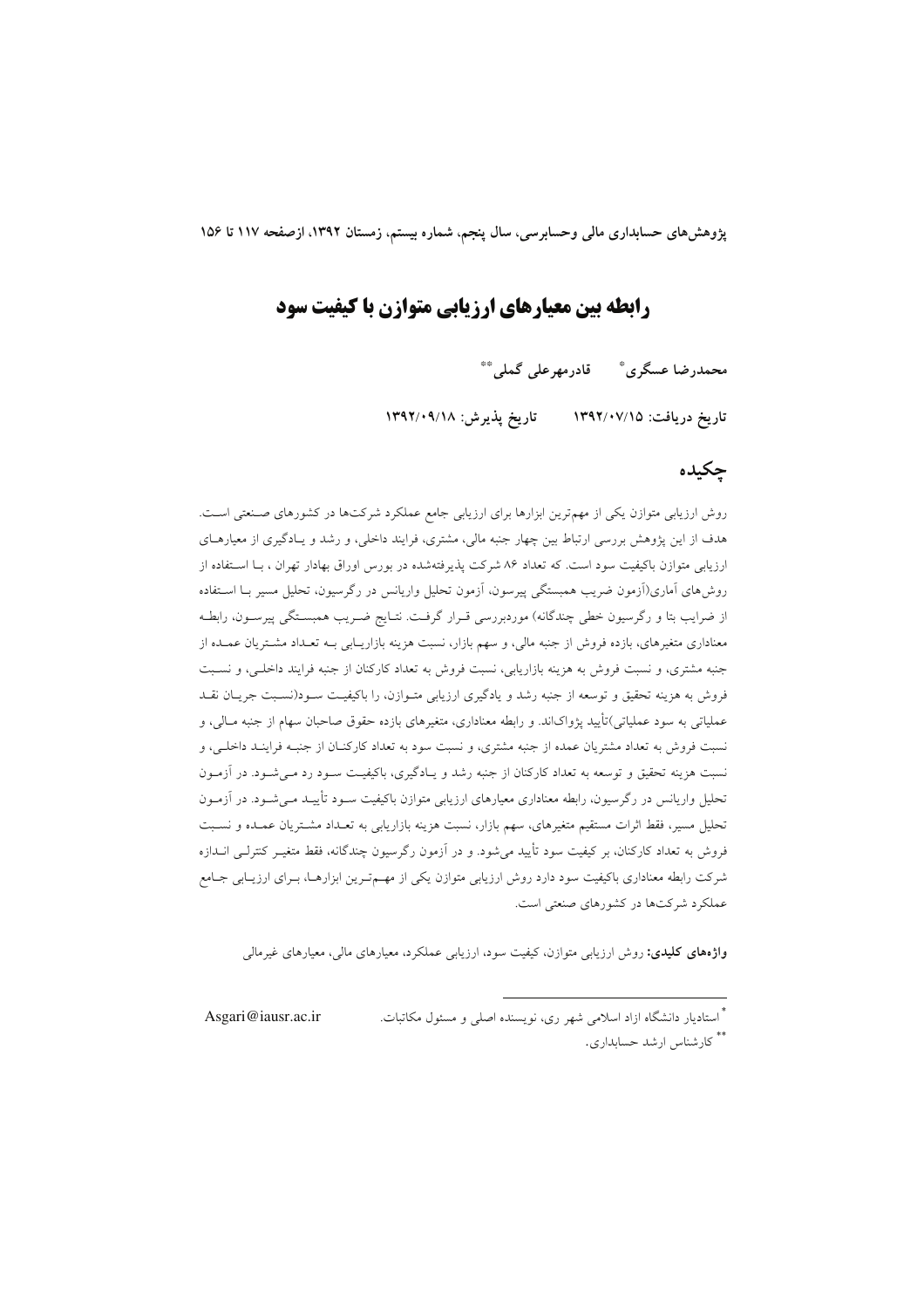١١٨.................يژوهش هاي حسابداري مالي و حسابرسي، سال ينجم، شماره بيستم، زمستان ١٣٩٢

#### ١- مقدمه

ارزیابی متوازن ، دید همهجانبه ای از اّنچه در داخل یا خارج از سازمان در حال وقوع است، برای مدیران سازمانها ارائه میدهد . بسیاری از شرکتهای بزرگ از این روش برای ارزیابی تأثیرات تصمیمات راهبردی بر کارمندان ، مشتریان و سودآوری استفاده می کنند (اکباتانی و دیگران ، ۱۳۸۵ : ۱۰).ارزیابی متوازن ، یک سیستم اندازهگیری و مدیریت استراتژیک است که استراتژی و رسالت سازمان را به معیارهای عملکرد یکپارچه و متوازن تبدیل میکند و شامل معیارهای عینی و ذهنی است ( کایلان و نورتن ، ۱۹۹۷ : ۷). معیارهای ارزیابی متوازن در عملکرد سازمانی از چهار دیدگاه مالی، مشتری، فرأیندهای داخلی و رشد و یادگیری تشکیل شده است که در ارتباط با چهار وظیفهٔ حسابداری و مالی، بازاریابی، زنجیره ارزش و منابع انسانی میباشد ( ویو ۱ و دیگران ، ۲۰۰۹ : ۱۰۱۳۷). در واقع، با بهکارگیری این مدل در سازمان ، در هریک از چهار دیدگاه کارت امتیازی متوازن ، اهدافی تعیین می شوند و بر اساس این اهداف ، در هر یک از این چهار محور ، سنجههایی برای اندازهگیری انتخاب می شوند( کاپلان و نورتن ، ۱۹۹۶: ۸ ). نتایج بهدستآمده از اندازهگیری این سنجهها موجب شناسایی نقاط قوت و ضعف سازمان میشود و فرصتهای بهبود مناسبی را فراهم میآورد. از زمان معرفی این روش ، بسیاری از شرکتها آن را به عنوان زیربنای سیستم مدیریت استراتژیک پذیرفتهاند. این روش به مدیران کمک کرده تا براساس محصولات و خدمات ارزش افزون تر، کارشان را در جهت فرصتهای رشد و بهدوراز کاهش هزینه ساده ، با استراتژی های جدید تنظیم کنند ( اربان و بوگلینو ، ۳۴۱: ۲۰۰۲ ).

 $1$  - Wu et al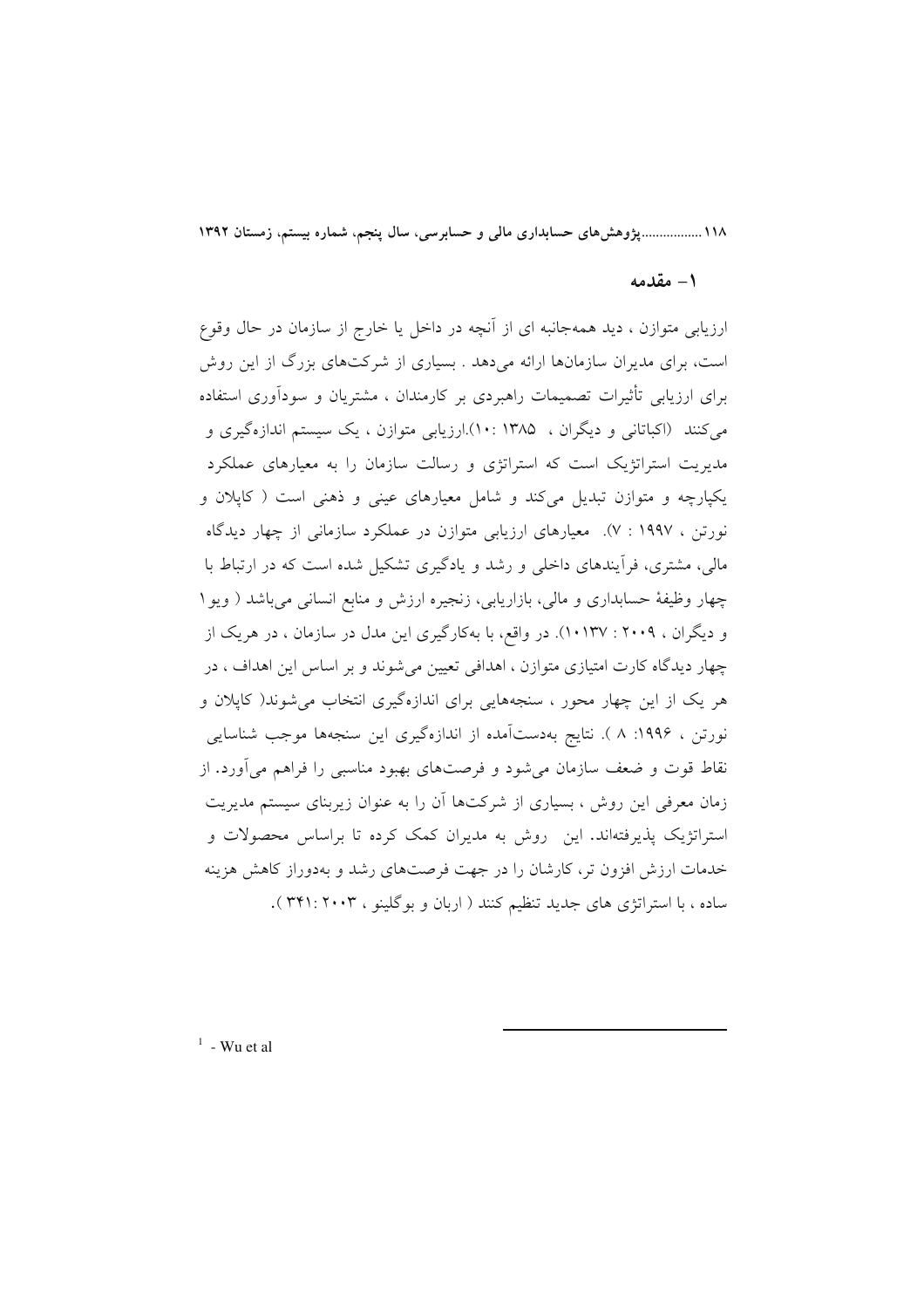اتکای صرف بر معیارهای مالی میٍ تواند رفتاری را برانگیزد که به واسطهی أن فرایند ارزش آفرینی ۱ در بلندمدت قربانی عملکرد کوتاه مدت شود. کارت امتیازی متوازن،معیارهای عملکرد مالی ( شاخص۵مای متأخر) را حفظ، و آنها را با معیارهای ییش برنده ی۲ عملکرد مالی آینده( شاخصهای متقدم) پشتیبانی میکند( مهام و شیرزاد،۱۳۸۳: ۱۹). در راستای مشکلات و موانع بر سر راه سازمانها در توسعه نظامهای ارزیابی عملکرد ، سیستمی موردنیاز است که بین دقت تاریخی ارقام و اعداد مالي و محركههاي عملكرد آينده ، نوعي توازن برقرار نمايد و درعين حال سازمانها را در پیادهسازی و اجرای استراتژی متمایز خود یاری دهد. روش ارزیابی متوازن ابزاری است که پاسخگوی هر دو چالش مذکور است . روش ارزیابی متوازن تنها یک سیستم ارزیابی نیست، بلکه یک ابزار هدایتی است که در تمام سطوح سازمانی راهبرد را از تئوری به عمل تبدیل میکند . این روش در اصل یکی از اصول اقدام انگیزشی است که باعث می شود تا افراد و گروههایی که در شرکت کار میکنند به صورت روزانه از فعالیتهای خود در جهت پیشبرد استراتژی سازمانی آگاه شوند ( نیر ۲۰۰۴ :۳) . چارچوب گزارشگری مالی تاریخی ، با فراهم أوردن نوعی یکنواختی منطقی در ارائه اطلاعات مالی هنوز هم از جایگاه خاصی برخوردار است ، اما در امر ارزیابی ارزش شرکتها و اندازهگیری عملکرد آنها توفیق چندانی نداشته است. شاخص های مالی تاریخی ، از انعکاس ظرفیت بالقوه شرکتها برای رشد و تعالی ، انعطاف یذیری و توانایی تطبیق با شرایط متغیر تجاری امروز ناتوان ماندهاند( حجازی و همایونی راد ، ۱۳۸۶ : ۶۱).همچنین از طرفی گزارشهای مالی ، از مهمترین فرآوردههای سیستم حسابداری است که از اهداف عمده آن ، فراهم آوردن اطلاعات لازم برای ارزیابی عملکرد و توانایی سودآوری بنگاه اقتصادی است. یکی از اقلام حسابداری که در

 $1$  - value creation

 $119$ 

 $2$  - lead indication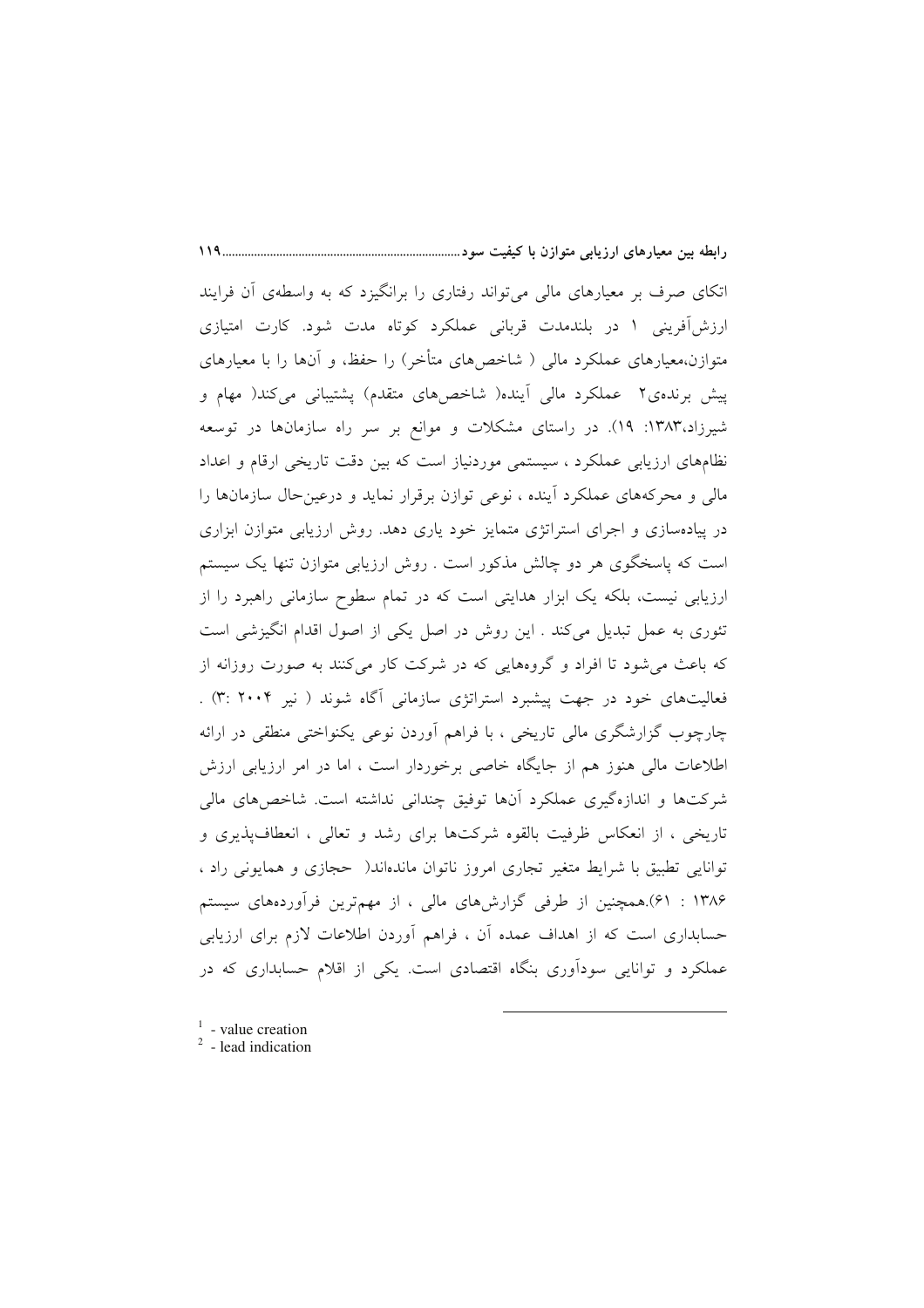۱۲۰ ...................یژوهش های حسابداری مالی و حسابرسی، سال ینجم، شماره بیستم، زمستان ۱۳۹۲

گزارش های مالی ( صورت سود و زیان ) تهیه و ارائه می شود " سود خالص " است که کاربردهای متفاوتی دارد. معمولاً سود به عنوان مبنایی برای محاسبه مالیات ، عاملی برای تدوین سیاستهای تقسیم سود و راهنمایی برای سرمایهگذاری و تصمیمگیری و بالأخره عاملی برای پیش بینی به شمار می]ید. ازآنجایی که سود از مهمترین معیارهای ارزیابی عملکرد و تعیینکننده ارزش بنگاههای اقتصادی تلقی میگردد موضوع " کیفیت سود " موردتوجه محققان و دست اندرکاران حرفه حسابداری و مدیریت سرمایهگذاری قرار گرفته است( اسماعیلی ، ۱۳۸۵: ۲۷). منظور از کیفیت سود ، زمینه بالقوه رشد سود و ميزان احتمال تحقق جريانهاي نقدي أتى است. على الرغم تلاش گسترده محققین در این عرصه ، هنوز هیچ توافقی در رابطه با تعریف و اندازهگیری کیفیت سود وجود ندارد ( کاتسو ، ۲۰۰۸ :۵۲۶) ۱. با توجه به این که روش ارزیابی متوازن و کیفیت سود ، هر دو برای ارزیابی عملکرد شرکتها بکار گرفته می شود در پژوهش حاضر به بررسی رابطه بین آنها پرداخته میشود تا بررسی نماییم که آیا معیارها انتخابشده ، معیارهای خوبی برای بهبود عملکرد شرکتها است؟

### ۲- مباني نظري پژوهش و پيشينه تحقيق

در گذشته تمرکز بر روی بدست آوردن اهداف کوتاه مدت مالی بود و رابطه بین استراتژی بلندمدت و فعالیت کوتاه مدت شرکت با شکست مواجه میشد و در نتیجه، بین برنامه توسعه استراتژیک و اجرای واقعی کار فاصله میافتاد. امروزه و در عصر اقتصاد جهانی، شرکتها باید وفاداری مشتری را بدست آورده و آن را حفظ کنند، محصولات جدید عرضه نموده و مهارت کارمندان را افزایش دهند، روی فناوری سرمایهگذاری کرده و از پایههای اطلاعاتی و سیستم های جدید استفاده کنند. در اوایل دهه ۱۹۹۰ رابرت کاپلان به همراه دیوید نورتن طرح تحقیقاتی را به منظور بررسی علل

<sup>1</sup> - Yuko Katsuo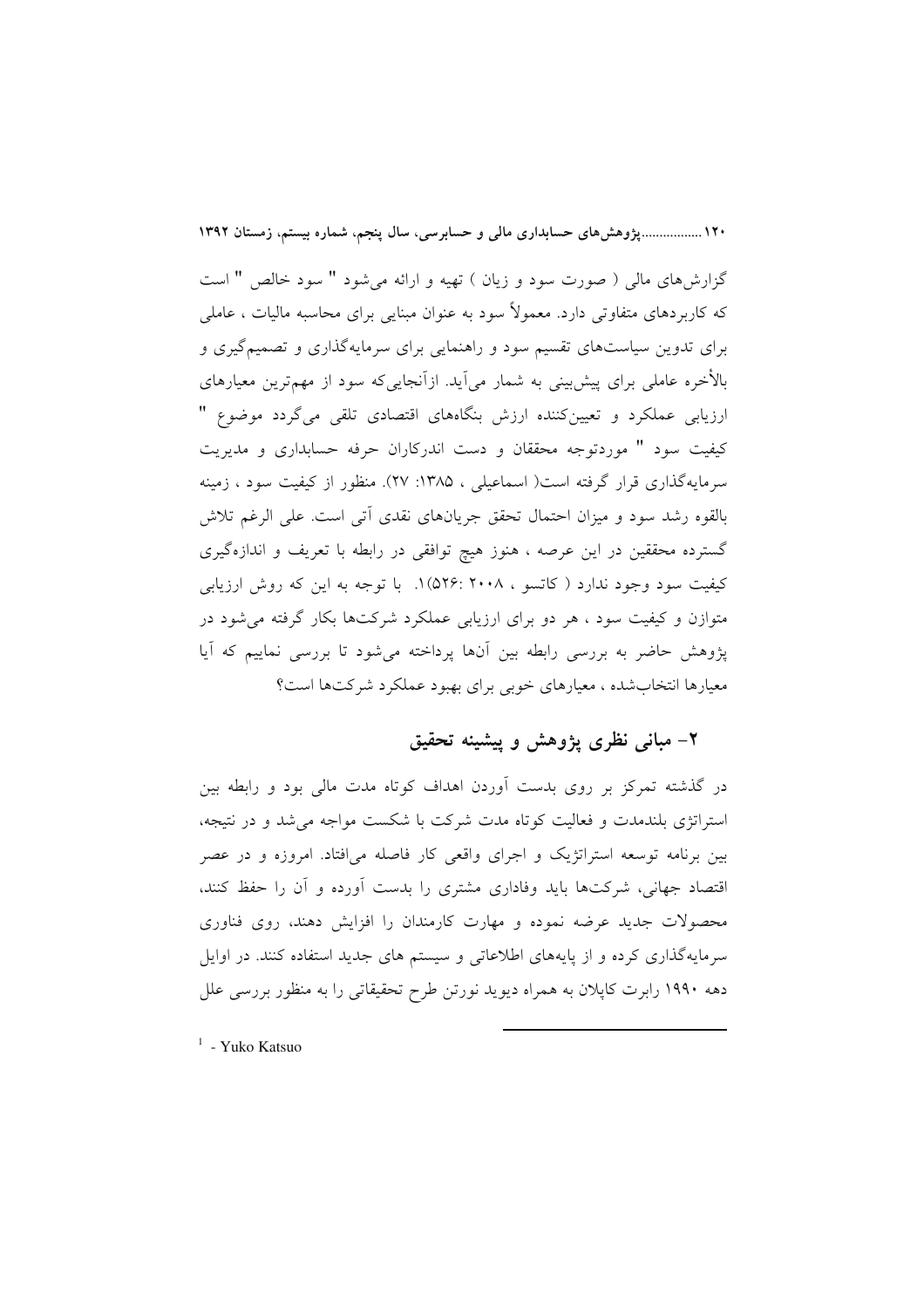توفیق دوازده شرکت برتر أمریکایی و مطالعه روشهای ارزیابی عملکرد در این شرکتها آغاز کردند. حاصل تحقیق آنها بیانگر این بود که سازمانها جهت ارزیابی عملکرد خود فقط به معیارهای مالی متکی نبوده و برای انجام یک ارزیابی کامل از عملکرد سازمان، باید عملکرد را از جنبههای مالی و غیرمالی موردبررسی قرارداد(ایرالا، ۲۰۰۷: ۷) ْ. امروزه روش ارزیابی متوازن به عنوان یکی از مهمترین ابزارها برای ارزیابی جامع، عملکرد در کشورهای صنعتی شناخته شده است. روش ارزیابی متوازن از هنگام معرفی تاکنون، در صدها شرکت و حتی سازمانهای غیرانتفاعی، شرکتهای بیمه، بانکها، شرکتهای فنی مهندسی و. . . در کشورهای مختلف مورد بهرهبرداری قرار گرفته است که بیش ترین کاربرد اَن را در شرکتهای بزرگ اَمریکایی و اروپایی و حتی شرکتهای استرالیایی و ژاپنی میتوان مشاهده کرد و بنا به اظهار مبتکران این روش(کاپلان و نورتون، ۲۰۰۱) ارزیابی متوازن، ابزاری مدیریتی برای تبدیل دیدگاهها و راهبردها به اهداف قابلاندازهگیری و ارتباطدهنده تصمیمهای راهبردی و معیارهای عملکرد در سطوح کلیدی موسسه است. این سیستم از آن جهت ارزیابی متوازن نامیده شد که توازن را در ارزیابی وجوه مختلف نظیر معیارهای مالی و غیرمالی، عوامل درون سازمانی و برون سازمانی، برنامههای بلندمدت و کوتاه مدت و نظایر آن برقرار می کند. ارزیابی متوازن دارای دو سازوکار و کنترل است که از یک سو اهداف بلندمدت را به اهداف فرعی تقسیم میکند و مراحل اجرای کار را مشخص و از سوی دیگر معیارهایی را برای اندازهگیری و ارزیابی عملکرد ارائه میدهد تا بتوانیم در راستای دست یابی به اهداف راهبردی شرکت حرکت کنیم(حجازی و هماونی راد، ۱۳۸۶: ۶۲). روش ارزیابی متوازن(کارت امتیازی متوازن) روش ارزیابی متوازن ( کارت امتیازی متوازن ) به عنوان یک متدلوژی که قصد اَشکار کردن ناحیه مشکل در سازمان را دارد و متذکر

1. Irala

 $111$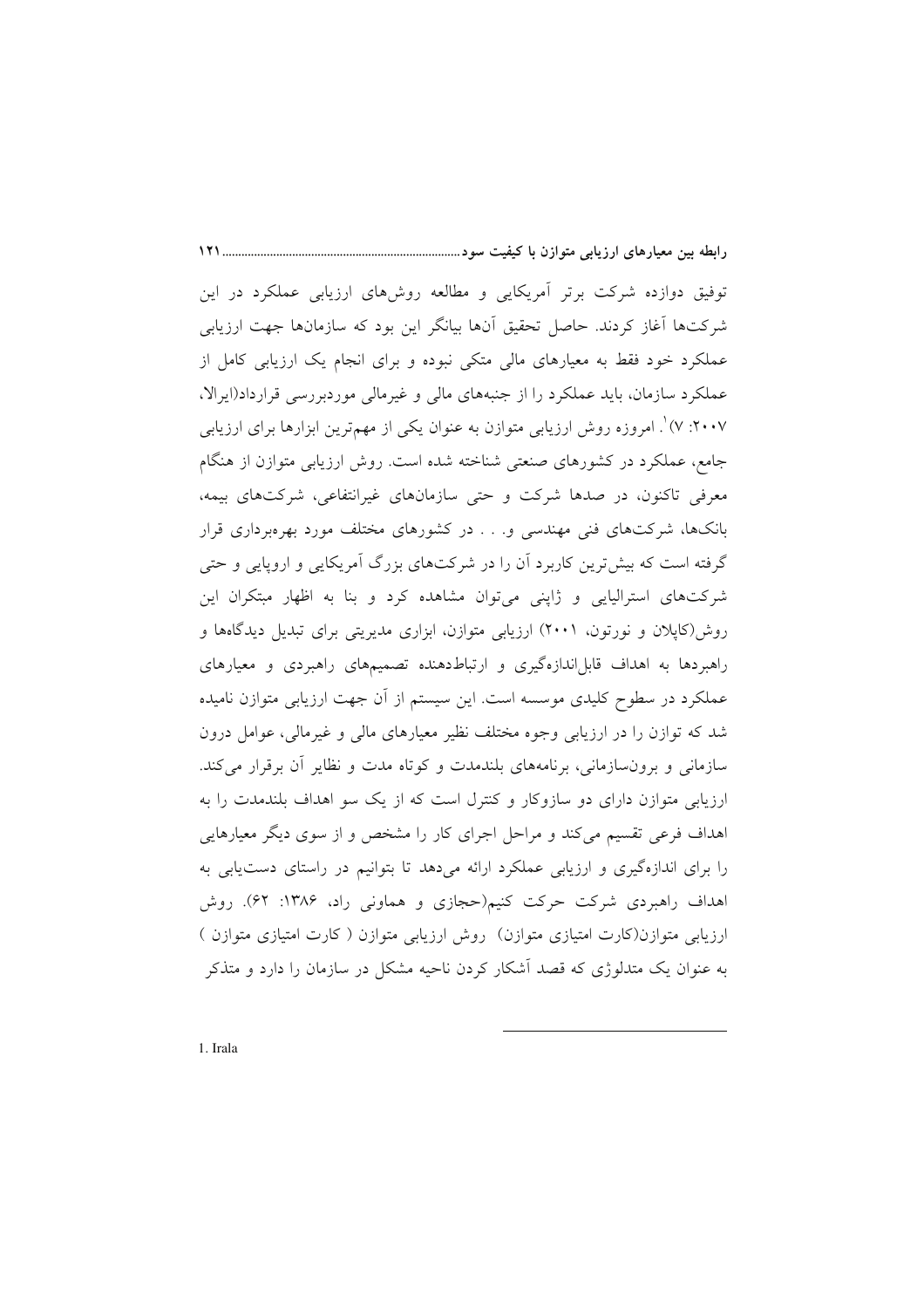١٢٢..................يژوهشهاي حسابداري مالي و حسابرسي، سال ينجم، شماره بيستم، زمستان ١٣٩٢

شدن ناحیههایی برای بهبود، پیشنهاد شد. آن همچنین به عنوان ابزاری برای تنظیم کردن یک سازمان با استراتژی هایش، با بدست آوردن اهداف و معیارهایی برای واحدهای سازمانی خاص، از فرآیندهای بالا تا پایین سازمان، به وسیله مأموریت و استراتژی کل سازمان ارتقا داده شد(ایلات و دیگران ، ۲۰۰۸ :۸۹۸). روش ارزیابی متوازن به عنوان ابزاری مؤثر و تأییدشده این امکان را برای سازمانها فراهم می کند که استراتژی های متمایزکننده خود را با موفقیت پیاده کنند. این روش شناسی بهظاهر ساده که توسط رابرت کاپلن و دیوید نورتون توسعه یافت ، استراتژی یک سازمان را به اهداف عملکردی ، معیارها ، اهداف کمی و برنامه و ابتکارات اجرایی در چهار جنبه متوازن ترجمه مي كند و مديران را به سمتي سوق مي دهد كه عملكرد موسسه را از چهار جنبه و چشم|نداز اساسی موردبررسی قرار دهند( نیون ۲۰۰۱: ۲۱) ْ.

روش ارزیابی متوازن به عنوان نوینترین فنهای ارزیابی عملیات عملکرد سازمانها، شامل چهار جنبه ارزیابی زیر میباشد.

جنبه مالی: منظور از جنبه مالی، آن دسته از معیارهایی است که از دید سهامداران و بهطورکلی ذینفعان شرکت ملاک تعیین عملکرد میباشد. بازده فروش، کاهش هزینه، بهره وری و استفاده از داراییها سه هدف اساسی است که عموماً استراتژی تجاری را به حرکت در می|ورد. ازاین٫رو معیارهای مالی سنتی عبارتاند از ROS(بازده فروش)، ROA(بازده داراییها)، ROCE بازده سرمایه بکار گرفتهشده(بازده سرمایه در گردش)، تأمین مالی به صورت درصدی از فروش، سودآوری و. . . است. ازاین٫رو عملکرد مالی یک شرکت برای ادامه حیات نهایی نیز مهم است. معیارهای مالی سنتی مثل،ROA(بازده داراییها)، ROE(بازده حقوق صاحبان سهام) و ROI(بازده سرمایهگذاریها) مورداستفاده قرار میگیرد تا نشاندهنده معیارهای مالی باشد که قابل اجرا در شركتها نيز مي باشد.

 $1$  - Niven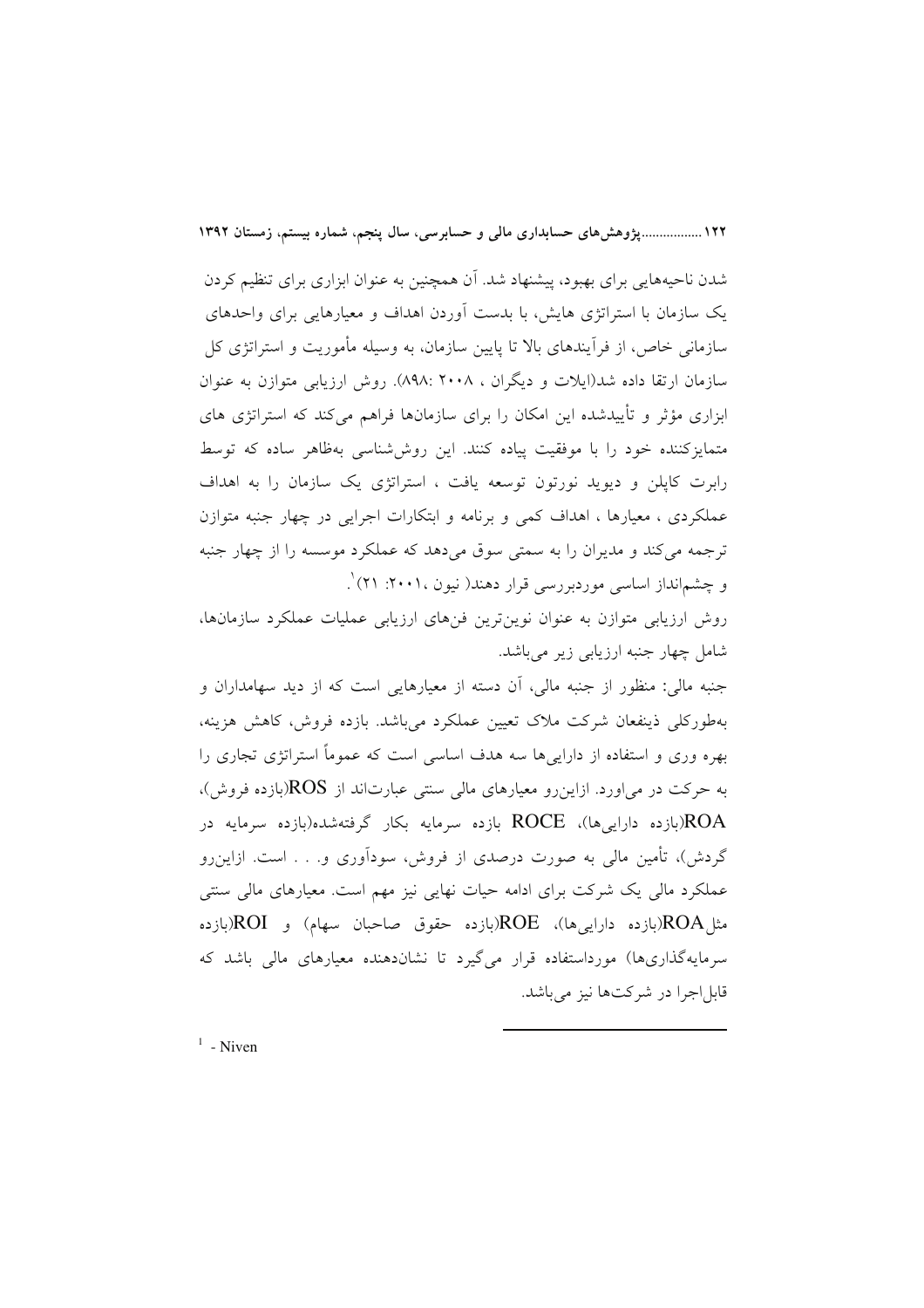**جنبه مشتریان**: منظور از جنبه مشتری أن دسته از معیارها هستند که از دید مشتری، یک شرکت باید اّن معیارها را داشته باشد. طبق تحقیقات گذشته توجه با محوریت مشتری برای شرکتها مهم است و اهداف استراتژیک آنها مشخص کردن مشتری و تقسیم.بندیهای بازار است که در آن رقابت را انتخاب میکنند و نشان میدهند که چگونه میتوانند مبنای موردنظر مشتری را تولید و حفظ کنند. معیارهای عمومی شامل رضایت مشتری، وفاداری مشتری، نگهداری مشتری، جذب مشتری و سودآوری است. برای شرکتها، در صنعتی که هنوز در حال رشد است توانایی برای به وجود آوردن بازدیدکنندگان منحصربهفرد و گروهی وجود دارد که در حقیقت مصرفکننده و مشتری هستند و شاخصهای عملکردی مهمی را دارا میباشند. بازاریابی و سایر تلاشها برای رسیدن و جذب گروه گستردهای از مشتریان هدف و حفظ آنها، در این جنبه یا معیار وجود دارد. بازده در هر بخش از بازدیدکنندگان، پوشش بازاریابی و سهم بازار مورداستفاده قرار می گیرد تا نشاندهنده معیارهای آشکار مشتری باشد.

 $15<sup>2</sup>$ 

**جنبه فرأيند داخلي:** منظور از جنبه فرأيند داخلي أن دسته از معيارهايي هستند كه براي ایجاد رضایت ذینفعان و مشتریان باید در فرأیند داخلی شرکت وجود داشته باشند. هر تجارتی دارای مجموعه منحصر به فردی از فراًیندها برای تولید ارزش برای مصرفکنندگان و تولید نتایج مالی است. زنجیره ارزش تولیدی شامل تولید محصولات و خدمات برای نیازهای همیشگی مشتری و کاهش هزینه، در رساندن محصولات و خدمات و خدمات پس از فروش است. ازاین رو فعالیتهای تجاری اصلی که میبایست انجام بگیرد تا انتظارات مصرفکننده را برأورده کنند نیز باید اندازهگیری شوند. برای شرکتها این موضوع موردبحث قرار میگیرد که تعداد کارمندان و موارد مالی موجود بر عملیات اصلی تأثیر میگذارد بنابراین باید موردتوجه قرار گیرد تا برأورد كننده نياز مصرفكنندگان باشد. استفاده مؤثرتر از اين منابع بر فاكتور تبديل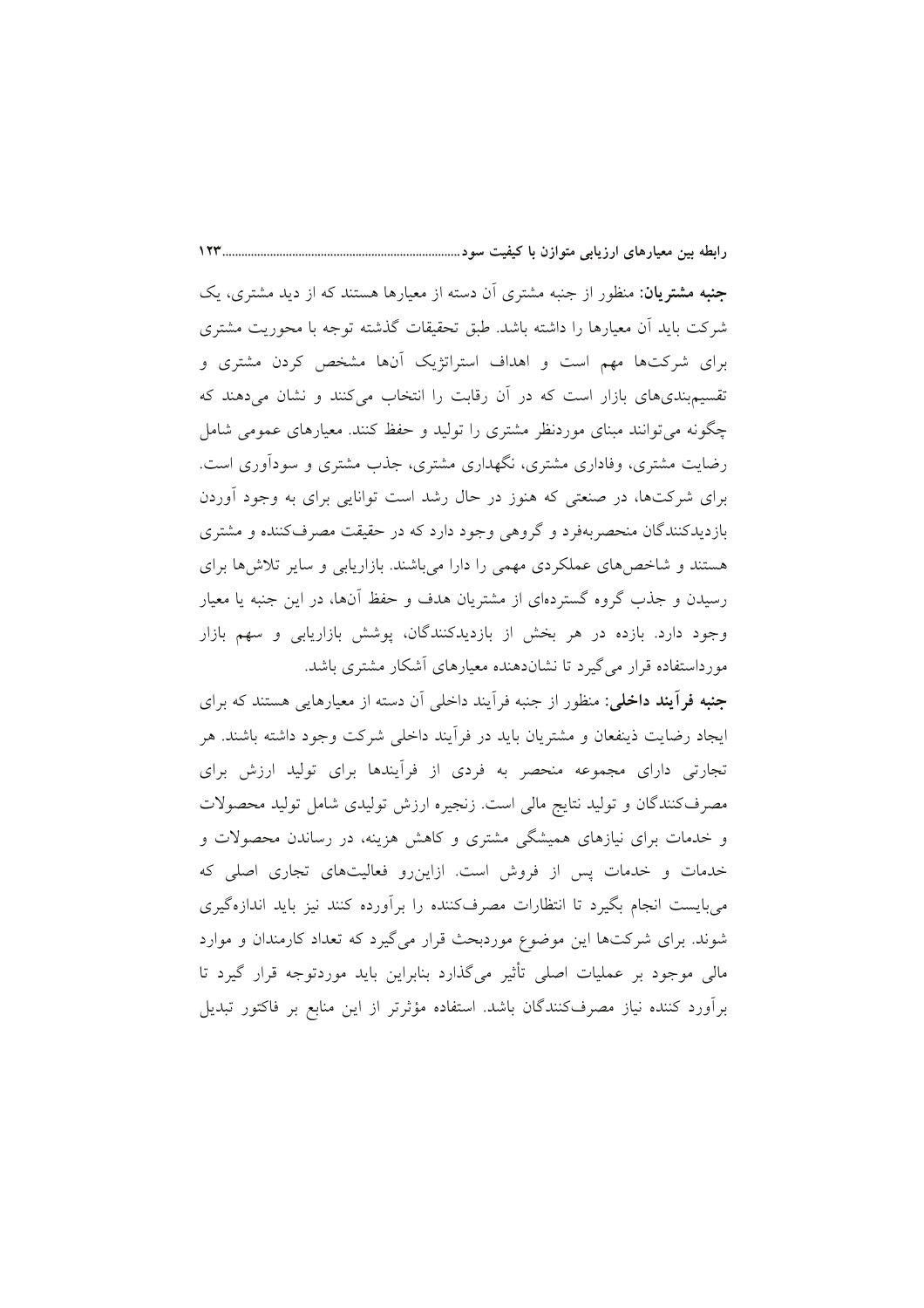۱۲۴ ...................یژوهش های حسابداری مالی و حسابرسی، سال ینجم، شماره بیستم، زمستان ۱۳۹۲

تأثير مي گذار د(مثل تعداد بازديدكنندگان منحصربهفر د كه مصر فكننده هستند). ازاين رو بازده به وجود أمده به وسیله هزینههای بازاریابی، بهره وری کارمند و میزان تغییر در بازدید به وسیله کارمند، در این معیار قرار دارد(میستری و ناندرام، ۲۰۰۵: ۸–۱۰) ْ. بهطور خلاصه این جنبه، اقدامات موردنیاز برای انجام کار مؤثر سازمان را توضیح می،دهد و تمرکز آن بر عملکرد فرآیندهای داخلی سازمان است. این جنبه شامل معیارهای اساسی همانند طراحی تولید، گسترش تولیدات، خدمات فروش، کارایی تولید، کیفیت و بهره وری است. در واقع جنبه داخلی، توضیح روشها، مزیتها و برتري هاي درون سازماني است(اكباتاني و ديگران، ۱۳۸۵: ۱۰-۱۱).

جنبه رشد و یادگیری: منظور از این معیارها، آن دسته از اقداماتی است که برای رسیدن به یک وضع مطلوب از نظر ذینفعان و مشتریان میبایست در نوآوری و آموزش کارکنان به کار گرفته شود. بسیاری از معیارهای لیست شده به وسیله الو و همکاران (۱۹۹۹) نشاندهنده تعامل افراد و سیستم هاست مثل هزینه تحقیق و توسعه، سرمایهگذاری در آموزش و پیشرفت کارمندان، حمایت برای پیشرفت محصول جدید و. . . در سایه رقابت گسترده به وسیله شرکتها است و این حقیقت که فایده اولیه نسبتاً به زودی از بین می٫ود و شرکتها باید پیشرفت مداوم داشته باشند و توانایی معرفی محصولات جدید و نوآوری را داشته باشند تا به حیات خود ادامه دهند. مهارتهای کارمند، آموزش، انگیزه و قدرتمند کردن در به وجود آوردن محیطی مهم هستند که در أن نوأوری و توسعه محصول و پیشرفتها، مورد تشویق قرار میگیرد. بنابراین متغیرهای هزینه تحقیق و توسعه و تعداد کارمندان میتوانند معیارهای اندازهگیری مهم منابعی باشند که برای بهره وری کارمند اختصاص دادهشدهاند و برای توسعه محصولات جدید و خدمتها و پیشرفتها و بهبودهایی که در کیفیت خدمات

1. Mistry and Nandrarm 2. Oly et al.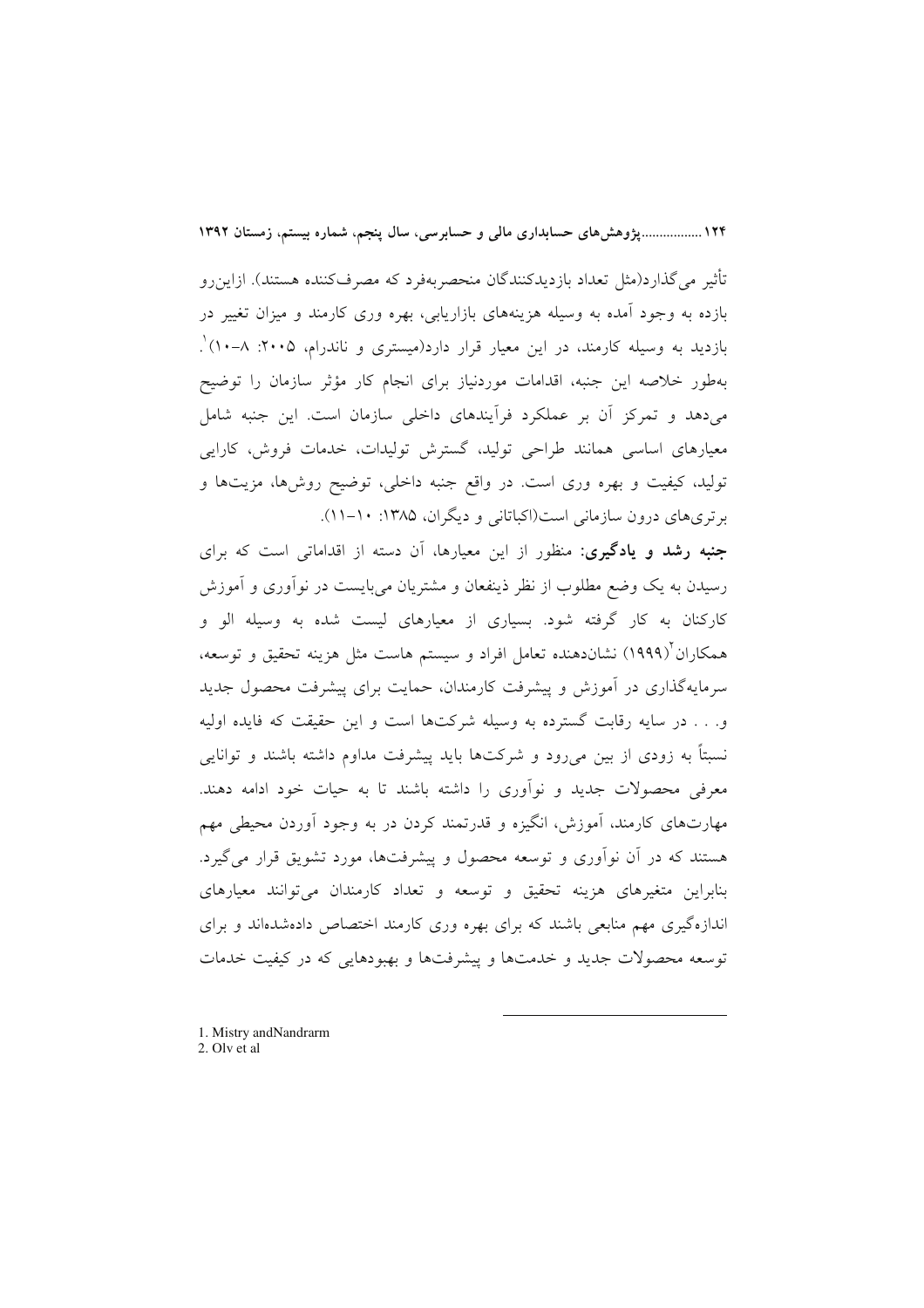است، مفید باشند. ازاین٫رو هزینه تحقیق و توسعه برای هر کارمند و بازده حاصل از هزینه تحقیق و توسعه به دلار در مجموعه نهایی معیارها قرار میگیرد(میستری و ناندرام، ۲۰۰۵: ۸–۱۰).

## ۳–پیشینه پژوهش

#### ۰۱–۳ مطالعات داخلی

\* ارزیابی متوازن در حسابداری مدیریت(نمازی و رمضانی، ۱۳۸۲) در این مقاله جنبههای اصلی ارزیابی متوازن و گامهای لازم جهت پیاده نمودن اَن بهطور مختصر و مفید تشریح شده است. نتایج حاکی از آن است که ارزیابی متوازن یکی از مهمترین و نوینترین روشهای ارزیابی عملکرد سازمان است و میتواند به عنوان چارچوبی جهت مدیریت راهبردی و نظامی در راستای تغییرات سازمانی بهکاربرده شود و مکمل روشهای فعلی حسابداری مدیریت در این زمینه است.

\*در رساله دکتری با عنوان "بررسی نقش ارزیابی جامع عملکرد در ارزیابی عملکرد و کنترل مدیریت"با بهرهگیری از استراتژی مدون شرکت ایرانخودرو دیزل مورد آزمون واقع شده که نتایج آن بیانگر این است که اغلب اجزای وجه رشد و یادگیری با وجه فرایند داخلی و وجه فرایند داخلی با وجه مشتری و وجه مشتری با وجه مالی در ارتباط است ولی ارتباطات مذکور در هیچکدام از موارد بهطور کامل برقرار نشده است(ابراهيمي سرو عليا، ١٣٨۴).

\* استفاده از الگوی امتیازنامه متوازن در حرفه حسابداری برای حفظ منافع عمومی و ارتقای اخلاق حرفهای(مدرس و دیانتی، ۱۳۸۵)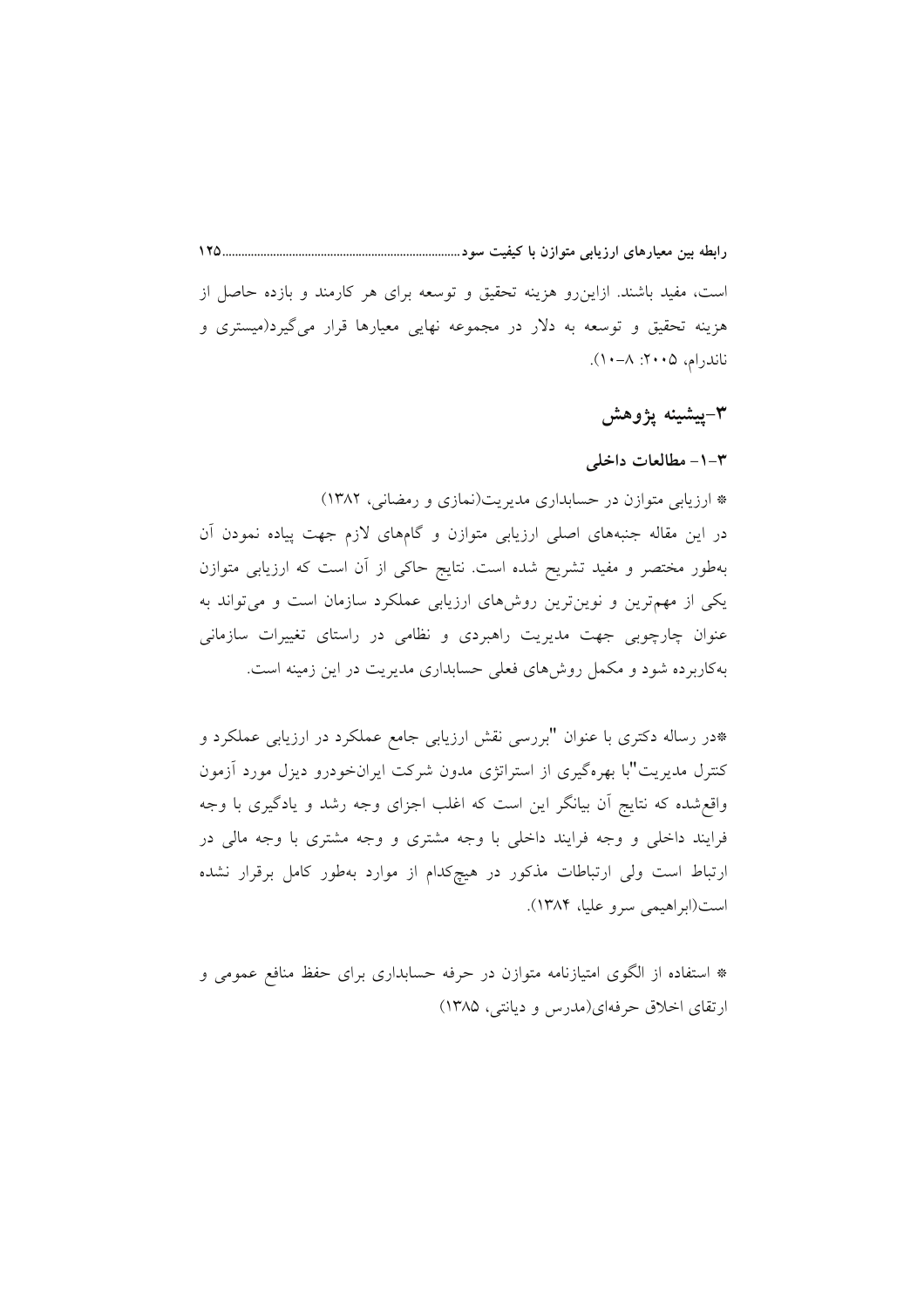۱۲۶..................یژوهش های حسابداری مالی و حسابرسی، سال ینجم، شماره بیستم، زمستان ۱۳۹۲

در این مقاله ضمن مروری بر مفاهیم منافع عمومی و اخلاق حرفهای، الگوی پیشنهادی امتیازنامه متوازن در حرفه حسابداری، تشریح شده است. ونیز اصلاحاتی روی این الگو جهت افزایش اثربخشی نقش حرفه حسابداری در قبال جامعه صورت گرفته است. الگوی پیشنهادی مبتنی بر چهار دیدگاه اصلی شامل اعضای حرفه، ذینفعان برونسازمانی، نهاد حرفهای و دولت است. در این تحقیق چنین نتیجهگیری شده است که ارزیابی متوازن تنها راهکار کلی برای حل چالش رعایت بیشتر اصول اخلاقی در حرفه حسابداری نیست، ولی چارچوبی سودمند برای بهبود و کنترل تغییر فرهنگی فراهم ميأورد.

\*در پایاننامه خود، عملکرد مراکز تحقیقاتی ساختمان و مسکن را با استفاده از روش ارزیابی متوازن موردبررسی قرار داده است و آن را به عنوان سیستم ارزیابی مفیدی در پژوهش خود نشان می دهد(ساجدی، ۱۳۸۵).

\* بررسی کاربرد تکنیک ارزیابی متوازن در سنجش عملکرد شرکتهای پذیرفتهشده در بورس اوراق بهادار تهران(الهياري ابهري، ١٣٨۶)

در این تحقیق از چهار جنبه ارزیابی متوازن(مالی، مشتری، فرأیند داخلی و نوأوری و آموزش) در قالب چهار فرضیه بررسی گردیده است. پژوهشگر با استفاده از ابزار یرسشنامه، اطلاعات ۶۸شرکتهای پذیرفتهشده در بورس اوراق بهادار تهران استفاده کرده است. نتایج پژوهش حاکی از آن است که مهترین معیارهای مالی که شرکتهای یذیرفتهشده در بورس اوراق بهادار تهران برای ارزیابی عملکرد بخشهای مختلف و مدیران شرکت استفاده میکنند عبارت از سود خالص، سود عملیاتی متوازن و درآمد کل است. افزون بر این حدود ۹۲/۶ درصد شرکتهای موردمطالعه از روش ارزیابی متوازن جهت ارزیابی عملکرد استفاده نمی کنند. اما شرکتهای مذکور از معیارهای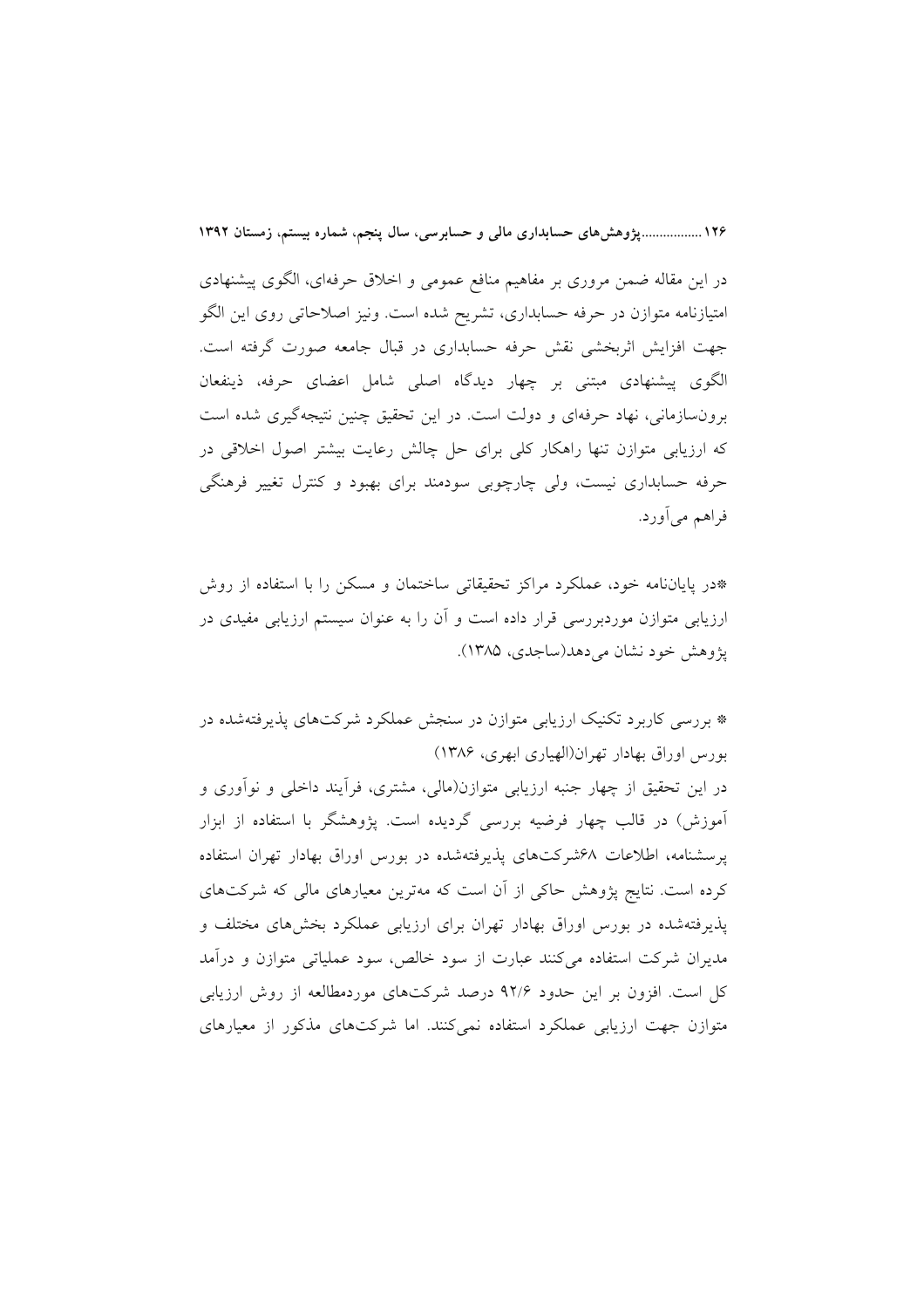غیرمالی از قبیل رضایتمندی مشتریان، تعداد شکایتهای مشتریان، ساعت أموزش کارکنان و شنیدن نظرات و پیشنهادی کارکنان برای ارزیابی عملکرد بخشهای مختلف و مدیران شرکت بدون پیادهسازی ارزیابی متوازن، نیز استفاده میکنند.

\*با استفاده از مدل های آماری به بررسی ارتباط بین معیارها و اهداف در روش ارزیابی متوازن در شرکتهایی که از این روش استفاده کردهاند، پرداخته است(فرخی، ۱۳۸۶).

\* بررسی نقش ارزیابی جامع عملکرد در ارزیابی عملکرد و کنترل مدیریت(ابراهیمی،  $(14A)$ 

در این تحقیق راهبرد مدون شرکت ایرانخودرو دیزل از جنبه ارزیابی عملکرد بررسی شده است. به این ترتیب که ابتدا مدلی هشت مرحلهای جهت طراحی مدل ارزیابی متوازن ارائهشده، سپس با نمونهسازی در شرکت ایرانخودرو دیزل، مدل مذکور اجرا شده است و در آخر ارتباط چهار جنبه ارزیابی متوازن در قالب فرضیهها و با دادههای کمی اَزمون شدهاند. در این تحقیق سه فرضیه مطرح شده است که عبارتاند از: ارتباط معنیداری بین آموزش کارکنان و فرآیند داخلی وجود دارد، ارتباط معنیداری بین فرآیند داخلی و رضایت مشتری وجود دارد، ارتباط معنیداری بین رضایت مشتری و سودآوری وجود دارد. نتایج تحقیق بیانگر این است که اغلب اجزای وجه رشد و یادگیری با وجه فرأیند داخلی و وجه فرأیند داخلی با وجه مشتری و وجه مشتری با وجه مالی در ارتباط است ولی ارتباطات مذکور در هیچکدام از موارد بهطور کامل برقرار نشده است.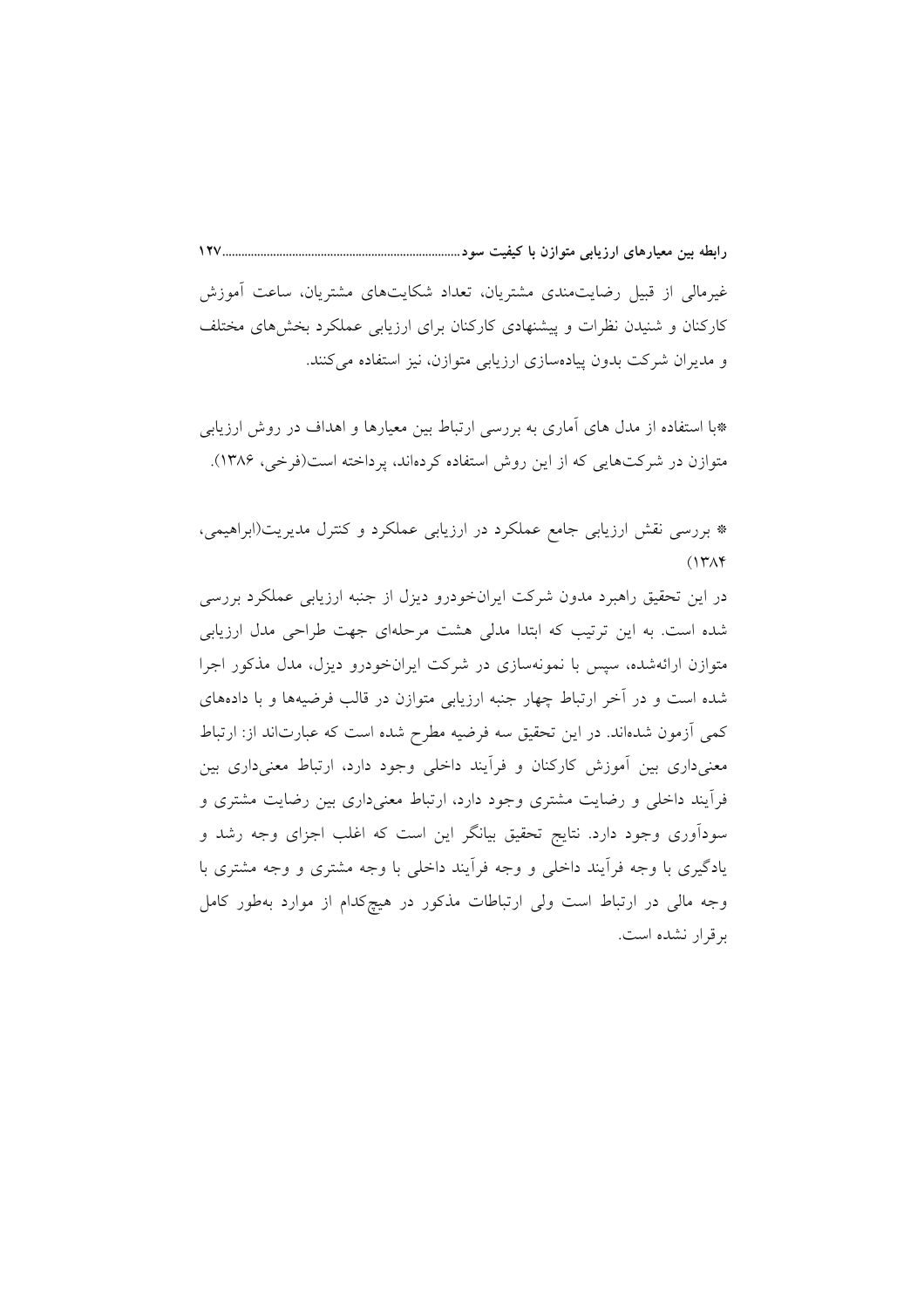۱۲۸ ................. پژوهش های حسابداری مالی و حسابرسی، سال پنجم، شماره بیستم، زمستان ۱۳۹۲

#### ٢-٢-مطالعات خارجي

\* در این یژوهش رابطه بین معیارهای روش ارزیابی متوازن و اندازه و عوامل بازار، در مورد ۶۶ شرکت تولیدی در کشور استرالیا موردبررسی قرار گرفته است. یافتههای مطالعاتی این پژوهشگران، اولاً حاکی از آن است که، سازمانهایی که سهم بازار بیشتری از محصولات جدیدی را دارند به استفاده از معیارهای مربوط به محصولات جدید، که در روش ارزیابی متوازن تعریفشدهاند، تمایل پیشتری نشان می دهند. ثانیاً، استفاده بیشتر از روش ارزیابی متوازن با میزان عملکرد واحد انتفاعی در ارتباط است ولی این ارتباط با اندازه سازمان، عمر محصول و وضعیت بازار رابطه معنیداری ندارد. ثالثاً، بین اندازه سازمان و استفاده از روش ارزیابی متوازن رابطه معنیداری وجود دارد. هرچه اندازه سازمان بزرگتر باشد، نتایج استفاده از روش ارزیابی متوازن مفید تر است(هوگو و جیمز، ۲۰۰۰) ْ.

\*(بررسی ارتباط بین جنبههای سیستم ارزیابی متوازن) در تحقیقات خود نشان دادهاند که رابطه مثبت و معنیداری بین سهم از بازار و میزان سودآوري شرکت وجود دارد(کاپلان و نورتن، ۲۰۰۱).

\* ارتباط ارزیابی متوازن با ارزیابی عملکرد شرکتهای تجارت الکترونیکی(میستری و  $(Y \cdot \alpha, \alpha)$ ناندرام، در این مقاله ارتباط بین جنبههای غیرمالی ارزیابی متوازن و ارزیابی عملکرد در ۲۰ شرکت که در زمینه تجارت الکترونیکی فعالیت داشته و فروش آنها به صورت اینترنتی بوده انجام شده است. در نهایت چنین نتیجهگیری شده است که معیارهای جنبه مشتری و نوآوری و آموزش به میزان زیادی به عملکرد سازمان وابسته است و رتبهبندی

1. Hogue and James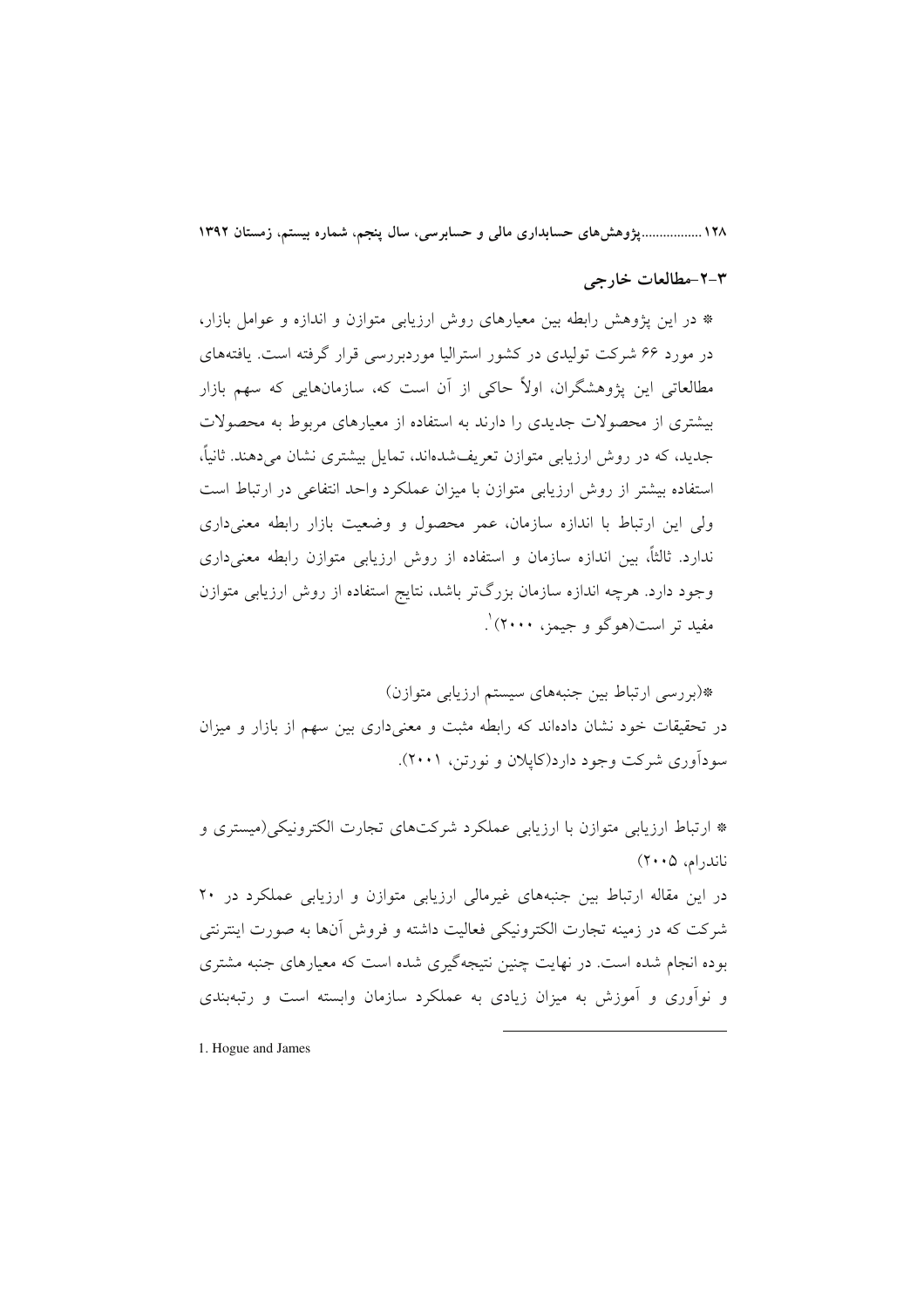رابطه بین معیارهای ارزیابی متوازن با کیفیت سود...................................

شرکتها از لحاظ معیارهای مربوط به جنبه مشتری و یا جنبه نوآوری و آموزش با رتبهبندی سازمانها از لحاظ عملکرد وابسته است. همچنین رتبهبندی از لحاظ معیارهای فرآیند داخلی نیز با رتبهبندی عملکرد همبستگی زیادی دارد.

\*در تحقیقات خود یک رویکرد ترکیبی از رویکرد ارزیابی متوازن و رویکرد مبتنی بر فرایند تحلیل شبکهای(ANP) را پیشنهاد کردهاند که در این رویکرد، معیارهای مالي و غيرمالي، مشهود و نامشهود، دروني و بيروني باهم ترکيب مي شوند و اين امر تصویری صحیح و واقعی تر از مشکلات مرتبط با عملیات شرکتهای رایانهای را ارائه مي دهد(شانكار و ديگران، ۲۰۰۵) ْ.

\*این پژوهشگران با بررسی کاربرد روش ارزیـابی متـوازن در سـه شــرکت کوچـک و متوسط(هاید پارک الکترونیک، صنایع فوتورا و باغ های مرکبات جنوبی) به ایــن نتیجــه رسیدند که ارزیابی متوازن در این شرکتها باعث بهبود عملکرد آنها شـده اسـت. اگرچه ۵۰ درصد از هـزار شـرکت جـزء فهرسـت فورچـون از روش ارزيـابي متـوازن استفاده می کنند ولی تعداد کمی از واحدهای تجـاری کوچـک و متوسـط ایــن تکنیـک ارزیابی عملکرد را مورد استفاده قرار می دهند(گامبوس و لازیر، ۲۰۰۶) ٌ.

\*ایشان با بررسی قابلیت اتکا و اعتبار چارچوب روش ارزیابی متوازن و معیارهای مربوط به آن، به این نتیجه رسیدند که روش ارزیابی متوازن یک مدل ارزیابی عملكرد قابل اتكا و معتبر است(بوليان، ٢٠٠۶).

1. Ravi and etal 1.Gumbus and Lussier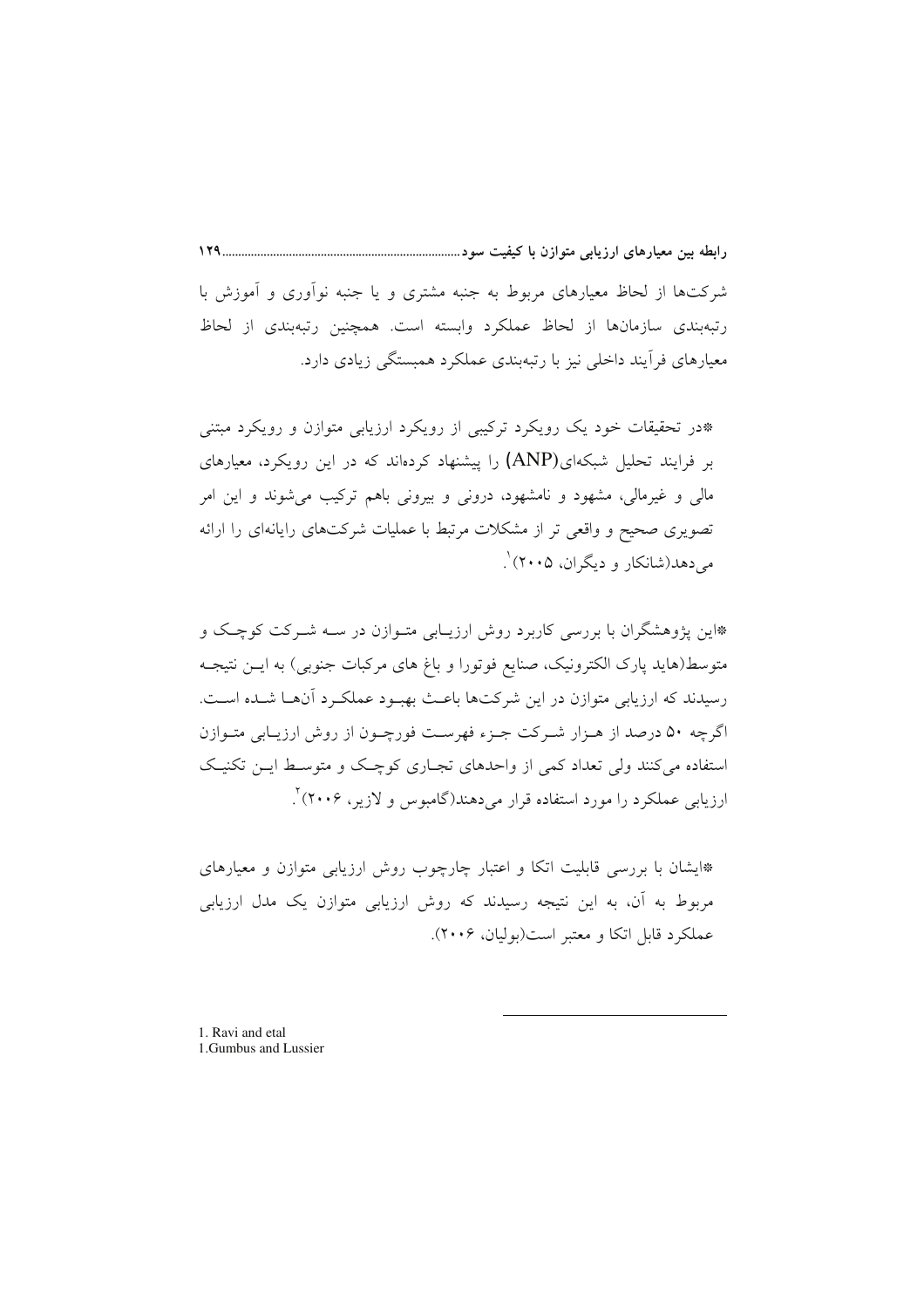۱۳۰ ....................وژوهشهای حسابداری مالی و حسابرسی، سال پنجم، شماره بیستم، زمستان ۱۳۹۲

\*آنها ارزیابی عملکرد مدیریت زنجیره عرضه در شرکتهای کوچک و متوسط در شرکتهای هندی را با استفاده از روش ارزیابی متوازن موردبررسی قراردادند. این یژوهشگران معیارهایی را بر اساس روش ارزیابی متوازن، برای ارزیابی عملکرد مدیریت زنجیره عرضه محصولات و یک سیستم ارزیابی عملکرد متوازن برای طراحي و تجزيه و تحليل زنجيرههاي عرضه محصولات، پيشنهاد كردند(بهاگوات و شارما، ۲۰۰۷) ۱

#### ۴– فرضیههای تحقیق

در این تحقیق جنبههای مختلف تکنیک کارت امتیازی متوازن با استفاده از معبارهای مربوطه به صورت فرضیههایی به شرح زیر تدوین و سپس مورد آزمون قرار گرفتهاند. ۱. جنبه مالی از معیارهای ارزیابی متوازن با کیفیت سود رابطه دارد. ١. بازده فروش باكيفيت سود رابطه دارد. . ٢بازده حقوق صاحبان سهام با كيفيت سود رابطه دارد. ۲. جنبه مشتری از معیارهای ارزیابی متوازن با کیفیت سود رابطه ً دارد. ١. سهم از بازار با کیفیت سود رابطه دارد. ۲. نسبت فروش به تعداد مشتریان عمده با کیفیت سود رابطه ً دارد. ۳. نسبت هزینه بازاریابی به تعداد مشتریان عمده با کیفیت سود رابطه دارد. ۳. جنبه فرآیند داخلی از معیارهای ارزیابی متوازن با کیفیت سود رابطه ً دارد. ۱. نسبت فروش به هزینه بازاریابی با کیفیت سود رابطه ً دارد. ۲. نسبت فروش به تعداد کارکنان با کیفیت سود رابطه ً دارد. ۳. نسبت سود به تعداد کارکنان با کیفیت سود رابطه دارد. ۴. جنبه رشد و یادگیری از معیارهای ارزیابی متوازن با کیفیت سود رابطه ً دارد.

2.Bhagwat & Sharma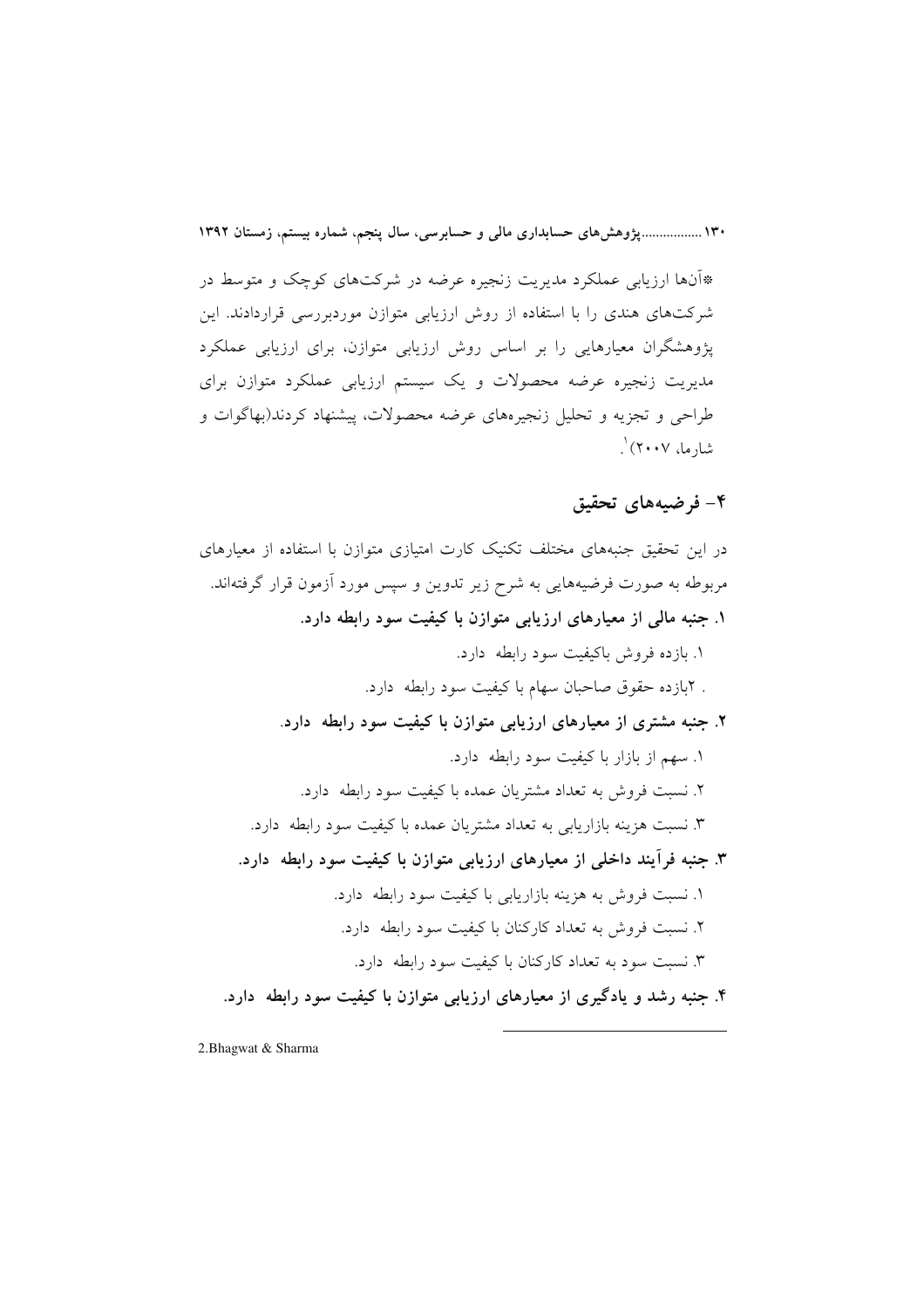۱. نسبت هزینه تحقیق و توسعه به تعداد کارکنان با کیفیت سود رابطه دارد. ۲. نسبت فروش به هزینه تحقیق و توسعه با کیفیت سود رابطه ً دارد.

# ۵– متغیرهای پژوهش و نحوه کمی کردن آنها متغير مستقل معیارهای ارزیابی متوازن به عنوان متغیر مستقل پژوهش است که عبارتست از: ۱. جنبه مالی: بازده فروش(نسبت سود خالص پس از کسر مالیات به فروش)، بازده حقوق صاحبان سهام(نسبت سود خالص پس از کسر مالیات به حقوق صاحبان سهام) ۲. جنبه مشتری: سهم از بازار(نسبت فروش شرکت به مجموع فروش صنعت خاص)، نسبت فروش به تعداد مشتريان عمده، نسبت هزينه بازاريابي به تعداد مشتريان عمده **۳. جنبه فرآیند داخلی**: نسبت فروش به هزینه بازاریابی، نسبت فروش به تعداد کارکنان، نسبت سود به تعداد کارکنان **۴. جنبه رشد و یادگیری**: نسبت هزینه تحقیق و توسعه به تعداد کارکنان، نسبت فروش به هزینه تحقیق و توسعه متغیرِ های کنترِ لی: شامل اندازهِ شرکت و صنعت می باشـد کـه در رگرِ سـیون چنـد گانــه مورداستفاده قرار مي گيرد. اندازه شرکت: اندازه شرکت به صورت لگاریتم طبیعی کل فـروش شـرکتهـا محاسـبه مې شو د. صنعت: متغیر صنعت به صورت سال – شرکت(تعـداد شـرکت ضـرب در تعـداد سـال موردبررسی) محاسبه مـیشـود. و سـپس میـانگین صـنعت بـا توجـه بـه صـنعتهـای انتخاب شده محاسبه می شود.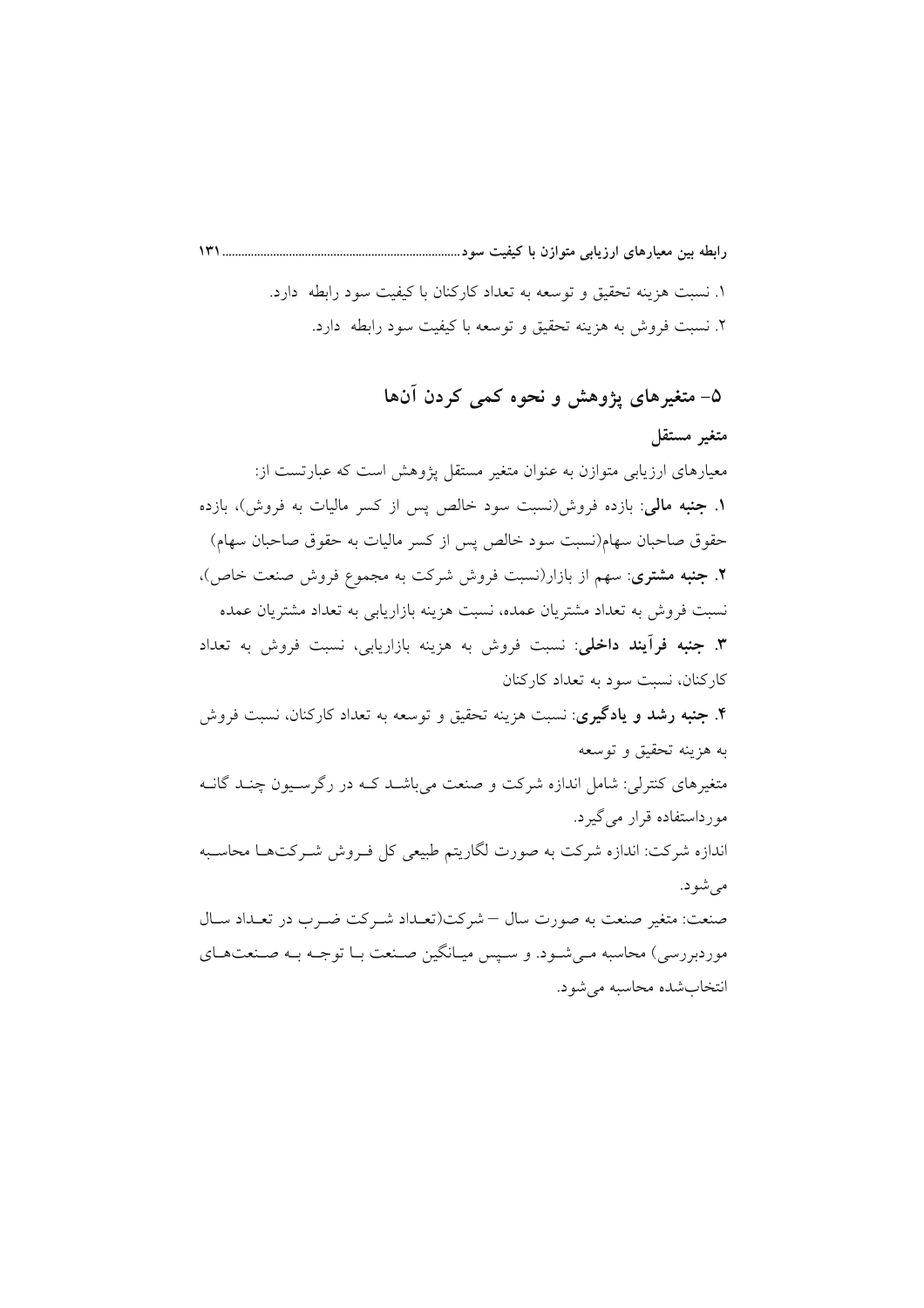۱۳۲ ...................یژوهش های حسابداری مالی و حسابرسی، سال ینجم، شماره بیستم، زمستان ۱۳۹۲

متغير وابسته: كيفيت سود به عنوان متغير وابسته يؤوهش است كه عبارت است از: نسبت جريان نقدي عملياتي به سود عملياتي

## ۶– روششناسی تحقیق

با توجه به اهداف یژوهش حاضر و سؤال اساسی آن، از نظر دستهبندی یژوهش ها بر حسب نحوه گردآوری دادهها؛ این یژوهش توصیفی از نوع همبستگی محسوب می شود و در آن، تأثیر معیارهای ارزیابی متوازن(جنبههای مالی، مشتری، فرآیند داخلی، رشد و یادگیری) بر کیفیت سود، با استفاده از آزمون ضریب همبستگی بررسی میشود. روششناسی پژوهش از نوع پس رویدادی(استفاده از اطلاعات گذشته) میباشد. این یژوهش از لحاظ هدف از نوع کاربردی می باشد و از دیدگاه روش پژوهش از نوع همبستگی خواهد بود. و برای آزمون فرضیهها از آزمون تحلیل مسیر، تحلیل رگرسیون و ضريب همبستگي استفاده مي شود.

برای جمع[وری دادهها از دو روش کتابخانهای و میدانی استفاده شده است. در بخش کتابخانهای مبانی نظری یژوهش از کتاب، مجلات و مقالات فارسی و لاتین و مقالات استخراج شده از اینترنت گردآوری شده است. بخش میدانی پژوهش، از طریق مراجعه به سازمان بورس اوراق تهران و یا بانکهای اطلاعاتی این سازمان و جمعآوری دادههایی از طریق بررسی صورتهای مالی اساسی، یادداشتهای توضیحی و گزارش فعالیت هیئتمدیره به مجمع عمومی عادی سالیانه، که جهت محاسبه متغیرهای پژوهش موردنیاز است گردآوری شده است.

به منظور توصیف و تجزیه و تحلیل دادهها علاوه بر استفاده از شاخصهای آماری توصیفی(میانگین، انحراف معیار، چولگی، کشیدگی و. . .)، از آمار استنباطی(تحلیل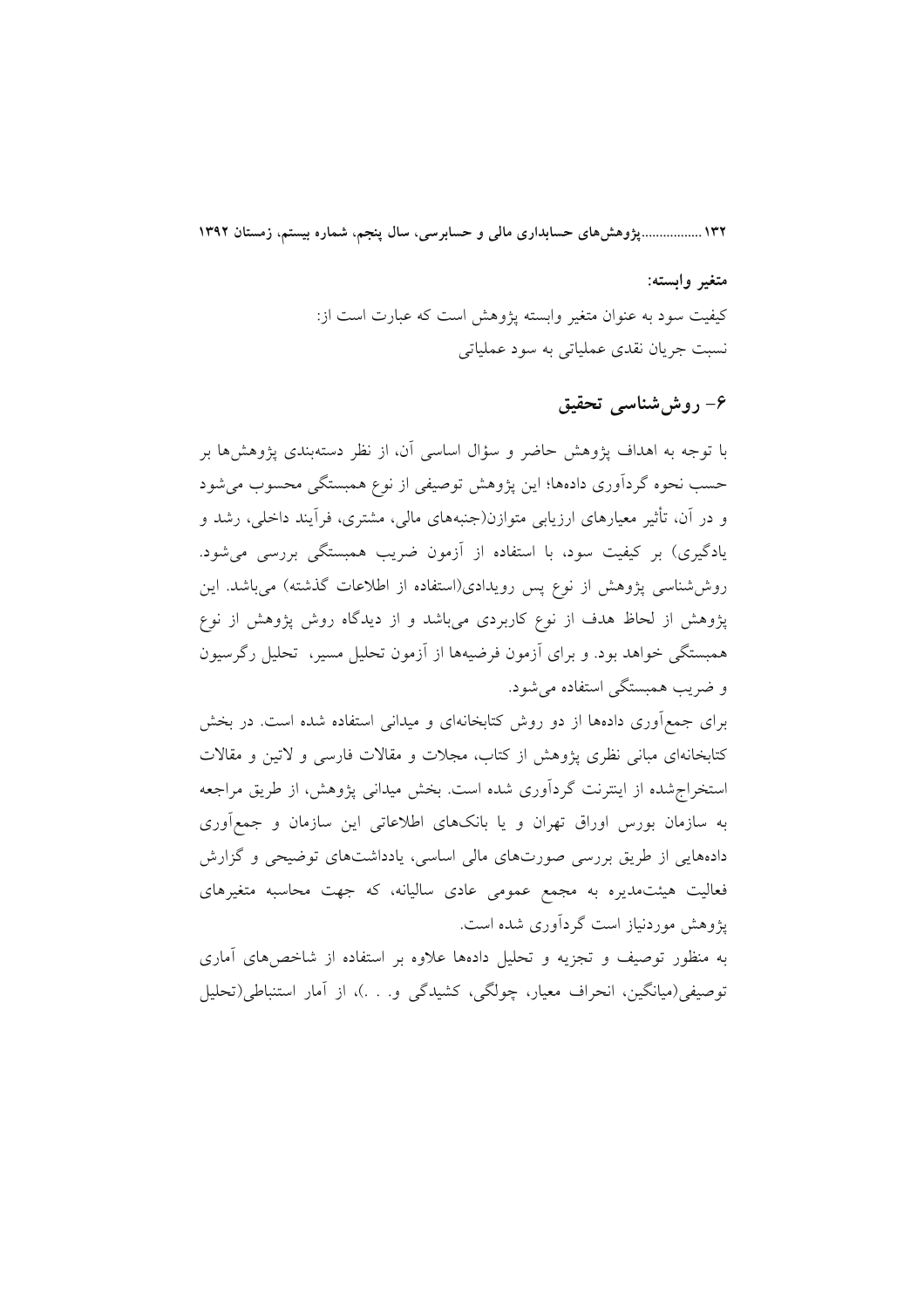واریانس در رگرسیون، تحلیل مسیر، تحلیل رگرسیون و ضریب همبستگی) برای بررسی تأثیر متغیرهای مستقل بر کیفیت سود، استفاده می شود. دادههای اولیه با استفاده از نرمافزار اکسل جمع آوری و نسبتهایی که نشاندهنده معیار ارزیابی متوازن و نیز کیفیت سود هستند محاسبه شد. سپس بر اساس روابط آماری موردنیاز و با استفاده از نرمافزار SPSS و Eviews آزمونهای آماری انجام شد. **جامعه آماری** این پژوهش با توجه به قلمرو زمانی پژوهش که سالهای ۱۳۸۴ الی ۱۳۸۹ است، شرکتهای فعال پذیرفتهشده در بورس اوراق بهادار تهران در صنایع

مختلف، مي باشد. نمونه آماری با توجه به فرضیههای پژوهش و به صورت حذف سیستماتیک از شرکتهای موجود در صنایع مختلف انتخابشده و موردبررسی و تجزیه و تحلیل قرار گرفته است. از این بین تعداد ۸۶ شرکت موجود، طبق روش نمونهگیری تعیین شده انتخاب گر ديد.

در این پژوهش شرکتهای پذیرفتهشده در بورس اوراق بهادار تهران که دارای شرایط زير باشند به عنوان نمونه انتخاب شدهاند:

۱– در دوره موردبررسی نماد أنها بسته نشده باشد و یا بنا به دلایلی همچون شفاف نبودن اطلاعات مالی و زیان دهی متوالی به تابلوی غیررسمی منتقل نشده باشند.

٢– يايان سال مالي آنها يايان اسفند ماه باشد.

۳– صورتهای مالی حسابرسی شده و گزارش مقبول و یا مشروط بدون بند اساسی مؤثر بر متغیرهای پژوهش داشته باشند.

۴– در سال موردبررسی سودآور باشند.

۵– تا قبل از سال ۸۴ در بورس اوراق بهادار یذیرفتهشده باشند.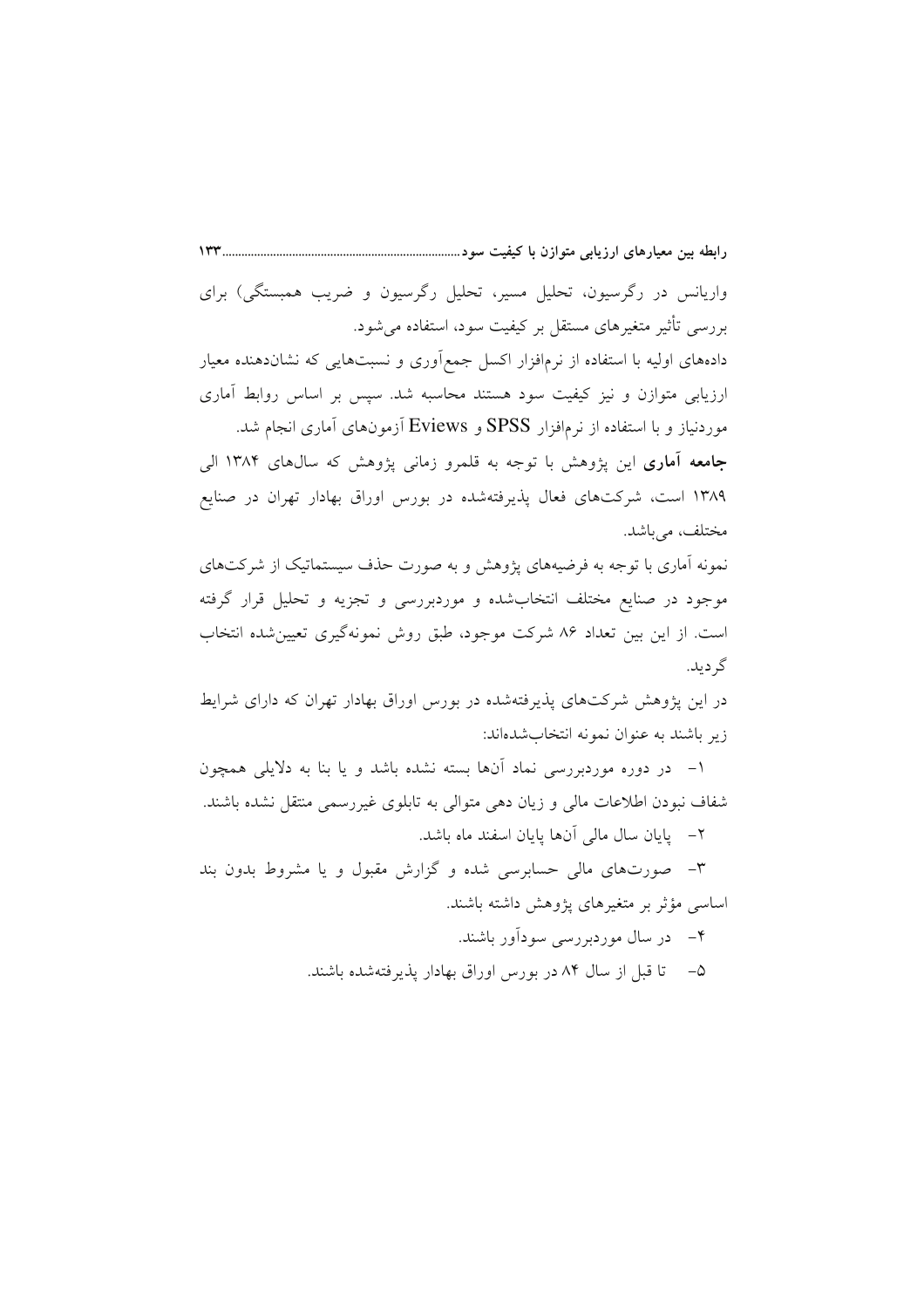۱۳۴ ...................یژوهش های حسابداری مالی و حسابرسی، سال ینجم، شماره بیستم، زمستان ۱۳۹۲

برای اَزمون هر کدام از فرضیههای پژوهش از اطلاعات واقعی مندرج در صورتهای مالی اساسی شرکتها، یادداشتهای توضیحی و گزارش فعالیت هیئتمدیره به مجمع عمومی عادی سالیانه استخراجشده و جهت انجام أزمون، از تجزیه و تحلیل رگرسیون و ضریب همبستگی استفاده میشود. سیس جهت بررسی اثر متغیرهای مستقل(جنبههای ارزیابی متوازن) بر متغیر وابسته(کیفیت سود) از آنالیز تحلیل واریانس در رگرسیون، رگرسیون چند متغیره و تحلیل مسیر با استفاده از ضرایب بتا و ضریب همستگی پیرسون استفاده شده است.

برای تعیین میزان ارتباط دو متغیر موردبررسی پژوهش از معیار همبستگی استفاده گردیده است. تحلیل همبستگی ابزار آماری است که به وسیله آن می توان درجه ارتباط خطی دو متغیر را اندازهگیری نمود. علامت ضریب همبستگی، همان علامت شیب خط رگرسیون(b) است یعنی اگر شیب خط رگرسیون مثبت باشد ضریب همبستگی نیز مثبت، اگر شیب خط رگرسیون منفی باشد ضریب همبستگی نیز منفی خواهد بود. همچنین اگر شیب خط رگرسیون صفر باشد ضریب همبستگی، صفر میگردد. ضریب همبستگی، شدت رابطه و همچنین نوع رابطه را نیز نشان میدهد. اگر هر دو متغیر در توزیع جامعه یا آماره دارای توزیع نرمال باشند از ضریب همبستگی پیرسون استفاده میشود به دلیل اینکه متغیرها از نوع پیوسته بوده و روش تحقیق از نوع همبستگی میباشد از ضریب همبستگی پیرسون که دارای خطای معیار کمتری در مقایسه با سایر روشهاست، استفاده شده است.

در تحلیل م**سیر** هدف به دست آوردن تأثیرات مستقیم و غیرمستقیم متغیرهای مستقل بر روی متغیر وابسته می،باشد. همچنین برای انجام تأثیرات مستقیم و غیرمستقیم باید ضرایب بتا محاسبه شود. برای محاسبه ضرایب بتا در تحلیل مسیر از رگرسیون چند گانه استفاده می کنیم. در تحلیل مسیر ضرایب بتا(ضرایب مسیر) بیانگر اثرات مستقیم هر متغیر مستقل بر متغیر وابسته میباشد.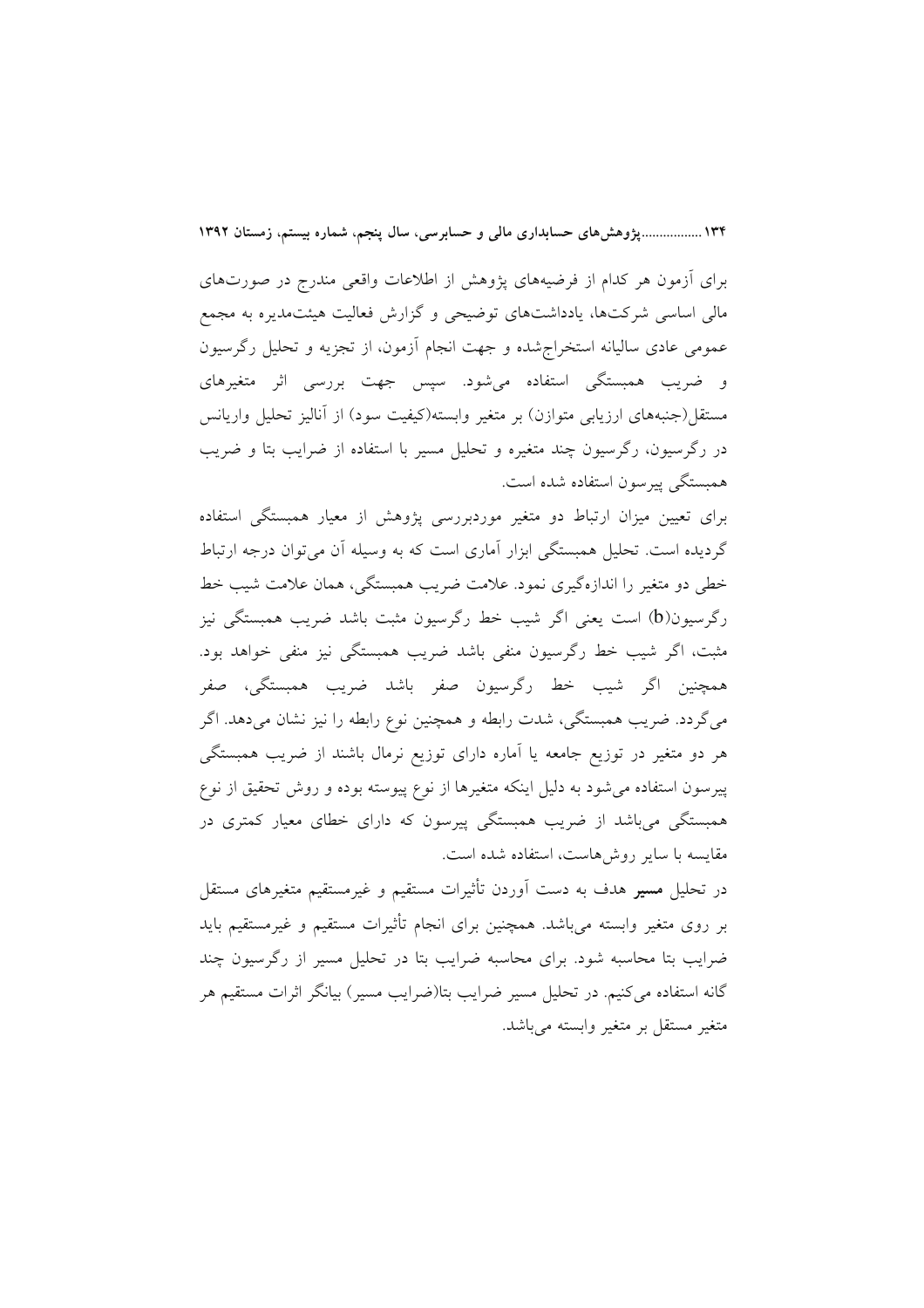نکته ۱: تأثیر مستقیم یک متغیر در متغیر دیگر را ضریب مسیر میiامند که با بتا نشان داده می شود.

 $1 \text{H} \Delta$ 

نکته۲: منظور از  $\beta_{14}$ یعنی ضریب مسیر بین متغیر مستقل  $V$  و متغیر وابسته  $\mathcal{V}$ (تـأثیر  $(v4\,$ مستقیم  $V$ روی

**رگرسیون چندگانه** به بررسی متغیر وابستهای میپردازد که به صورت خطی، به چند متغیر کنترلش شده ارتباط دارد. فرض کنید  $x_1, x_2, ..., x_k$  متغیرهای کنترلشده و متغیر تصادفی شرطی  $x_k, x_p, ..., x_k$ ، متغیر وابسته باشد. مانند یک مدل خطی ساده فرض می کنیم که خطاها دارای میانگین صفر و واریانس ثابت باشند. بنابراین داریم.

 $E(Y | x_1, x_2, ..., x_k) = a_1 + a_1 x_1 + a_2 x_2 + ... + a_k x_k$ که در آن  $a_{\mathsf{p}},a_{\mathsf{p}},...,a_{\mathsf{k}}$  ضرایب رگرسیون جزئی و مقدار عرض از مبدأ  $a_{\mathsf{o}}$  مقدار ثابت رگرسیون است. این ضرایب میزان افزایش متغیر وابسته را به ازای یک واحد افزایش متغیر مستقل موردنظر نشان میدهد و در این حالت اثرات سایر متغیرهای مستقل بر روی متغیر موردنظر و متغیر وابسته ثابت فرض میشود.

٧- آزمون توزيع دادهها(كولموگروف - اسميرنوف)

برای اجرای روشهای أماری و محاسبه أماره أزمون مناسب و استنتاج منطقی در باره فرضیههای پژوهش مهمترین عمل قبل از هر اقدامی، انتخاب روش أماری مناسب برای پژوهش است برای این منظور آگاهی از توزیع دادهها از اولویت اساسی برخوردار است. برای همین منظور در این پژوهش از آزمون معتبر کولموگروف اسمیرنوف برای بررسی فرض نرمال بودن دادههای پژوهش استفاده شده است. این آزمون برای گرفتن مجوز لازم جهت استفاده از رگرسیون و ضریب همبستگی پیرسون بر متغیرهای مستقل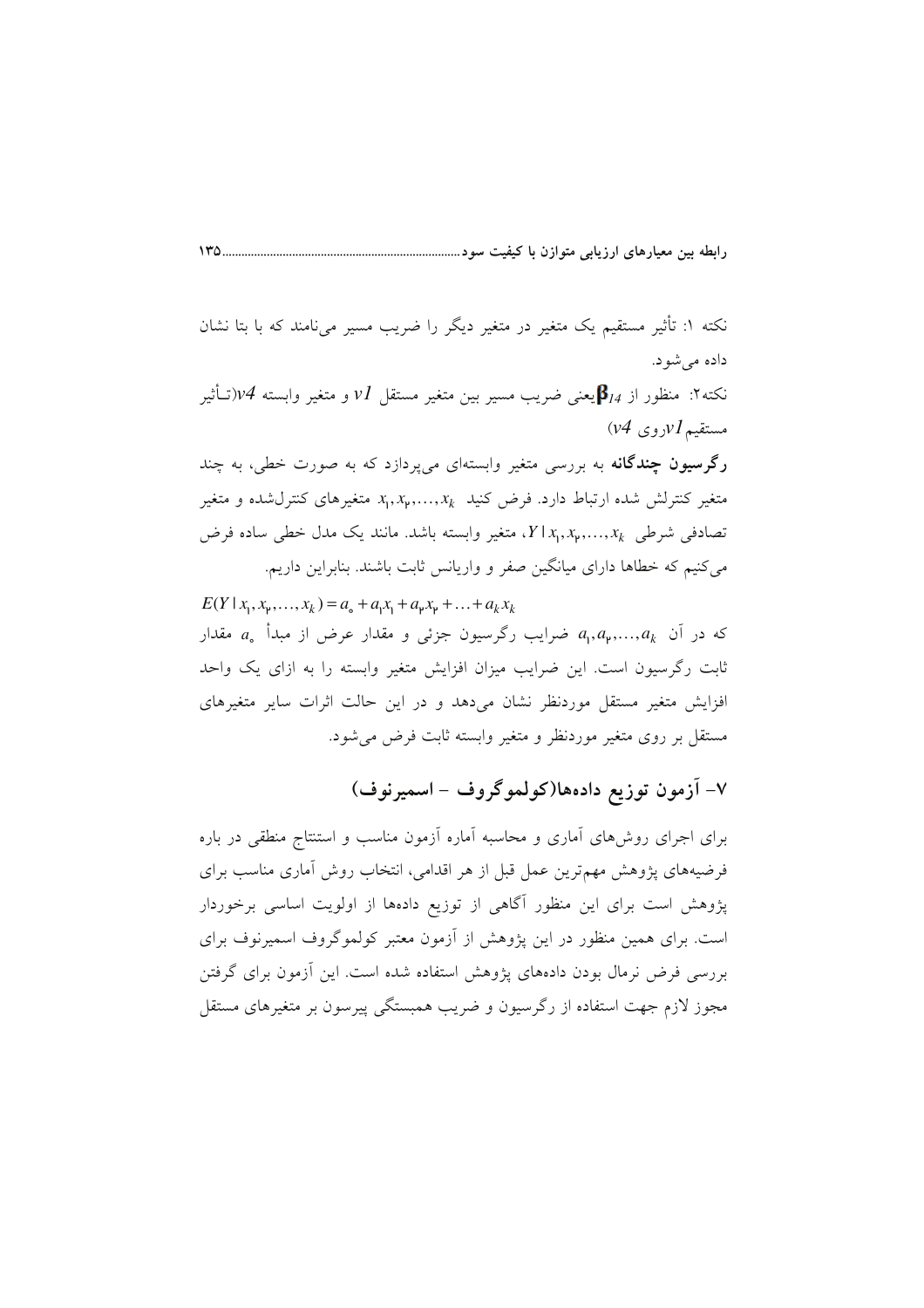۱۳۶ ................. پژوهش های حسابداری مالی و حسابرسی، سال پنجم، شماره بیستم، زمستان ۱۳۹۲ و وابسته اعمال می گردد تا نرمال بودن اطلاعات اثبات گردد در این آزمون با توجه به فرضیات زیر گام به بررسی نرمال بودن دادهها نهاده شده است:  $\rm\,H_{0}$  دادهها دارای توزیع نرمال هستند:  $\rm{H}_{1}$  دادهها دارای توزیع نرمال نیستند: بررسي مفروضات مدل رگرسيون خطي یس از انجام اَزمون فرضیهها مفروضات مدل رگرسیون بوسیله نرمافزار SPSS به شرح زیر انجام خواهد شد: ١- بررسي فرض نرمال بودن ماندههاي رگرسيون خطى(آزمون نرمال بودن خطاها). از طریق بررسی نمودار بدست آمده از نرمافزار، فرض نرمال بودن توزیع دادهها قابل بررسی است. روش مورداستفاده کولوگوروف-اسمیرنوف می باشد. ۲–۔ بررسے میانگین خطاها یکی دیگر از مفروضات مدل رگرسیون این است که میانگین خطاها صفر است و از طریق مشاهده رقم به دست آمده از نرمافزار این فرض بررسی میشود. ۳– بررسی واریانس خطاها طبق مفروضات مدل رگرسیون واریانس خطاها برابر است با $(\sigma^{\!\! \prime})$ از طریق مشاهده رقم به دست آمده از نرمافزار این فرض بررسی می شود ۴– بررسی استقلال خطاها أخرين فرض مدل رگرسيون اين است كه بين خطاها همبستگي وجود ندارد كه از طريق آماره دوربين واتسن بدست آمده از نرمافزار، صحت اين فرض بررسي خواهد شد.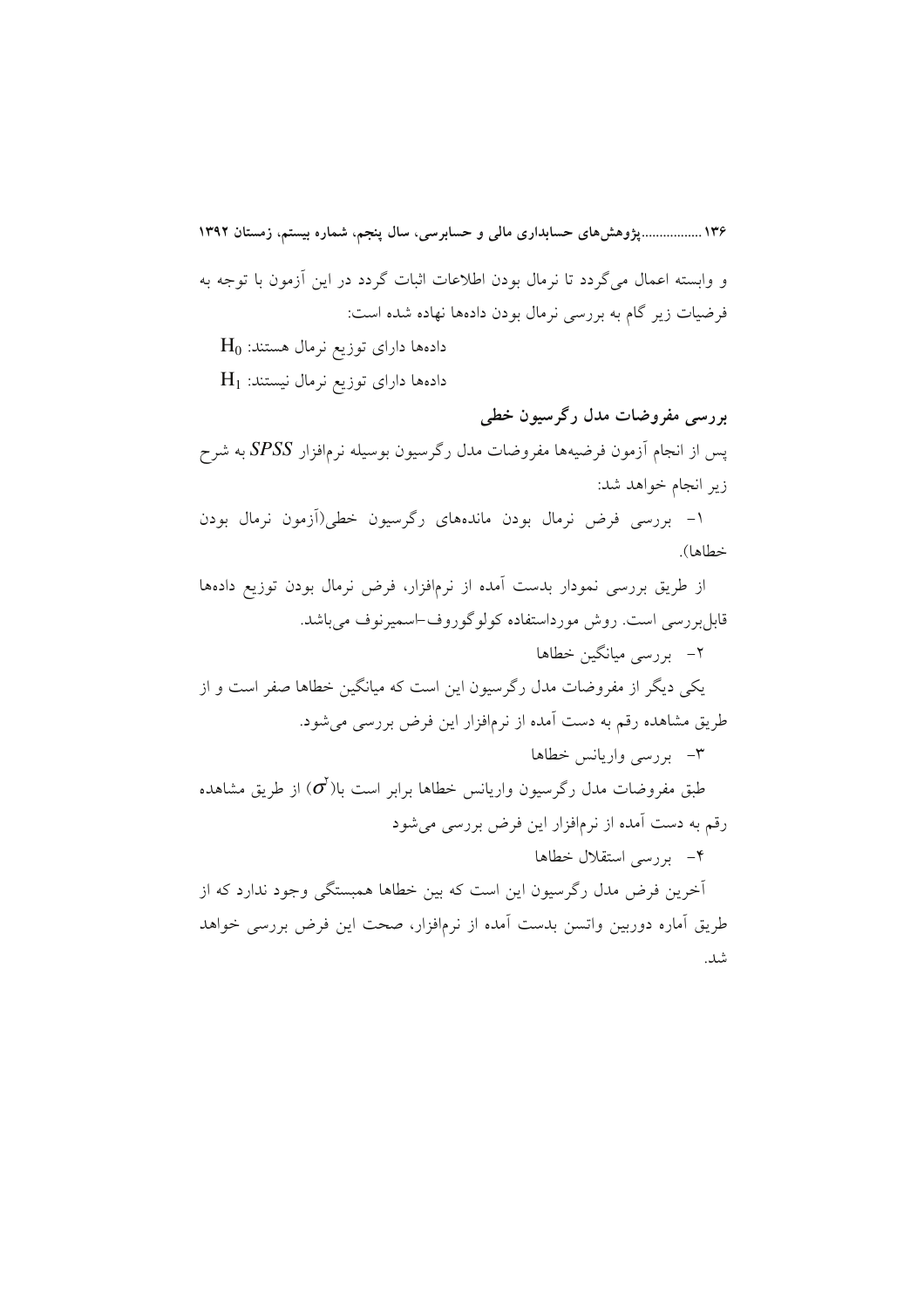رابطه بین معیارهای ارزیابی متوازن با کیفیت سود........................

۸– تجزیه و تحلیل دادههای تحقیق

| کشیدگی                    | چولگي                     | انحراف                        | ميانگين                           | دامنه                            | تعداد       |                                                          |
|---------------------------|---------------------------|-------------------------------|-----------------------------------|----------------------------------|-------------|----------------------------------------------------------|
|                           |                           | معيار                         |                                   |                                  | نمونه       |                                                          |
|                           |                           |                               |                                   |                                  | معتبر       |                                                          |
| 4.190                     | Y. YY                     | $\cdot^{\mathsf{r}}$          | $\cdot^{\mathsf{r}}$              | $\Lambda$                        | $\Delta$ 18 | بازده فروش                                               |
| ٢٥٥.٣٢١                   | $19. \cdot \cdot \Lambda$ | $\Lambda$ .                   | ۱.۵                               | ۳۰۴.۴                            | ۵۱۶         | بازده حقوق صاحبان سهام<br>سهم از بازار                   |
| <b>M.971</b>              | Y. YY                     | $\cdot$                       | $\cdot$                           | $\mathcal{N}$                    | $\Delta$ 18 | نسبت فروش به تعداد مشتريان                               |
| VS.OVV                    | $\Lambda$ . ۳ $\Lambda$ ۲ | 1.90.14.0                     | <b>YAVSAS.V</b>                   | 177.009.9                        | ۵۱۶         | عمده                                                     |
| $\Lambda$ 1. $\Lambda$ 1V | $\Lambda$ . $\Lambda$ YA  | $YY\Delta \cdot 9.1$          | $\Delta$ . $V\Delta$ . $\Upsilon$ | ٣۵۵۵۱۷                           | $\Delta$ 18 | نسبت هزینه بازاریابی به تعداد<br>مشتريان عمده            |
| 117.017                   | 9.69.                     | $\Delta YV$ . $\Delta$        | 1070. V                           | $\Lambda$ . $V$ $9\Lambda$ , $V$ | $\Delta$ 18 | نسبت فروش به هزینه بازاریابی                             |
| 9.110                     | $V.$ ۳ $V$                | 9Vf1.9                        | YYY1.9                            | $VT'$ $\cdot$ $\vee$ . $\wedge$  | ۵۱۶         | نسبت فروش به تعداد کارکنان                               |
| $V\Delta$ , $\Delta$ 99   | $\Lambda$ . TV $\Lambda$  | $\Delta$ F $\cdot$ . $\Delta$ | $4\lambda$                        | 501.1                            | $\Delta$ 18 | نسبت سود به تعداد کارکنان<br>نسبت هزينه تحقيق و توسعه به |
| rrr, r                    | 18.181                    | 4.9                           | $\cdot$                           | $\cdots$                         | ۵۱۶         | تعداد كاركنان                                            |
| 4.497                     | 0.111                     | ۲۵۴۶                          | $90 - 9$                          | ۲۵۲۱۲                            | ۵۱۶         | نسبت فروش به هزینه تحقیق                                 |
| $Y\wedge Y$ . $910$       | 11.949                    | $\Lambda$ . $\hat{z}$         | $\Lambda$ . $\Delta$              | $\Lambda$ . $\Delta$             | $\Delta$ 18 | و توسعه<br>کیفیت سود                                     |
|                           |                           |                               |                                   |                                  | ۵۱۶         | نمونه معتبر                                              |
|                           |                           |                               |                                   |                                  |             |                                                          |

جدول ۱-شاخصهای مرکزی و پراکندگی متغیرهای مستقل و وابسته

منبع: يافتههاي پژوهشگر

شاید مهمترین موضوع در مطالعه هر جامعه آماری، تعیین مقدار مرکزی باشد. میانگین اصلیترین و مورداستفادهترین شاخص مرکزی است. اگر دادهها بر روی یک محور به صورت منظم ردیف شوند، مقدار میانگین دقیقاً در روی نقطه تعادل یا مرکز ثقل توزیع قرار میگیرد. این محور همانند الاکلنگ است که میانگین نقطه تعادل آن است. ستون مربوط به میانگین نشان میدهد که میانگین متغیرها در چه مقادیری متمرکز شده است.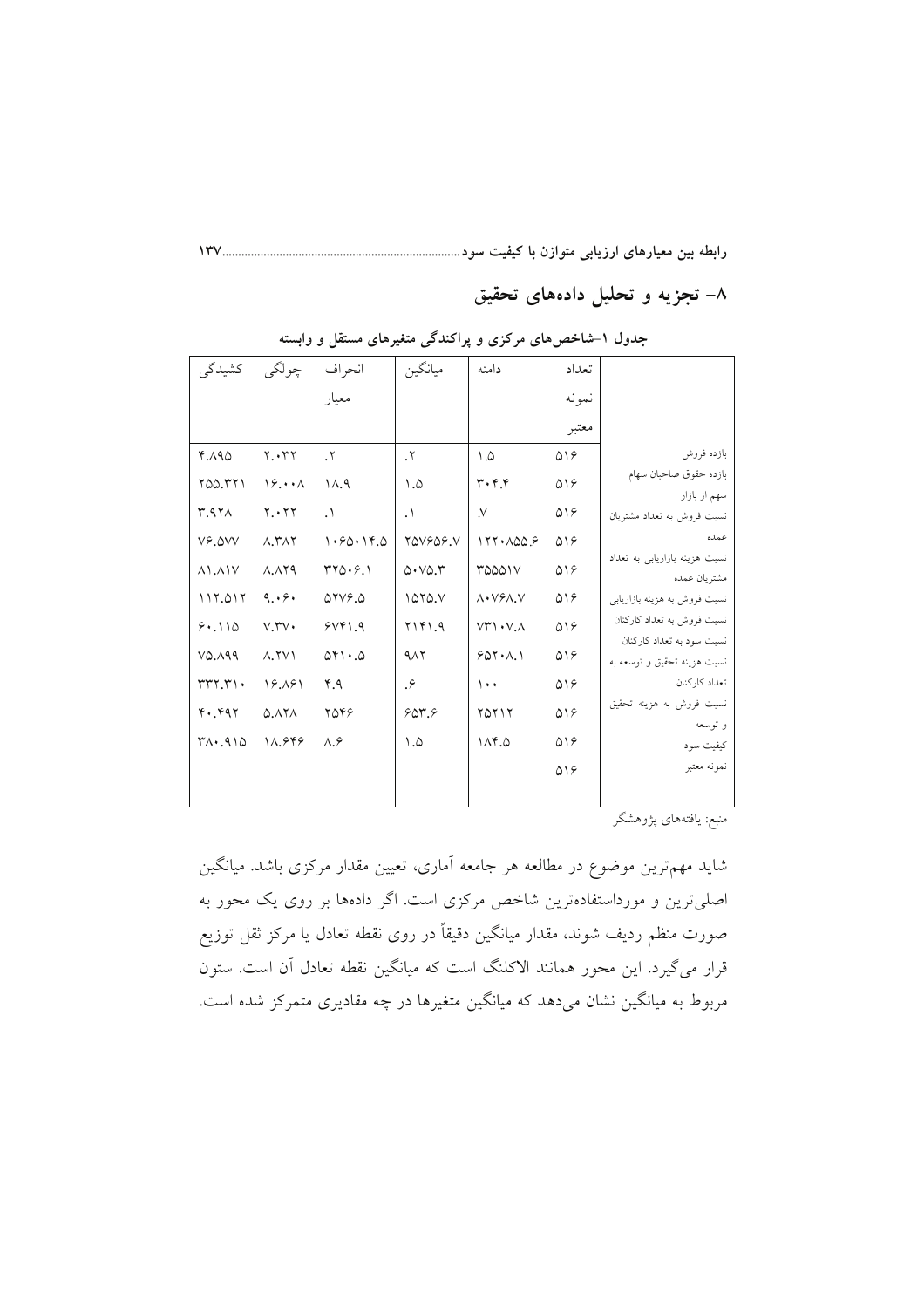۱۳۸..................یژوهش های حسابداری مالی و حسابرسی، سال ینجم، شماره بیستم، زمستان ۱۳۹۲

یعنی مقادیر نشان دادهشده در این ستون برای هر متغیر تعیین شده در این یژوهش، معرف مقدار میانگینی است که در نقطه تعادل یا مرکز ثقل توزیع قرار میگیرد. برای این که دادهها بهطور واقعی تر توصیف شوند و مجموعههای مشاهدات باهم .<br>قابل مقایسه باشند از یارامترهای پراکندگی استفاده می شود. میانگین به عنوان مهمترین شاخص مرکزی، در همه موارد جوابگوی نیاز تصمیمگیرنده نیست چرا که ممکن است جوامع مورد مقایسه دارای میانگین مساوی باشند. در این صورت می توان توزیعهای آماری را از نظر شدت نوسان دادهها حول مرکز خود، موردبررسی قرارداد. بعلاوه ضرورتهای ریاضی و کاربردی ایجاب میکند جامعه را از زوایای دیگر مورد مداقه و توصيف قرار دهيم. ستون مربوط به دامنه، انحراف معيار، چولگي و كشيدگي، پراکندگی متغیرها را نشان میدهد. یعنی مقادیر بدست آمده در ستونهای مذکور، مربوط به هر یک از متغیرهای پژوهش، توزیعهای آماری را از نظر شدت نوسان دادهها، حول مرکز خود نشان میدهد.

#### ۹- بررسی توزیع دادههای متغیر مستقل و وابسته

 $\rm H_0$  دادهها دارای توزیع نرمال هستند:  $\rm{H}_{1}$  دادهها دارای توزیع نرمال نیستند:

با توجه به آزمون K-Sپخنین نتیجه میشود که چون مقادیر سطح معنیداری برای کلیه متغیرهای مستقل و وابسته بزرگتر از سطح آزمون یعنی 05 .0=α میباشد؛بنابراین همه متغیرهای بکار گرفتهشده در این پژوهش دارای توزیع نرمال میباشند. به همین دلیل جهت انجام آزمون فرضیهها از آزمون ضریب همبستگی پیرسون و رگرسیون خطي چندگانه و تحليل مسير استفاده مي شود.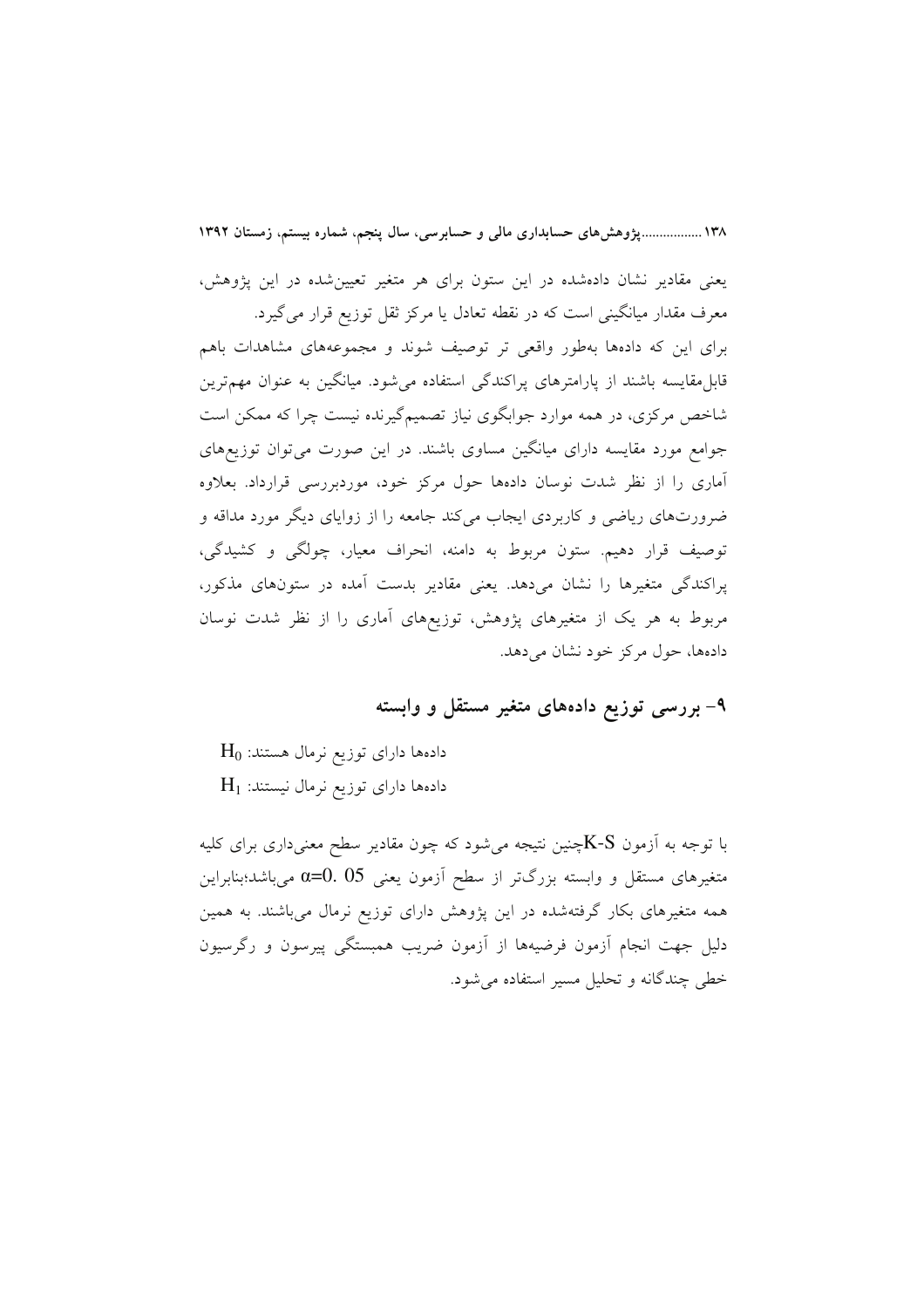| نسبت فروش به<br>مشتريان                               | سهم از بازار                                  |             | بازده حقوق<br>صاحبان سهام                  | رشد فروش                                                | متغير                              |                                     |
|-------------------------------------------------------|-----------------------------------------------|-------------|--------------------------------------------|---------------------------------------------------------|------------------------------------|-------------------------------------|
| $\Delta$ \ $\epsilon$                                 | $\Delta \backslash \mathcal{S}$               |             | $\Delta\lambda\mathcal{S}$                 | $\Delta \backslash \mathcal{S}$                         | تعداد نمونه معتبر                  |                                     |
| V/YQV&Y&                                              | $\cdot/$                                      |             | $\backslash/\triangle$                     | $\cdot$ /٢                                              |                                    | پارامترهای   میانگین                |
| 0/1.90.19                                             | $\cdot/\wedge$                                |             | $1/\sqrt{9}$                               | $\cdot/7$                                               |                                    | توزيع نرمال           انحراف معيار  |
| 9/7                                                   | $\Delta/\mathfrak{F}$                         |             | 11/1                                       | $\Delta/\tau$                                           |                                    | أماره اسميرنوف كولموكروف            |
| $\cdot/1$                                             | $\boldsymbol{\cdot} \,/\boldsymbol{\Upsilon}$ |             | $\cdot/\Delta$ ۴                           | $\cdot$ /۲                                              | أزمون                              | سطح معنیداری بهدستآمده از           |
| نسبت سود به کارکنان                                   | نسبت فروش                                     |             | نسبت فروش                                  | نسبت هزينه                                              |                                    |                                     |
|                                                       | به کارکنان                                    | به هزينه    |                                            | بازاريابي                                               | متغير                              |                                     |
| 019                                                   | $\Delta \lambda$                              | $\Delta$ 18 |                                            | $\Delta$ 18                                             | تعداد نمونه معتبر                  |                                     |
| $9\Lambda$                                            | 9/۲۱۴۱                                        | ۲/۱۵۲۵      |                                            | $\mathsf{r}\text{/}\mathsf{a}\cdot\mathsf{v}\mathsf{a}$ |                                    | پارامترهای <mark>ا</mark> میانگین   |
| Q/Qf                                                  | 9/9Vf1                                        | 5/57VG      |                                            | 1/770.9                                                 |                                    | توزيع نرمال            انحراف معيار |
| 9/9                                                   | $\Lambda/\Delta$                              |             | $\Lambda/\Lambda$                          | $\gamma/\gamma$ .                                       | أماره اسميرنوف كولموكروف           |                                     |
| $\cdot$ /0 $\backslash$                               | $\cdot$ /۳۴                                   |             | $\boldsymbol{\cdot} / \boldsymbol{\wedge}$ | $\cdot/\cdot \wedge$                                    | سطح معنیداری بهدستآمده از<br>آزمون |                                     |
| كيفيت سود                                             | نسبت فروش به<br>هزينه تحقيق                   |             |                                            | نسبت هزينه تحقيق به<br>كاركنان                          | متغير                              |                                     |
| $\Delta \backslash \mathcal{S}$                       | $\Delta$ \ $\varphi$                          |             |                                            | $\Delta$ 18                                             | تعداد نمونه معتبر                  |                                     |
| ۵/۱                                                   | 9/90r                                         |             |                                            | $\cdot$ / $\circ$                                       |                                    | پارامترهای   میانگین                |
| 9/1                                                   | 47099                                         |             |                                            | 4/9                                                     |                                    | توزيع نرمال        انحراف معيار     |
| $\mathsf{r}/\mathsf{q}$                               | $\backslash$ .                                |             |                                            | $\mathcal{N} \cdot \mathcal{N}$                         |                                    | أماره اسميرنوف كولموكروف            |
| $\boldsymbol{\cdot}$ / $\Delta \boldsymbol{\Upsilon}$ | $\cdot$ /۴۲                                   |             |                                            | $\cdot$ / $\circ$ $\cdot$                               |                                    | سطح معنیداری بهدستآمده از<br>أزمون  |

جدول ۲-آزمون کولوگروف اسمیرنوف بین متغیرهای مستقل و وابسته

.<br>\*منبع: یافتههای پژوهشگر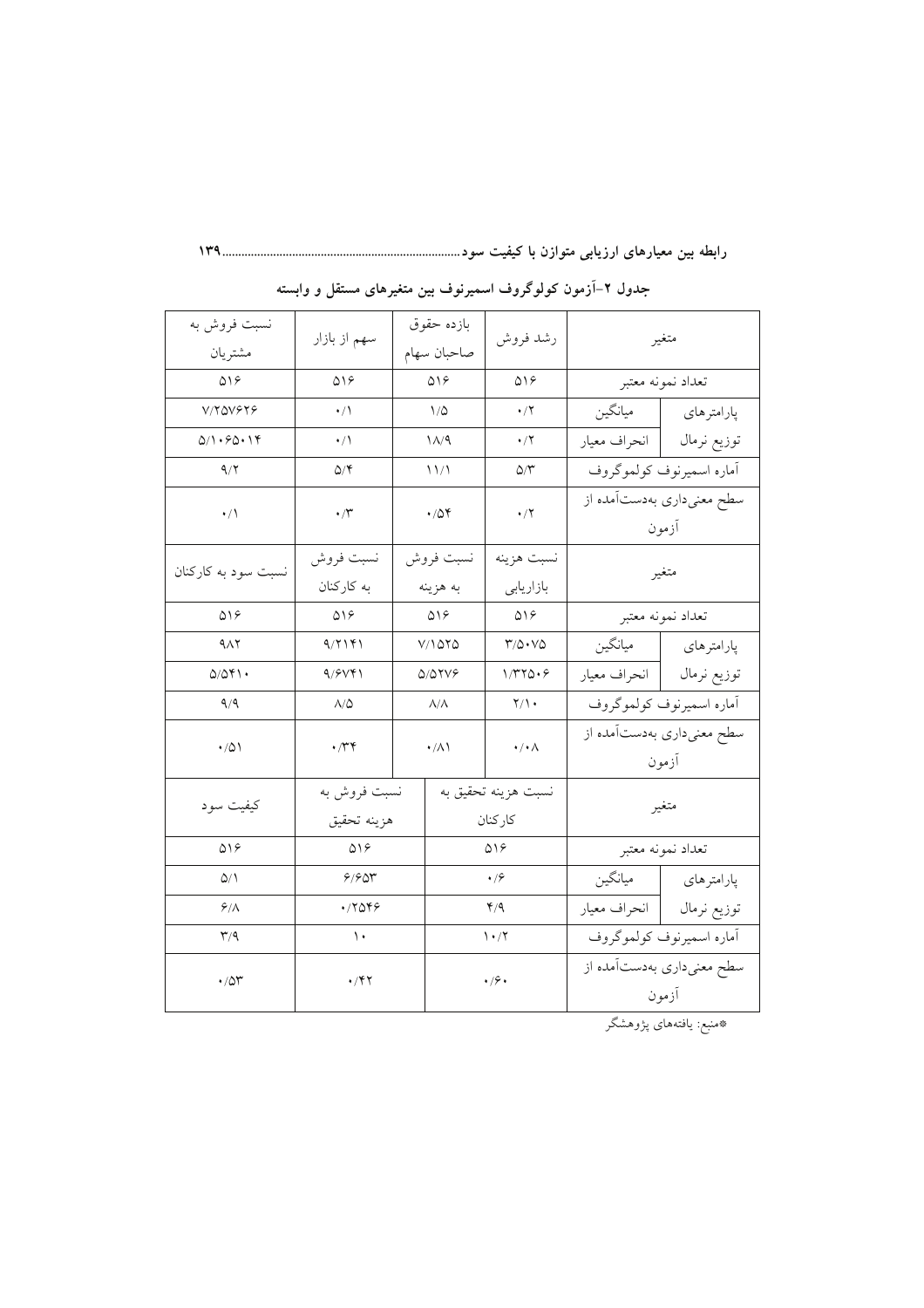۱۴۰ ....................وژوهشهای حسابداری مالی و حسابرسی، سال ینجم، شماره بیستم، زمستان ۱۳۹۲ - بررسی آزمون فرضیهها با استفاده از ضریب همبستگی

> آزمون فرضيه اول: بازده فروش با كيفيت سود رابطه دارد. . H0: بازده فروش با کیفیت سود رابطه ندارد. H1: بازده فروش با كيفيت سود رابطه دارد.

| تاييد<br>فرضيه | ضريب همبستگي                        | سطح معنیداری | سطح خطا         | متغيرها                  |
|----------------|-------------------------------------|--------------|-----------------|--------------------------|
|                | $\cdot$ / $\cdot$ $\theta$ $\wedge$ | ۱۰۲۵         | $\cdot/\cdot$ ۵ | بازده فروش باكيفيت سود   |
|                |                                     |              |                 | تعجبني المستملة بديمة حج |

جدول ٣-ضريب همبستگي فرضيه فرعي اول

\*منبع: يافتههاى پژوهشگر

نتایج آزمون ضریب همبستگی پیرسون نشان میدهد که چون مقدار سطح معنیداری آزمون بهدستآمده از آزمون ضريب همبستگي بين بازده فروش با كيفيت سود کوچکتر از 05.05مستند بنابراین فرض صفر رد و فرض یک قبول می شود. به عبارت دیگر بازده فروش با کیفیت سود رابطه ً دارد. اّزمون فرضيه دوم: بازده حقوق صاحبان سهام با كيفيت سود رابطه دارد. .<br>H0: بازده حقوق صاحبان سهام با کیفیت سود رابطه ندارد. .<br>H1: بازده حقوق صاحبان سهام با كيفيت سود رابطه دارد.

جدول ۴-ضریب همبستگی فرضیه فرعی دوم

|       | ضریب <mark>تأیید</mark><br>همبستگ <i>ی</i> فرضیه | سطح معنی داری | سطح خطا                   | متغيرها                                |
|-------|--------------------------------------------------|---------------|---------------------------|----------------------------------------|
| $H_0$ | $-\cdot/\cdot\cdot\Delta$                        | .411          | $\cdot$ / $\cdot$ $\circ$ | بازده حقوق صاحبان سهام با<br>كيفيت سود |

\*منبع: يافتههاي پژوهشگر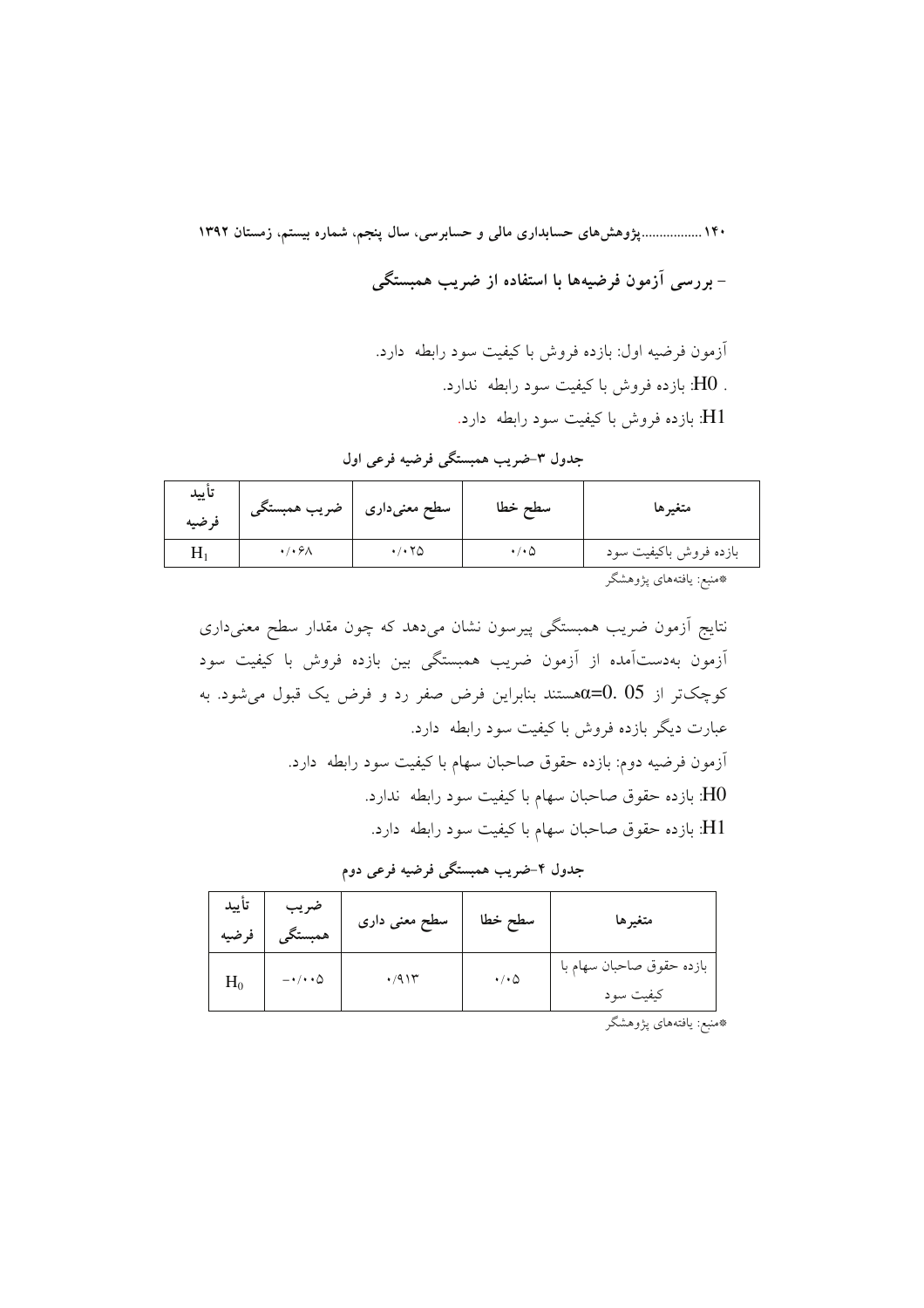نتایج آزمون ضریب همبستگی پیرسون نشان میدهد که چون مقدار سطح معنیداری آزمون بهدستآمده از آزمون ضریب همبستگی بین بازده حقوق صاحبان سهام با کیفیت سود بزرگتر از 05 ـ0=6هستند بنابراین فرض یک رد و فرض صفر قبول می شود. به عبارت دیگر بازده حقوق صاحبان سهام با کیفیت سود رابطه ندارد. آزمون فرضيه سوم: سهم از بازار با كيفيت سود رابطه ً دارد. H0: سهم از بازار با کیفیت سود رابطه ندارد. H1: سهم از بازار با کیفیت سود رابطه دارد.

جدول ۵-ضریب همبستگی فرضیه فرعی سوم

| تأييد فرضيه | ضريب<br>همبستكي                      | سطح<br>معنىدارى | سطح خطا               | متغيرها                      |
|-------------|--------------------------------------|-----------------|-----------------------|------------------------------|
| $H_1$       | $\cdot/\cdot\vee\frac{\cdot}{\cdot}$ | $\cdot/\cdot$ ۴ | $\cdot/\cdot$ $\circ$ | سهم از بازار با<br>كيفيت سود |

\*منبع: يافتههاى پژوهشگر

نتایج آزمون ضریب همبستگی پیرسون نشان میدهد که چون مقدار سطح معنیداری آزمون بهدستآمده از آزمون ضریب همبستگی بین سهم از بازار و کیفیت سود کوچکتر از 05. 05هستند بنابراین فرض صفر رد و فرض یک قبول میشود. به عبارت دیگر سهم از بازار، با کیفیت سود رابطه ً دارد.

آزمون فرضیه چهارم: نسبت فروش به تعداد مشتریان عمده با کیفیت سود رابطه ًدارد. H0: نسبت فروش به تعداد مشتریان عمده با کیفیت سود رابطه ندارد. H1: نسبت فروش به تعداد مشتریان عمده با کیفیت سود رابطه (دارد.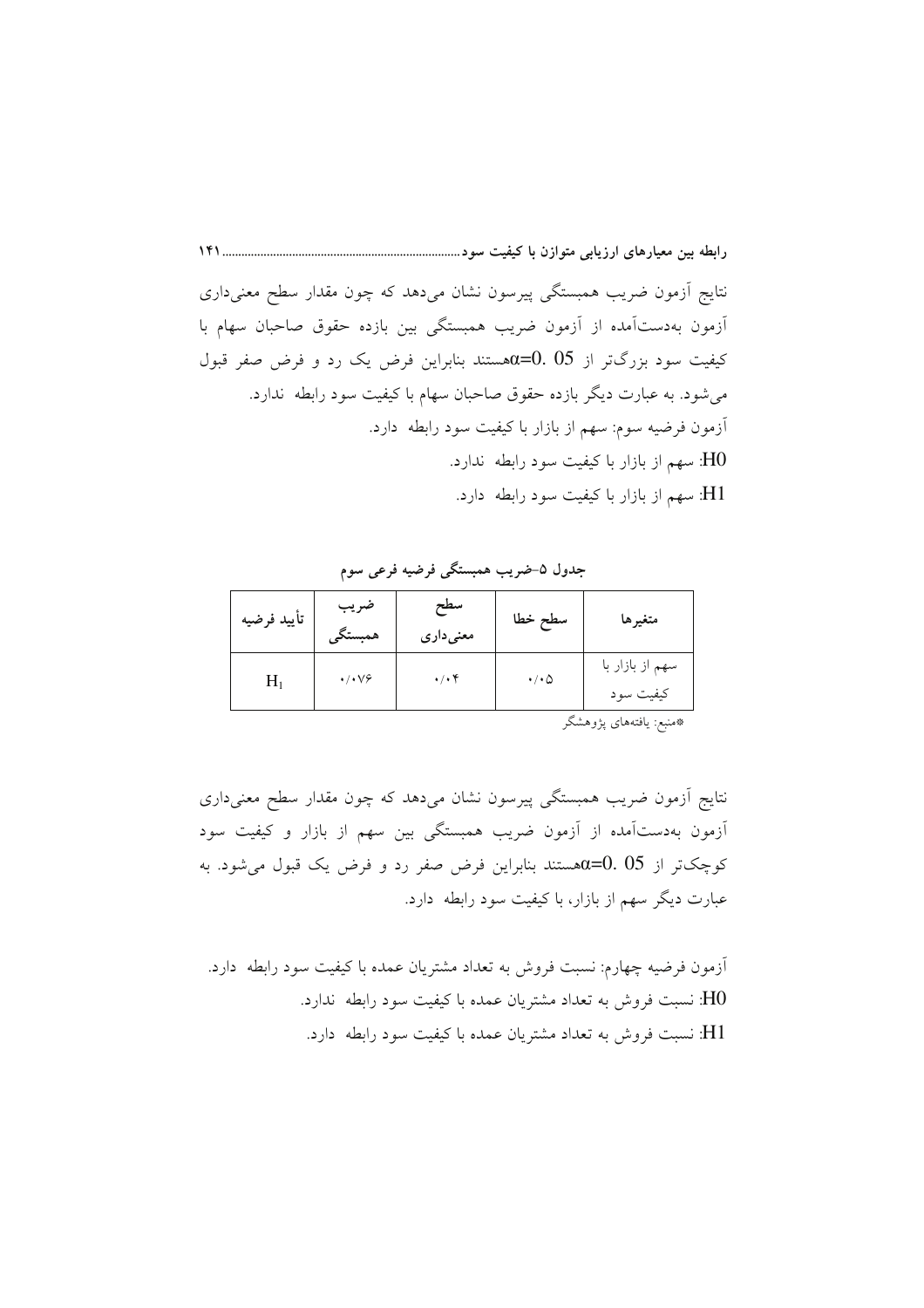۱۴۲ ................. پژوهشهای حسابداری مالی و حسابرسی، سال پنجم، شماره بیستم، زمستان ۱۳۹۲

| تأييد<br>فرضيه | ضريب<br>همبستگ       | سطح<br>معنی داری                 | سطح خطا                   | متغيرها                                         |
|----------------|----------------------|----------------------------------|---------------------------|-------------------------------------------------|
| $H_0$          | $\cdot/\cdot\cdot$ 9 | $\cdot/\lambda\mathsf{Y}\lambda$ | $\cdot$ / $\cdot$ $\circ$ | نسبت فروش به تعداد مشتريان<br>عمده با كيفيت سود |
|                |                      |                                  |                           | *منبع: يافتههاى پژوهشگر                         |

جدول ۶–ضریب همبستگی فرضیه فرعی چهارم

نتایج آزمون ضریب همبستگی پیرسون نشان میدهد که چون مقدار سطح معنیداری آزمون بهدستآمده از آزمون ضريب همبستگي بين نسبت فروش به تعداد مشتريان عمده با کیفیت سود بزرگتر از α=0. 05 هستند بنابراین فرض یک رد و فرض صفر قبول می شود. به عبارت دیگر نسبت فروش به تعداد مشتریان عمده، با کیفیت سود رابطه دارد.

آزمون فرضیه پنجم: نسبت هزینه بازاریابی به تعداد مشتریان عمده با کیفیت سود رابطه دار د.

H0: نسبت هزینه بازاریابی به تعداد مشتریان عمده با کیفیت سود رابطه ندارد. H1: نسبت هزینه بازاریابی به تعداد مشتریان عمده با کیفیت سود رابطه دارد.

| تأييد فرضيه | ضريب<br>همبستگم          | سطح<br>معنی داری | سطح خطا         | متغيرها                                                    |
|-------------|--------------------------|------------------|-----------------|------------------------------------------------------------|
|             | $\cdot/\cdot\cdot\wedge$ | $\cdot/\cdot$ ۵  | $\cdot/\cdot$ ۵ | نسبت هزینه بازاریابی به تعداد<br>مشتریان عمده با کیفیت سود |

جدول ٧-ضريب همبستگي فرضيه فرعي پنجم

\*منبع: يافتههاي پژوهشگر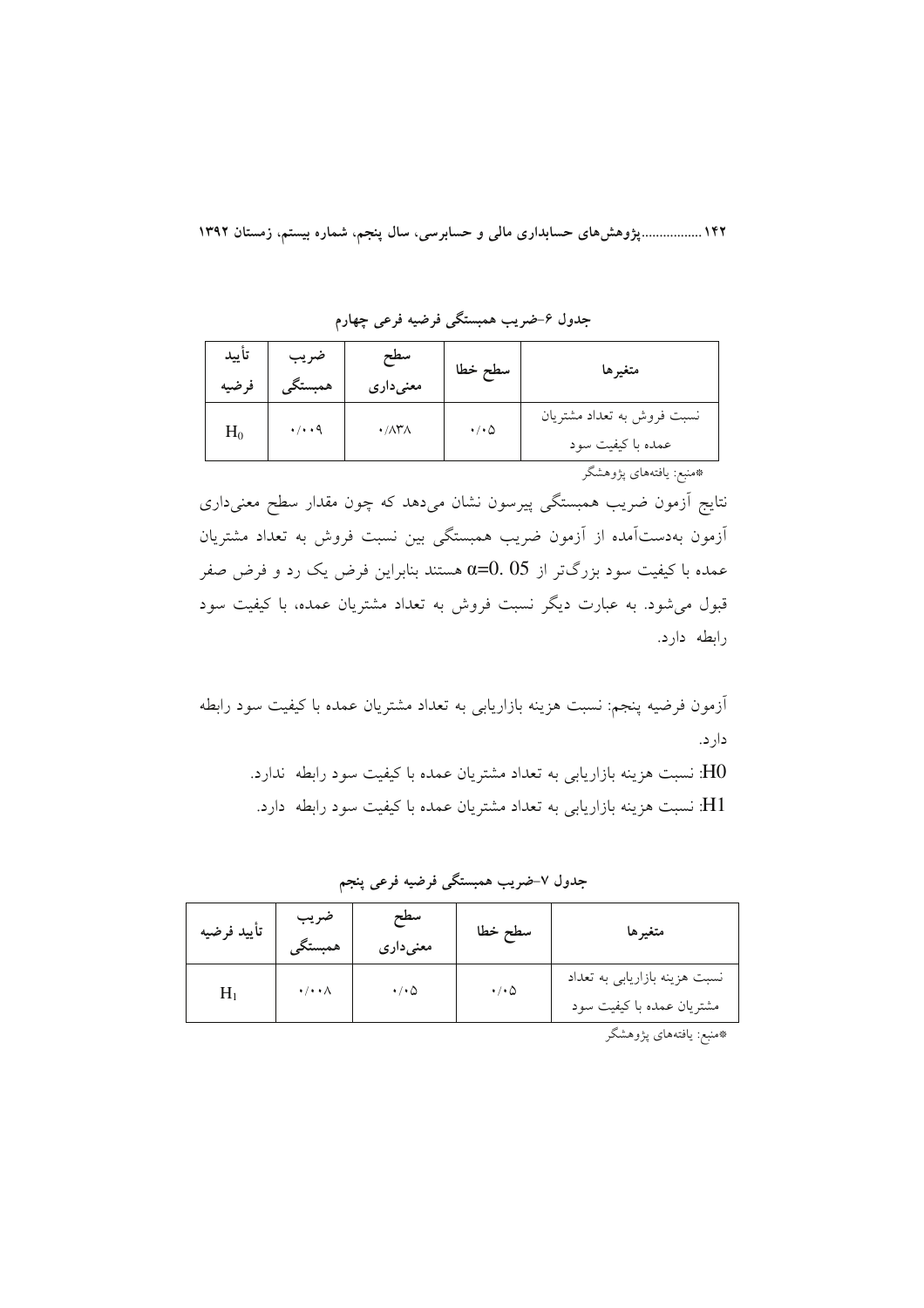نتایج آزمون ضریب همبستگی پیرسون نشان میدهد که چون مقدار سطح معنیداری آزمون بهدستآمده از آزمون ضریب همبستگی بین نسبت هزینه بازاریابی به تعداد مشتریان عمده با کیفیت سودکوچکتر از 05 .05 هستند بنابراین فرض صفر رد و فرض یک قبول می شود. به عبارت دیگر نسبت هزینه بازاریابی به تعداد مشتریان عمده، با کیفیت سود رابطه دارد.

آزمون فرضیه ششم: نسبت فروش به هزینه بازاریابی با کیفیت سود رابطه دارد. H0: نسبت فروش به هزینه بازاریابی با کیفیت سود رابطه ندارد H1: نسبت فروش به هزینه بازاریابی با کیفیت سود رابطه دارد.

| تأييد فرضيه | ضريب<br>همبستگي                         | سطح<br>معنى دارى        | سطح خطا | متغيرها                                      |
|-------------|-----------------------------------------|-------------------------|---------|----------------------------------------------|
| $H_1$       | $\cdot$ / $\cdot$ $\uparrow$ $\uparrow$ | $\cdot/\cdot\cdot \tau$ | ۰/۰۵    | نسبت فروش به هزينه<br>بازاریابی با کیفیت سود |
|             |                                         |                         |         | *منىع: پافتەھاي بڑەھشگ                       |

جدول ۸–ضریب همبستگی فرضیه فرعی ششم

نتایج آزمون ضریب همبستگی پیرسون نشان میدهد که چون مقدار سطح معنیداری آزمون بهدستآمده از آزمون ضریب همبستگی بین نسبت فروش به هزینه بازاریابی با کیفیت سود کوچکتر از 05 .05=αهستند بنابراین فرض صفر رد و فرض یک قبول می شود. به عبارت دیگر نسبت فروش به هزینه بازاریابی، با کیفیت سود رابطه ً دارد.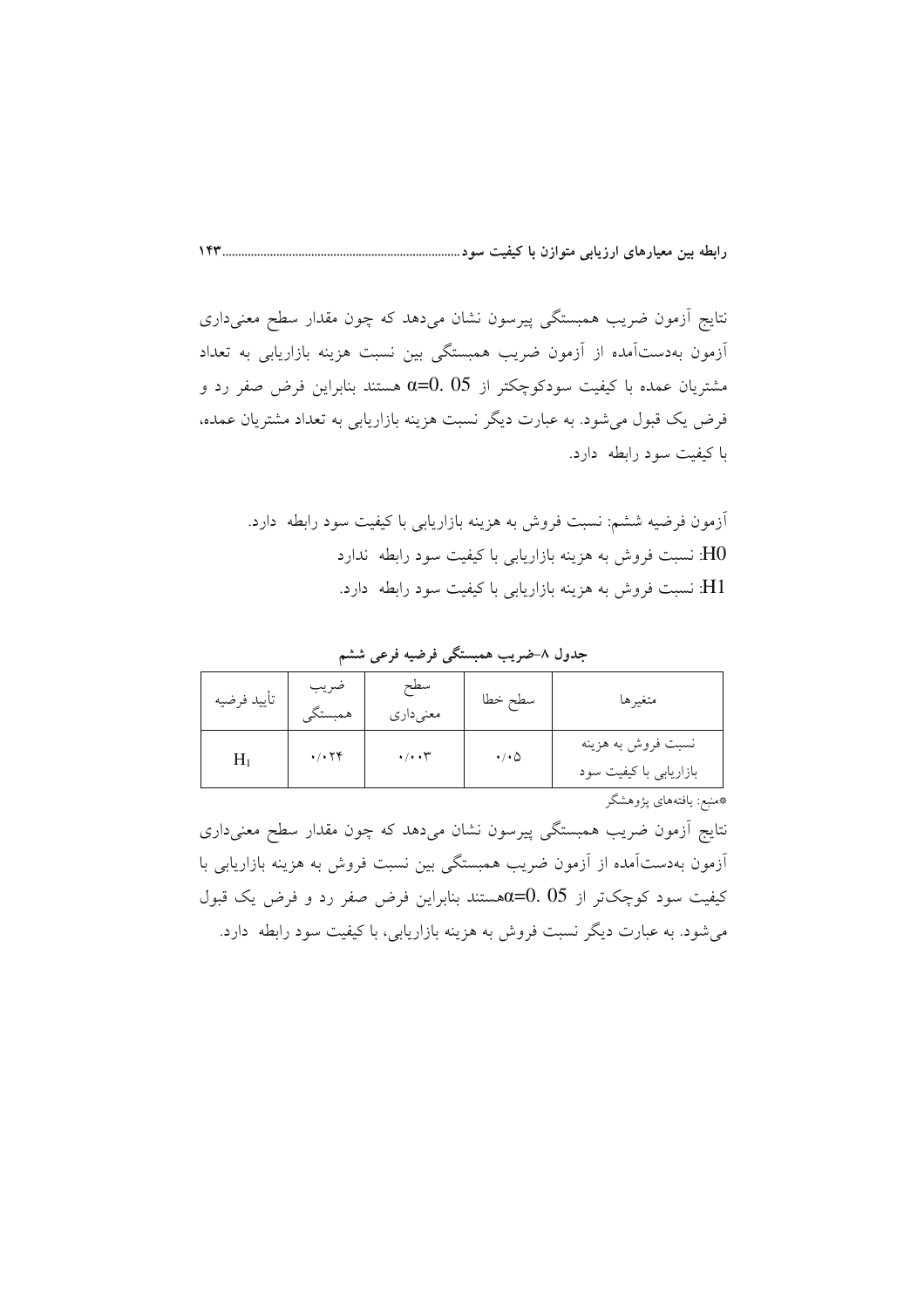۱۴۴ ................. پژوهشهای حسابداری مالی و حسابرسی، سال پنجم، شماره بیستم، زمستان ۱۳۹۲ أزمون فرضيه هفتم: نسبت فروش به تعداد كاركنان با كيفيت سود رابطه ۖ دارد. نسبت فروش به تعداد کارکنان با کیفیت سود رابطه ندارد.  ${\rm HO}$ H1: نسبت فروش به تعداد کارکنان با کیفیت سود رابطه دارد.

۔<br>جدول ۹– ضریب همبستگی فرضیه فرعی هفتم

| تاييد<br>فرضيه | ضريب همبستگي         | سطح معنیداری                   | سطح خطا               | متغيرها                                                                                                                                                                                                                            |
|----------------|----------------------|--------------------------------|-----------------------|------------------------------------------------------------------------------------------------------------------------------------------------------------------------------------------------------------------------------------|
|                | $\cdot$ /۴۳ $\wedge$ | $\cdot$ / $\cdot$ $\uparrow$ \ | $\cdot/\cdot$ $\circ$ | نسبت فروش به تعداد کارکنان با<br>کیفیت سود                                                                                                                                                                                         |
|                |                      |                                |                       | $\mathscr{D}$ . The set of the set of the set of the set of the set of the set of the set of the set of the set of the set of the set of the set of the set of the set of the set of the set of the set of the set of the set of t |

\*منبع: يافتههاى پژوهشگر

با توجه به نتایج آزمون ضریب همبستگی پیرسون در بالا چون مقدار سطح معنیداری آزمون بهدستآمده از آزمون ضریب همبستگی بین نسبت فروش به تعداد کارکنان با کیفیت سود کوچکتر از 05 .05×هستند بنابراین فرض صفر رد و فرض یک قبول میشود. به عبارت دیگر نسبت فروش به تعداد کارکنان با کیفیت سود رابطه ًدارد.

> آزمون فرضیه هشتم: نسبت سود به تعداد کارکنان با کیفیت سود رابطه دارد. H0: نسبت سود به تعداد کارکنان با کیفیت سود رابطه ندارد. H1: نسبت سود به تعداد کارکنان با کیفیت سود رابطه دارد.

| تأييد<br>فرضيه | ضريب<br>همبستكم | سطح معنىدارى | سطح خطا               | متغيرها                                   |
|----------------|-----------------|--------------|-----------------------|-------------------------------------------|
| $H_0$          | $-1.70$         | $\cdot$ /08  | $\cdot/\cdot$ $\circ$ | نسبت سود به تعداد کارکنان با<br>کیفیت سود |

جدول ۱۰–ضریب همبستگی فرضیه فرعی هشتم

\*منبع: يافتههاي پژوهشگر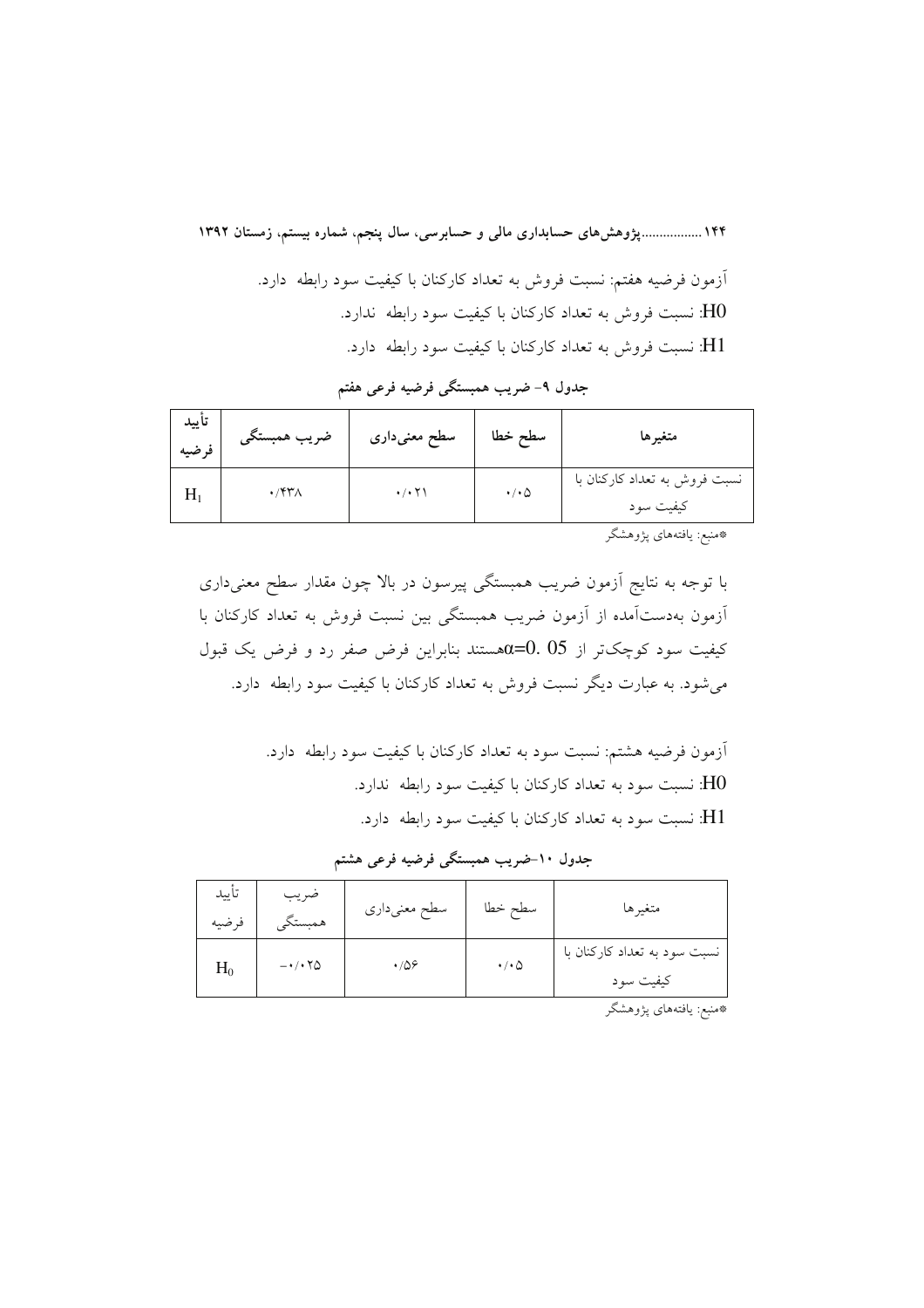با توجه به نتایج آزمون ضریب همبستگی پیرسون در بالا چون مقدار سطح معنیداری آزمون بهدستآمده از آزمون ضریب همبستگی بین نسبت سود به تعداد کارکنان با کیفیت سود بزرگتر از 05 ـ0=6هستند بنابراین فرض صفر قبول و فرض یک رد میشود. به عبارت دیگر نسبت سود به تعداد کارکنان با کیفیت سود رابطه ندارد.

أزمون فرضيه نهم: نسبت هزينه تحقيق و توسعه به تعداد كاركنان با كيفيت سود رابطه دار د.

H0: نسبت هزینه تحقیق و توسعه به تعداد کارکنان با کیفیت سود رابطه ندارد. H1: نسبت هزینه تحقیق و توسعه به تعداد کارکنان با کیفیت سود رابطه دارد.

تأسد ضريب سطح معنی داری سطح خطا متغير ها همبستگي فرضيه نسبت هزينه تحقيق و توسعه به  $\cdot$ /971  $\bullet/\bullet\Delta$  $H_0$  $-\cdot/\cdot\cdot f$ تعداد كاركنان با كيفيت سود

جدول ١١-ضريب همبستگي فرضيه فرعي نهم

\*منبع: يافتههاي پژوهشگر

با توجه به نتایج اَزمون ضریب همبستگی پیرسون در بالا چون مقدار سطح معنیداری آزمون بهدستآمده از آزمون ضریب همبستگی بین نسبت هزینه تحقیق و توسعه به تعداد کارکنان با کیفیت سود بزرگتر از 95 $\alpha$ 50 هستند بنابراین فرض صفر قبول و فرض یک رد میشود. به عبارت دیگر نسبت هزینه تحقیق و توسعه به تعداد کارکنان با کیفیت سود رابطه ندارد.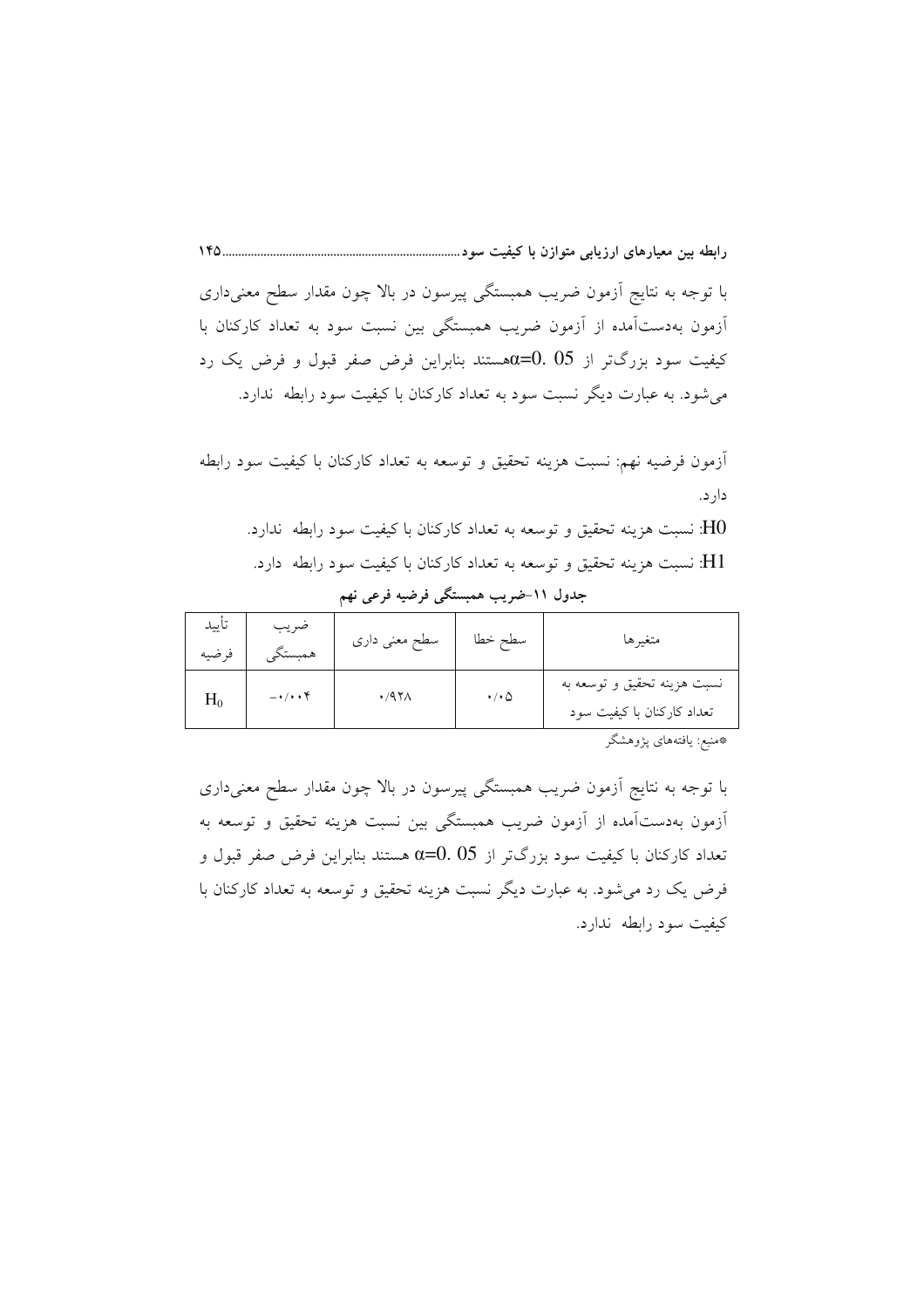۱۴۶ ................. پژوهشهای حسابداری مالی و حسابرسی، سال پنجم، شماره بیستم، زمستان ۱۳۹۲ أزمون فرضيه دهم: نسبت فروش به هزينه تحقيق و توسعه با كيفيت سود رابطه ًدارد. H0: نسبت فروش به هزینه تحقیق و توسعه با کیفیت سود رابطه ندارد. H1: نسبت فروش به هزینه تحقیق و توسعه با کیفیت سود رابطه ً دارد.

| نسبت فروش به هزینه تحقیق و توسعه<br>$\cdot$ / $\cdot$ $\uparrow$ \<br>$\cdot/\cdot$ $\tau$<br>$\cdot/\cdot$ $\circ$<br>$H_1$<br>با کیفیت سود | تأييد<br>فرضيه | ضريب<br>همبستگر | سطح<br>معنىدارى | سطح خطا | متغير ها |
|----------------------------------------------------------------------------------------------------------------------------------------------|----------------|-----------------|-----------------|---------|----------|
|                                                                                                                                              |                |                 |                 |         |          |

جدول ١٢-ضريب همبستگي فرضيه فرعي دهم

منبع: يافتههاي پژوهشگر

با توجه به نتایج اَزمون ضریب همبستگی پیرسون در بالا چون مقدار سـطح معنــی(دری ۔<br>ازمون بهدستآمده از آزمون ضریب همبستگی بین نسبت فـروش بــه هزینــه تحقیــق و توسعه با کیفیت سود کوچکتر از 05 $\alpha{=}0.\;05$ هستند بنـابراین فـرض صـفر رد و فـرض یک قبول می شود. به عبارت دیگر نسبت فروش به هزینه تحقیــق و توســعه بــا کیفیــت سود رابطه دارد.

– بررسی آزمون فرضیهها با استفاده از آنالیز واریانس در رگرسیون

| Sig F            | مقدار ${\rm F}$  | واريانس خطا                      | درجه<br>آزادى         | ميانگين مربعات<br>رگرسيون | رگرسيون |
|------------------|------------------|----------------------------------|-----------------------|---------------------------|---------|
|                  |                  | $\Delta$ S $\Delta$ / $\Delta$ . | ۱.                    | 549/0.0                   | خطا     |
| $\cdot/\cdot$ YV | $\cdot$ / $9$ AV |                                  | $\Delta \cdot \Delta$ | <b>TVV/TVIV9</b>          |         |
|                  |                  | 557/5                            | ۵۱۵                   | .79/٣٧۶٨۵                 | جمع     |

جدول ۱۳- آنالیز تحلیل واریانس در رگرسیون

\*منبع: يافتههاى پژوهشگر

چون p- Value)، کمتر از ۰۵. است بنابراین مدل برازش دادهشده به دادهها یا متغیرهای مستقل مدل خوبی بوده است. و واریانس خطاها ثابت بوده و نوع برازش،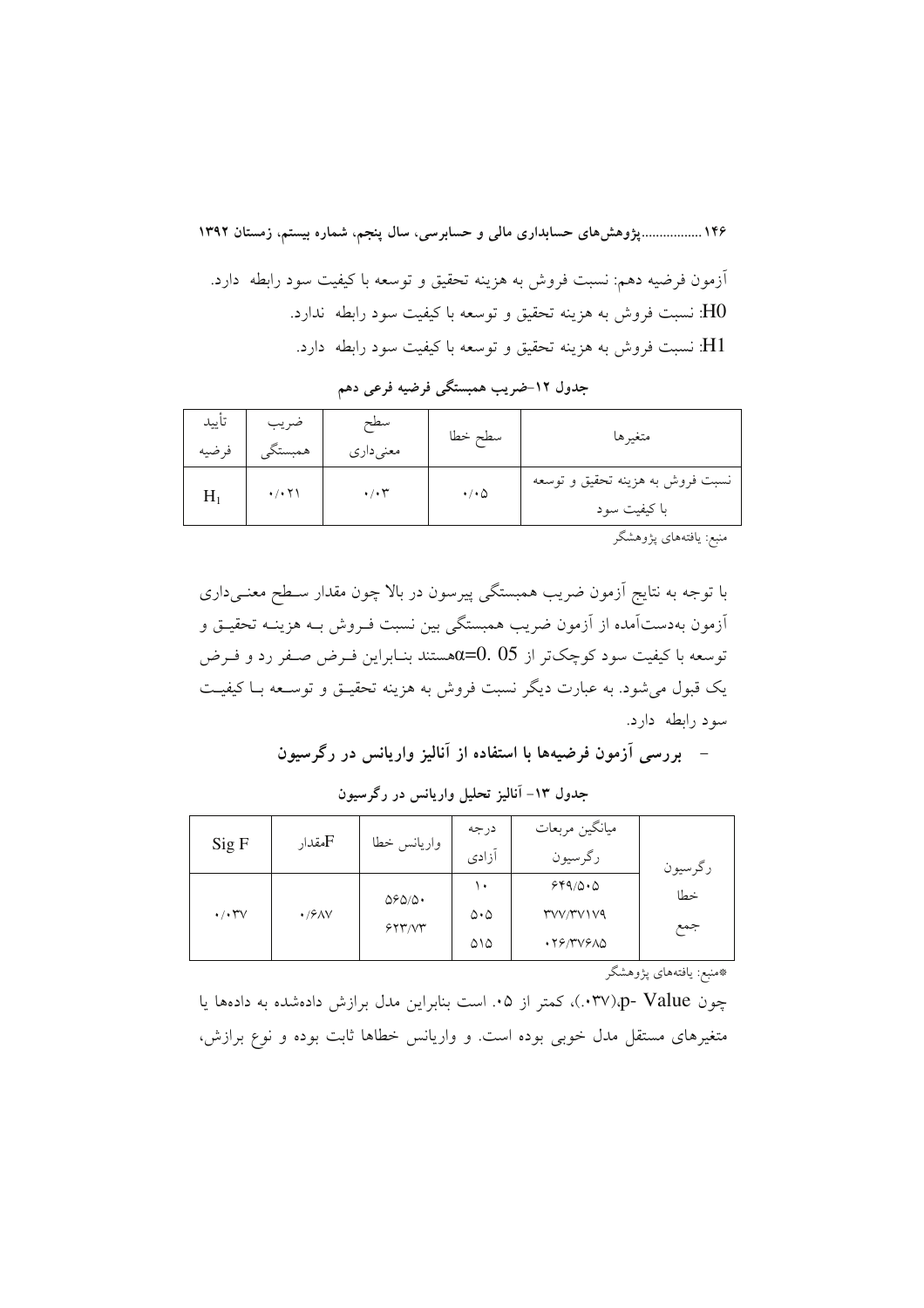خطی چند گانه میباشد. این اَزمون تأثیر کلی(رابطه کلی) تمامی متغیرهای مستقل را بر روی متغیر وابسته به صورت یکجا، نشان میدهد. یعنی بیانگر این است که متغیرهای مستقل، در صورت در نظر گرفتن به صورت همگانی،(بازده فروش، بازده حقوق صاحبان سهام، سهم از بازار، نسبت فروش به تعداد مشتريان عمده، نسبت هزينه بازاریابی به تعداد مشتریان عمده، نسبت فروش به هزینه بازاریابی، نسبت فروش به تعداد كاركنان، نسبت سود به تعداد كاركنان، نسبت هزينه تحقيق و توسعه به تعداد كاركنان، نسبت فروش به هزينه تحقيق و توسعه) با كيفيت سود رابطه دارد.

– بررسی آزمون فرضیهها با استفاده از تحلیل مسیر

| v1             | بازده فروش                                 |  |  |
|----------------|--------------------------------------------|--|--|
| v1             | بازده حقوق صاحبان سهام                     |  |  |
| w1             | سهم از بازار                               |  |  |
| w2             | نسبت فروش به تعداد مشتريان عمده            |  |  |
| w3             | نسبت هزینه بازاریابی به تعداد مشتریان عمده |  |  |
| k1             | نسبت فروش به هزینه بازاریابی               |  |  |
| k2             | نسبت فروش به تعداد كاركنان                 |  |  |
| k <sub>3</sub> | نسبت سود به تعداد کارکنان                  |  |  |
| q1             | نسبت هزینه تحقیق به تعداد کارکنان          |  |  |
| q2             | نسبت فروش به هزينه تحقيق                   |  |  |
| S1             | اندازه شركت                                |  |  |
| S2             | صنعت                                       |  |  |
| Z              | کیفیت سو د                                 |  |  |

جدول ۱۴–نامگذاری متغیرها

\*منبع: يافتههاي پژوهشگر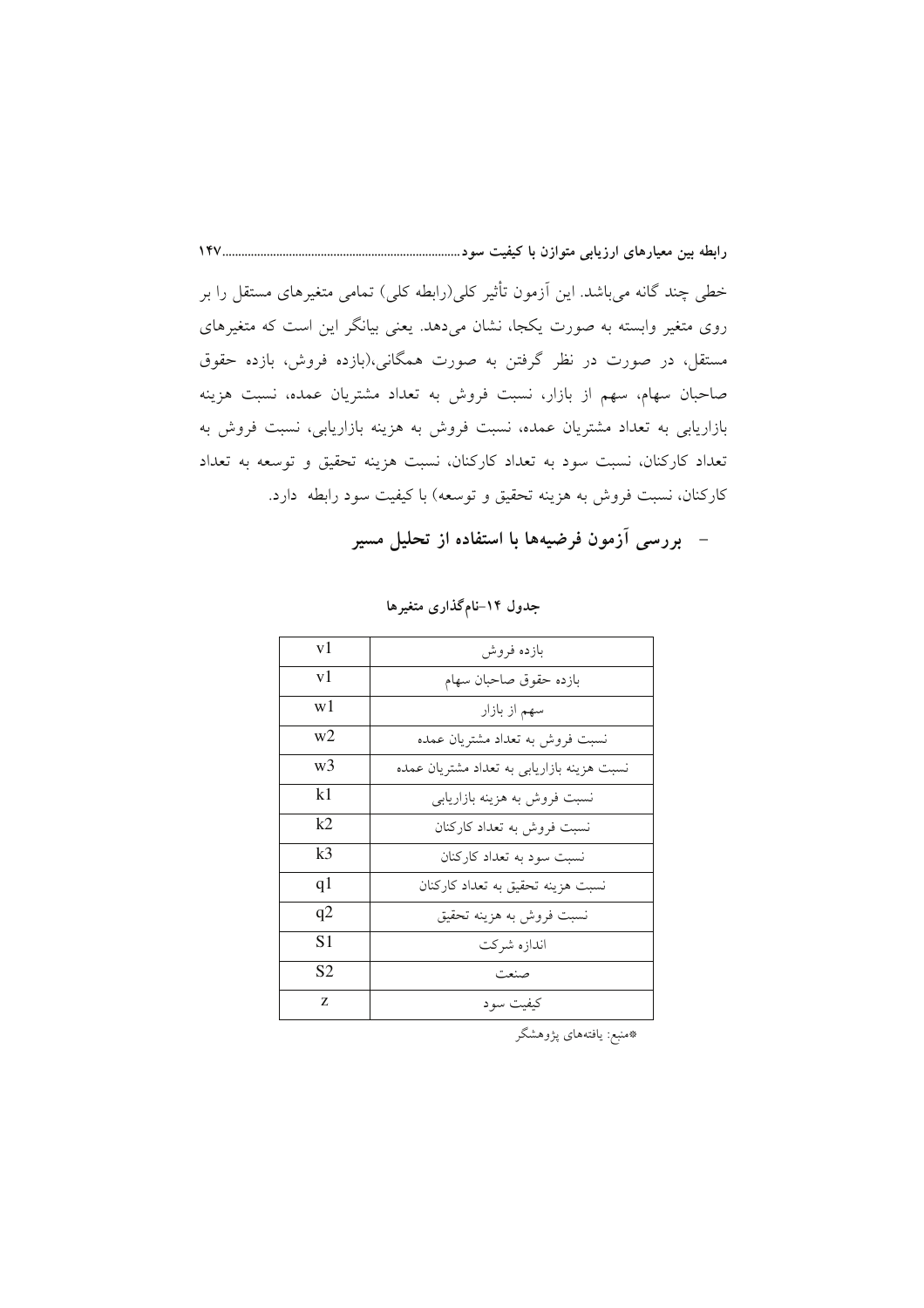۱۴۸ ................. پژوهش های حسابداری مالی و حسابرسی، سال پنجم، شماره بیستم، زمستان ۱۳۹۲ با توجه به ضرایب بتا بهدستآمده در مدل که همان ضرایب تحلیل مسیر می باشند به این نتیجه میررسیم که اثرات مستقیم مدل بدست آمده به صورت جدول زیر می باشند.

| اثرات مستقيم                          | متغيرها                                    |
|---------------------------------------|--------------------------------------------|
| $ \cdot$ $/$ $\cdot$ $\vee$ $\cdot$   | بازده فروش                                 |
| $ \cdot$ / $\cdot$ $\cdot$ $\vee$     | بازده حقوق صاحبان سهام                     |
| $\cdot/\cdot\,\forall\wedge$          | سهم از بازار                               |
| $-4.44$                               | نسبت فروش به تعداد مشتريان عمده            |
| ۰/۰۶۵                                 | نسبت هزینه بازاریابی به تعداد مشتریان عمده |
| -۰/۰۳۲                                | نسبت فروش به هزینه بازاریابی               |
| ۰/۰۷۵                                 | نسبت فروش به تعداد كاركنان                 |
| -0109                                 | نسبت سود به تعداد کارکنان                  |
| $- \cdot / \cdot \setminus \setminus$ | نسبت هزینه تحقیق و توسعه به کارکنان        |
| $-\cdot$ / $\cdot \wedge$             | نسبت فروش به هزینه تحقیق و توسعه           |
|                                       |                                            |

جدول ۱۵–خلاصه محاسبه اثرات مستقيم متغيرهاى مستقل بر متغير وابسته

\*منبع: يافتههاى پژوهشگر

در آزمون تحلیل مسیر انجامشده، فقط اثرات مستقیم متغیرهای، سهم بازار، نسبت هزینه بازاریابی به تعداد مشتریان عمده و نسبت فروش به تعداد کارکنان، بر کیفیت سود تأیید می شود. و اثرات مستقیم سایر متغیرها بر کیفیت سود تأیید نمی شود. در واقع بــا توجــه به این که ضرایب بتا، متغیرهای، سهم بازار(۰/۰۷۸)، نسبت هزینـه بازاریـابی بـه تعـداد مشتریان عمده(۰/۰۶۵) و نسـبت فـروش بــه تعـداد کارکنــان(۰/۰۷۵) مثبــت مــی باشــد مي تواند رابطه مستقيمي با كيفيت سود(متغير وابسته) ايجاد نمايد. بنابراين اين سه متغير مستقل رابطه باكيفيت سود دارد.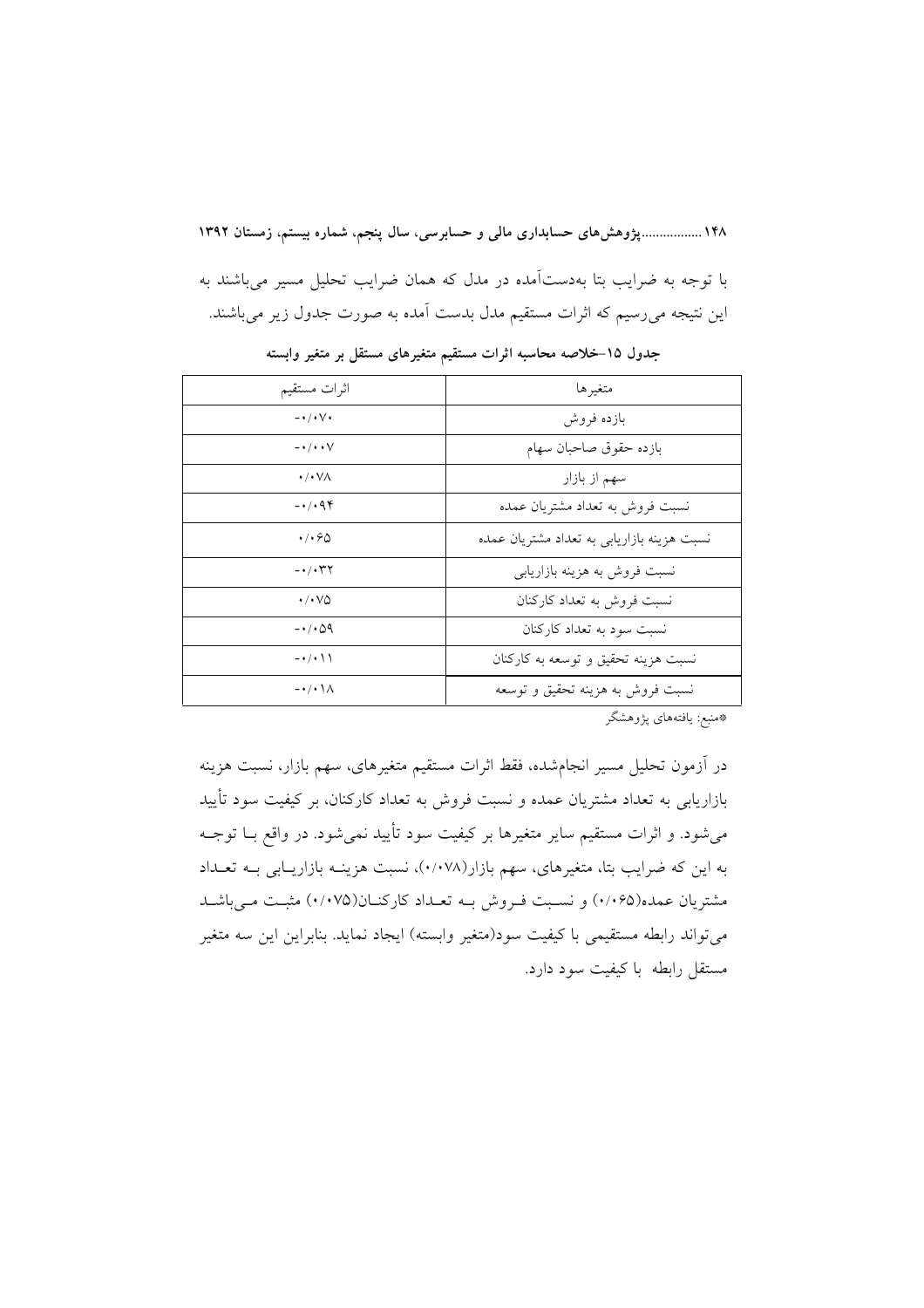– بررسی آزمون فرضیهها با استفاده از رگرسیون چندگانه

|                | ضرايب رگرسيون                                 | خطاى استاندارد             |                                         |                                  |
|----------------|-----------------------------------------------|----------------------------|-----------------------------------------|----------------------------------|
| مقدار ثابت     | $1/\Delta V\Delta$                            | $\cdot$ /0/0               | Y/99r                                   | $\cdot/\cdot\cdot\vee$           |
| v1             | $-Y/VV$                                       | $Y/\cdot$ $V\Lambda$       | $-1/TTT$                                | $\cdot / \Lambda r$              |
| v2             | $ \cdot$ / $\cdot$ $\uparrow$                 | $\cdot/\cdot$ $\cdot$      | $-\cdot/14\pi$                          | $\cdot$ / $\wedge \wedge \wedge$ |
| w1             | Q/149                                         | 0۹/۱۳                      | 1/979                                   | $\cdot/\cdot$ ۴                  |
| w2             | $\cdot/\cdot\cdot\mathsf{Y}$                  | ٠                          | $-1$ / $\uparrow$ $\uparrow$            | $\cdot$ / $\sqrt{2}$             |
| w <sub>3</sub> | $\cdot$ / $\cdot$ $\uparrow \uparrow$         | ٠                          | $\cdot$ /۲۹۸                            | $\cdot$ /V99                     |
| k1             | $\cdot$ /۴                                    | ٠                          | $- \star / \mathrm{V} \star \mathrm{V}$ | $\cdot$ /۴ $\wedge$              |
| k2             | $\boldsymbol{\cdot} / \boldsymbol{\curlyvee}$ | ٠                          | .7094                                   | $\cdot$ /00 $\tau$               |
| k <sub>3</sub> | $\cdot$ /۲۶                                   | ٠                          | $-1401$                                 | $\cdot$ / $\approx$ $\circ$      |
| q1             | $ \sqrt{r}$                                   | $\cdot$ / $\cdot$ $\vee$ 9 | $-174.$                                 | $\cdot/\lambda\setminus\cdot$    |
| q2             | $\cdot$ / $\cdot$ $\uparrow$ $\uparrow$       | $\bullet$                  | $-\cdot$ /۴۰۸                           | $\cdot$ / $\rho$ $\wedge$ $\sim$ |
| S <sub>1</sub> | 1.77                                          | 1.7                        | $-$ . $\Upsilon$                        | $\bullet$                        |
| S <sub>2</sub> | 7.09                                          | $\tilde{r}$ .              | $\mathsf{r}$ .                          | $\cdot$ . $\circ$                |

جدول ۱۶– رگرسیون چندگانه

\*منبع: يافتههاي پژوهشگر

ضرایب رگرسیون، میزان افزایش متغیر وابسته را به ازای یک واحد افزایش متغیر مستقل موردنظر نشان میدهد در این حالت اثرات سایر متغیرهای مستقل بر روی متغیر موردنظر و متغیر وابسته ثابت فرض میشود. بنابراین به ازای هر واحد افزایش در هر یک از متغیرهای جدول بالا(سهم از بازار، نسبت فروش به تعداد مشتریان، نسبت هزینه بازاریابی به تعداد مشتریان، نسبت فروش به هزینه بازاریابی، نسبت فروش به تعداد کارکنان، نسبت سود به تعداد کارکنان، نسبت فروش به هزینه تحقیق، اندازه شرکت،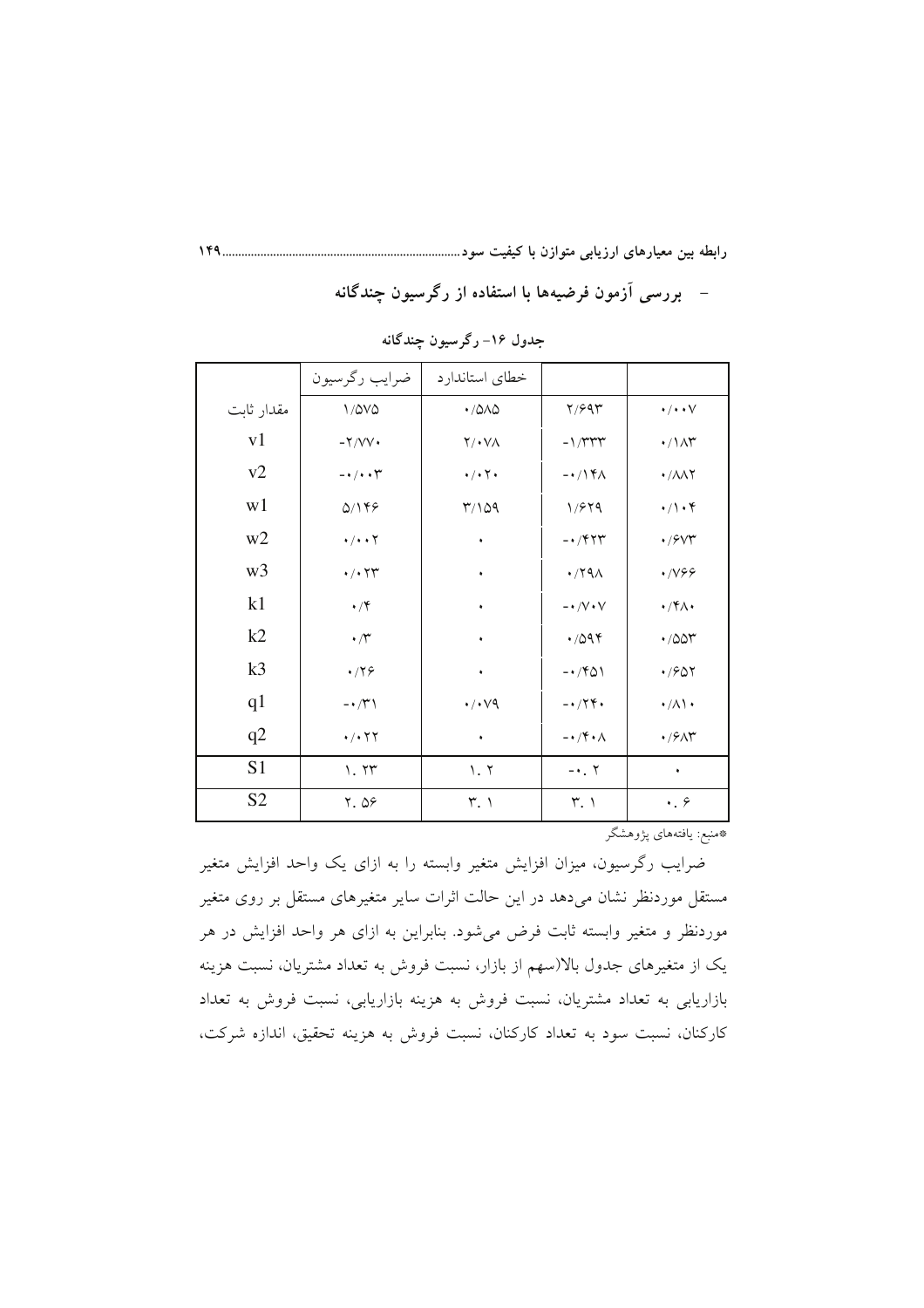۱۵۰ ....................وژوهشهای حسابداری مالی و حسابرسی، سال ینجم، شماره بیستم، زمستان ۱۳۹۲

صنعت) در صورت ثابت بودن اثرات سایر متغیرها، باعث افزایش کیفیت سود به مقدار ضرایب رگرسیون متغیرهای نامبرده شده، می شود. و بقیه ضرایب رگرسیون متغیرهای جدول بالا در صورت افزایش، باعث کاهش کیفیت سود می شود. از طرفی دیگر برای آزمون β<sub>i</sub>=0 در مقابل β<sub>i</sub>≠0 از ستون SigT استفاده میشود. این ستون احتمال آن را نشان می دهد که هر  $\beta_i = 0$  برابر صفر باشد. اگر این مقدار احتمال کوچک تر یا وساوی $0.05$  باشد فرض  $\beta_{\rm i}$  رد میشود. با توجه به جدول بالا سطح معناداری  $\alpha{=}0.05$ متغیر اندازه شرکت کوچکتر از $\alpha$ =0. 05است. یعنی تنها متغیر مؤثر در کیفیت سود است.

هرگاه مقدار آماره دوربین واتسون بین ۱/۵ تا ۲/۵ باشد در این صورت بین اجزای خطای مدل رگرسیون همبستگی وجود ندارد و بهترین برازش مدل داریم. در غیر این صورت بین اجزای خطای مدل همبستگی وجود دارد.

جدول ١٧–آزمون دوربين واتسون

| ضريب<br>همبستكى | توان دوم ضريب<br>همستكے | خطای استاندارد   ضریب همبستگی تعدیل شده |       | دوربين<br>واتسون |
|-----------------|-------------------------|-----------------------------------------|-------|------------------|
|                 | ۱۲، ۱۲                  | $-1$                                    | ۸/۵۸۰ | ۲/۰۲۸            |

\*منبع: يافتههاى پژوهشگر

در مدلبالا مقدار اَماره دوربین واتسون برابر ۲. ۲۰ بوده که چون این مقدار در بازه ۱. ۵ تا ۲. ۵ قرار دارد بنابراین مدل برازش دادهشده به دادهها مدل خوبی است و باقیماندههای حاصل از مدل دارای توزیع نرمال میباشند.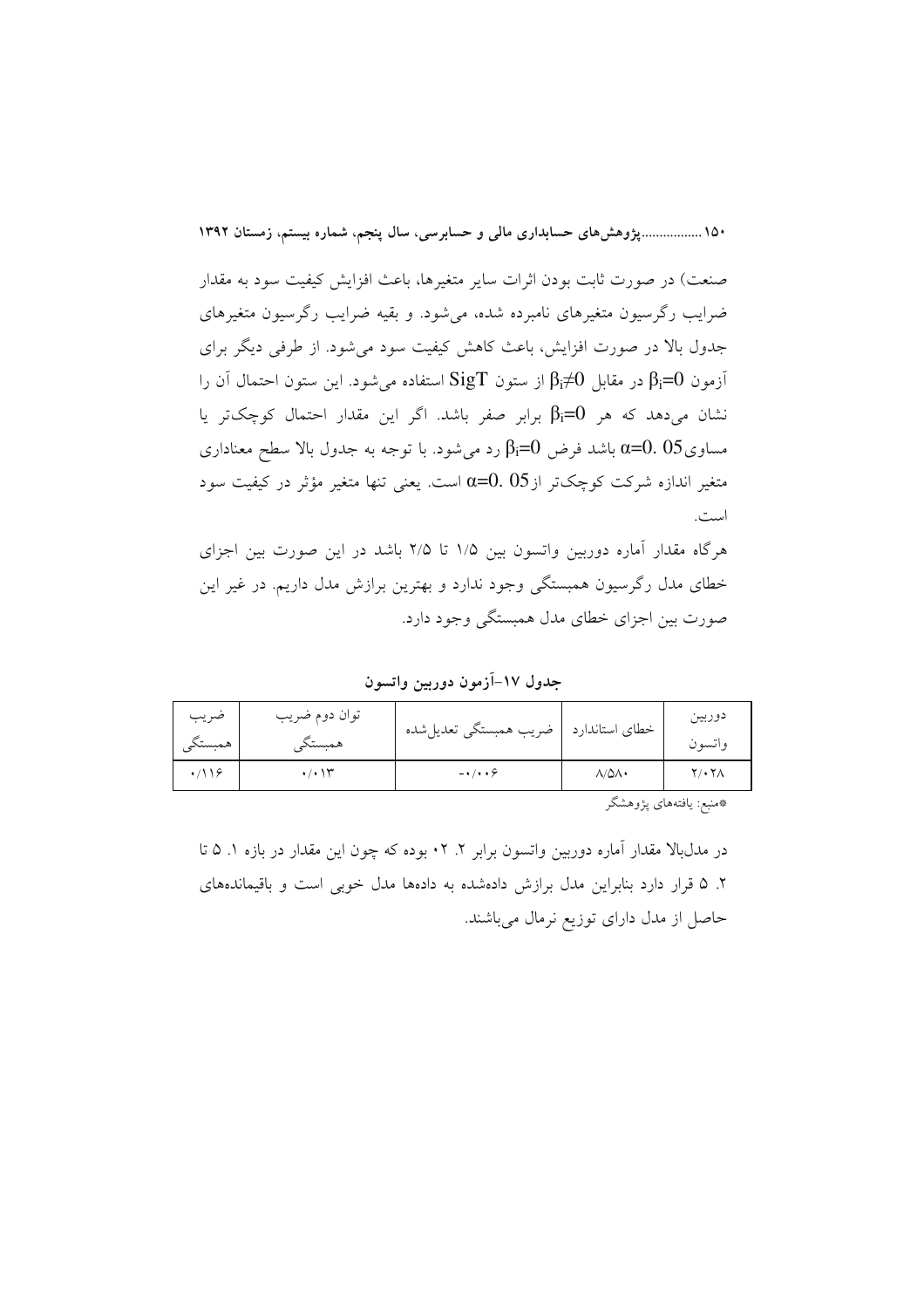#### ۱۰- نتىجەگىرى

با توجه به اهداف این پژوهش، رابطه بین معیارهای ارزیابی متوازن با کیفیـت سـود در شرکتهای پذیرفتهشده در بورس اوراق بهادار تهران موردبررسمی قـرار گرفـت. نتـایج این پژوهش حاکی از آن است که رابطه معناداری، بازده فروش از جنبـه مـالی ارزیــابی متوازن و سهم بازار، نسبت هزینه بازاریابی به تعـداد مشـتریان عمـده از جنبـه مشـتری ارزیابی متوازن و نسبت فروش به هزینه بازاریابی، نسبت فروش بــه تعــداد کارکنــان از جنبه فرايند داخلي ارزيابي متوازن و نسبت فروش به هزينه تحقيــق و توســعه از جنبــه رشد و یادگیری ارزیابی متوازن، با کیفیت سود تأیید می شود. و در آخر این نتیجه کلبی حاصل می شود که آن دسته از معیارهایی که رابطه معناداری با کیفیت سود دارند باعث بهبود عملکرد شرکت می شوند. در آزمون آنالیز تحلیـل واریــانس در رگرســیون، رابطــه معناداری معیارهای ارزیابی متوازن با کیفیت سود تأیید می شود. در آزمون تحلیل مسیر، فقط اثرات مستقیم متغیرهای، سهم بازار، نسبت هزینه بازاریابی به تعداد مشتریان عمده و نسبت فروش به تعداد کارکنان، بر کیفیت سود تأیید میشود. و در اَزمـون رگرســیون چندگانه، فقط متغیر کنترلی اندازه شرکت رابطه معناداری با کیفیت سـود دارد و رابطـه معناداری سایر متغیرها با کیفیت سود رد مـی شـود. و بـا توجـه بـه آزمـون اســمیرنوف گولموگراف، همه متغیرهای پژوهش دارای توزیع نرمال هستند. با توجه به این که سهم از بازار و نسبت هزینه بازاریابی به تعداد مشتریان عمده از جنبه مشتری ارزیابی متوازن، و نسبت فروش به تعداد کارکنان، از جنبه فرایند داخلی ارزیابی متوازن بر کیفیت سـود تأثیر گذار هستند و رابطه معناداری با کیفیت سود دارند می توان گفت که سهم از بازار و نسبت هزینه بازاریابی به تعداد مشتریان عمـده، و نسـبت فـروش بـه تعـداد كاركنـان، متغیری مؤثر در ارزیابی عملکرد هستند و میتوانند باعث بهبود عملکرد شرکت شـوند. مدیران می توانند با افزایش سهم از بازار و افـزایش نسـبت هزینــه بازاریــابی بــه تعــداد

 $\sqrt{21}$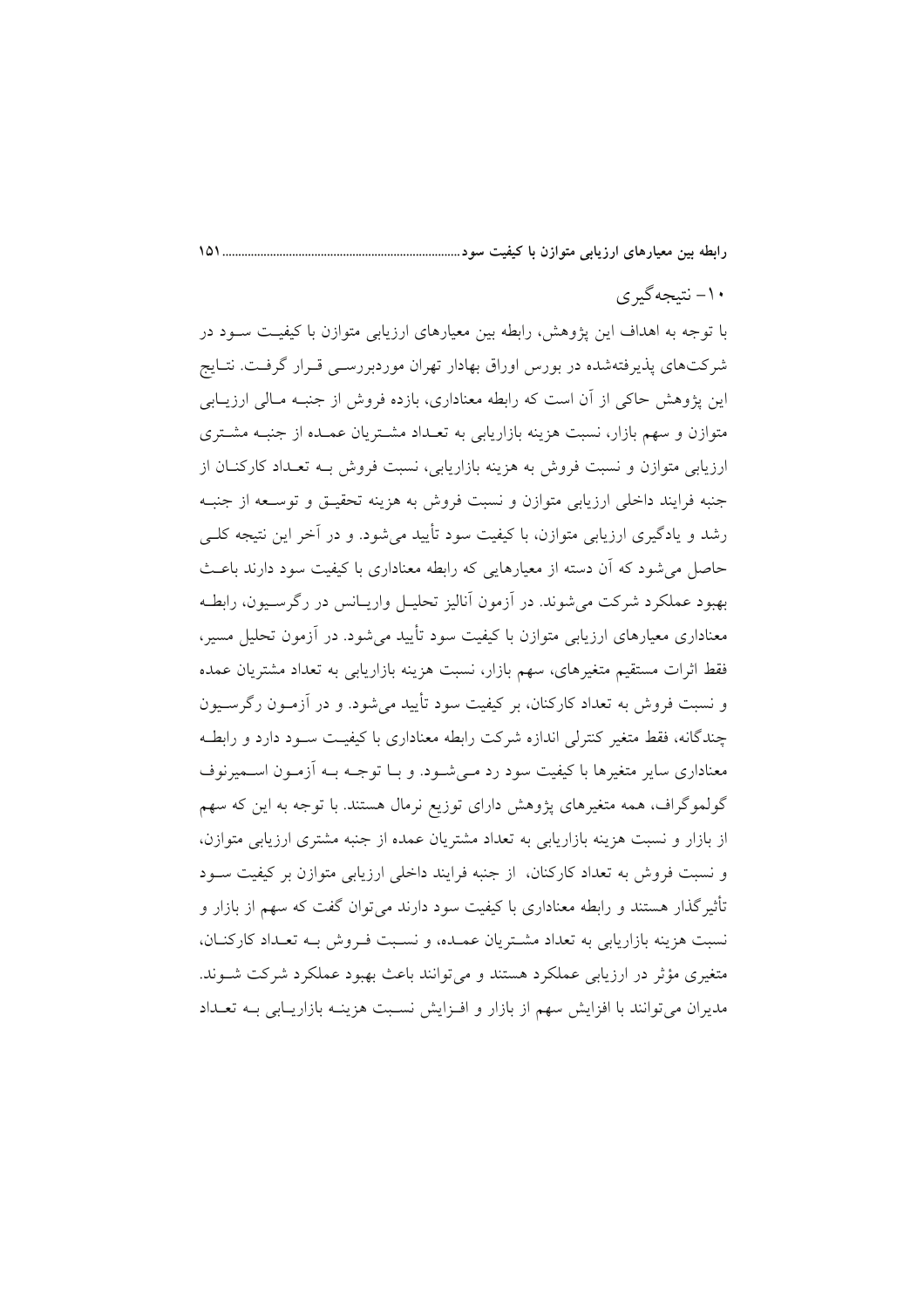١٥٢ ..................يژوهش هاي حسابداري مالي و حسابرسي، سال ينجم، شماره بيستم، زمستان ١٣٩٢ مشتریان عمده و نسبت فروش به تعداد کارکنان باعث افزایش کیفیت سود و در نتیجـه بهبود عملکرد شرکت شوند.

یژوهش حاضر با پژوهش، ارتباط ارزیابی متوازن با ارزیــابی عملکــرد شــرکتهــای تجارت الکترونیکی(میستری و ناندرام، ۲۰۰۵) از نظر متغیرهای مستقل بکار گرفتهشـده شباهت دارد. پژوهش مذکور به این نتیجه دست یافته است کـه جنبـه مشـتری و جنبـه رشد و یادگیری با رتبهبنـدی سـازمانهـا از لحـاظ عملکـرد همبسـتگی دارد. تفـاوت یژوهش مذکور با پژوهش حاضر در این است کـه رتبـهبنـدی شـرکتهـا در پـژوهش حاضر مدنظر قرار نگرفته است. و این که متغیر وابسته، در پـژوهش حاضـر بــه عنــوان یکی از معیارهای ارزیابی عملکرد، متفاوت از پژوهش مذکور است.

پژوهش، بررسی کاربرد تکنیک ارزیابی متوازن در سنجش عملکرد شرکتهای پذیرفتهشده در بورس اوراق بهادار تهران(الهپاری ابهری، ۱۳۸۶) از این دیدگاه که روش ارزیابی متوازن، در سنجش عملکرد شرکتها از جنبههای مالی و غیرمالی مورداستفاده قرار میگیرد انتخاب شده است. پژوهش مذکور از چهار جنبه ارزیابی متوازن(مالی، مشتری، فرأیند داخلی و نوأوری و أموزش) در قالب چهار فرضیه بررسی گردیده است. پژوهشگر با استفاده از ابزار پرسشنامه، اطلاعات ۶۸ شرکتهای پذیرفتهشده در بورس اوراق بهادار تهران استفاده کرده است. نتایج پژوهش حاکی از أن است که مهترین معیارهای مالی که شرکتهای پذیرفتهشده در بورس اوراق بهادار تهران برای ارزیابی عملکرد بخشهای مختلف و مدیران شرکت استفاده می کنند عبارت از سود خالص، سود عملیاتی متوازن و درآمد کل است. اما شرکتهای مذکور از معیارهای غیرمالی از قبیل رضایتمندی مشتریان، تعداد شکایتهای مشتریان، ساعت آموزش کارکنان و شنیدن نظرات و پیشنهادی کارکنان برای ارزیابی عملکرد بخشهای مختلف و مدیران شرکت بدون پیادهسازی ارزیابی متوازن، نیز استفاده میکنند. پژوهش حاضر با یژوهش مذکور از نظر متغیرهای مستقل و وابسته بکار گرفتهشده کاملاً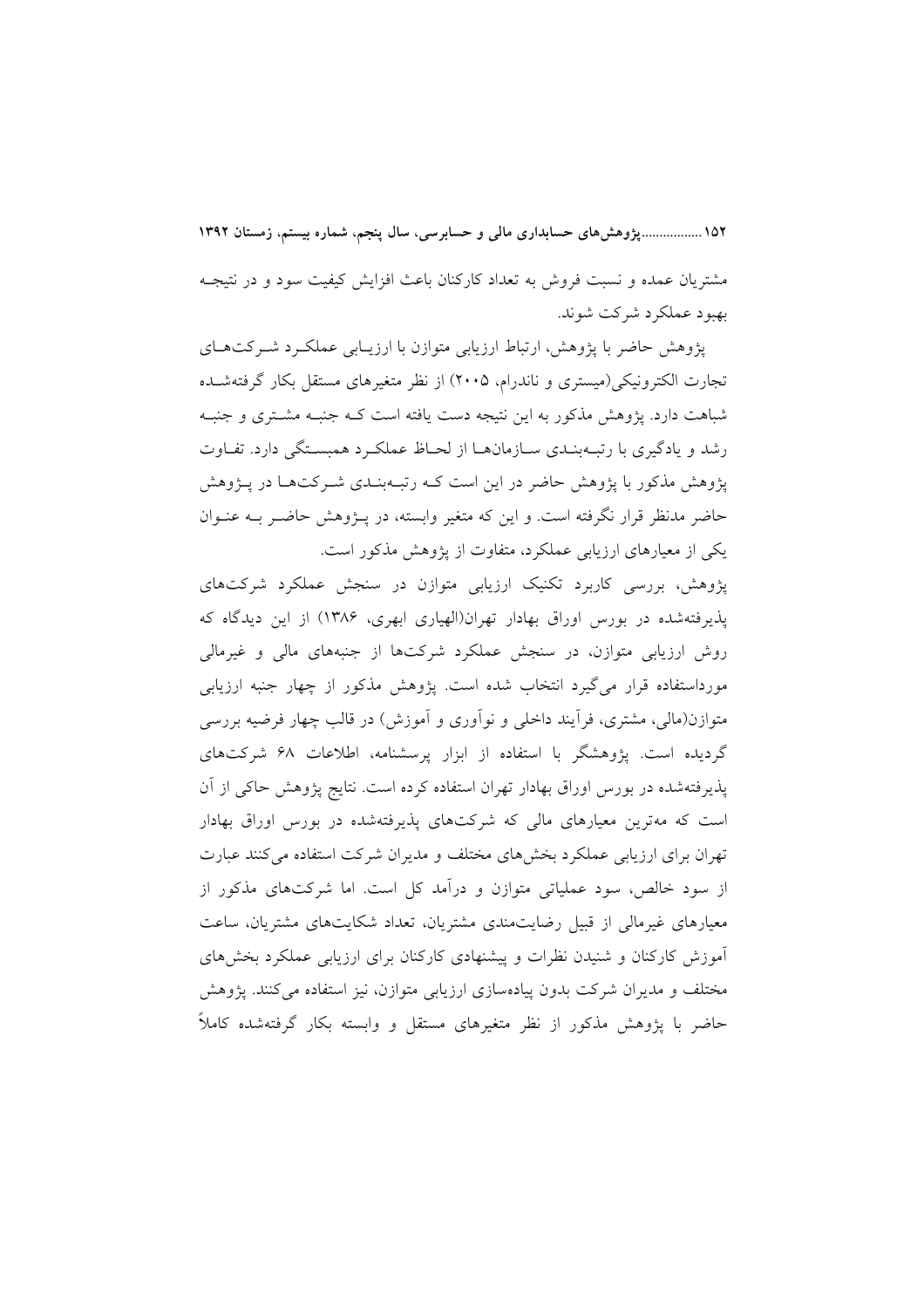متفاوت است. و تفاوت دیگر این که پژوهش مذکور به صورت پرسشنامه ای کار شده است. تنها شباهت پژوهش حاضر با پژوهش مذکور در این است که روش ارزیابی متوازن را با فرض این که به عنوان یکی از مهمترین ابزارهای ارزیابی عملکرد است در پژوهش نظر گرفته شده است.

در تحقیق، بررسی نقش ارزیابی جامع عملکرد در ارزیابی عملکرد و کنترل مدیریت(ابراهیمی، ۱۳۸۴)، راهبرد مدون شرکت ایرانخودرو دیزل از جنبه ارزیابی عملکرد بررسی شد. در این تحقیق سه فرضیه مطرح شد که عبارتاند از: ارتباط معنی-داری بین آموزش کارکنان و فراًیند داخلی وجود دارد، ارتباط معنیداری بین فراًیند داخلی و رضایت مشتری وجود دارد، ارتباط معنیداری بین رضایت مشتری و سوداَوری وجود دارد. نتایج تحقیق بیانگر این است که اغلب اجزای وجه رشد و یادگیری با وجه فرأیند داخلی و وجه فرأیند داخلی با وجه مشتری و وجه مشتری با وجه مالی در ارتباط است ولی ارتباطات مذکور در هیچکدام از موارد بهطور کامل برقرار نشده است. تفاوت پژوهش حاضر با پژوهش مذکور در این است که متغیرهای در نظر گرفتهشده برای چهار جنبه ارزیابی متوازن کاملاً متفاوت از متغیرهای در نظر گرفتهشده در یژوهش مذکور است. و همچنین از طرفی در یژوهش مذکور رابطه معناداری، بین جنبههای ارزیابی متوازن مورد آزمون قرار گرفته است. درحالی که در یژوهش حاضر رابطه معناداری بین چهار جنبه ارزیابی متوازن با کیفیت سود را مورد ارزيابي قرارداد است.

پیشنهادات مبتنی بر یافتههای تحقیق به پژوهشگران آتی به شرح زیر می باشند: ۱. با توجه به این که روش ارزیابی متـوازن و کیفیـت سـود، دارای معیارهـای ارزیـابی عملکرد سازمانها هستند پیشنهاد می شود که پژوهشگران و محققان، بــه شــاخص هــای اندازهگیری ارزیابی عملکرد انتخابشده در ایــن پــژوهش عنایــت داشــته باشــند. و بــا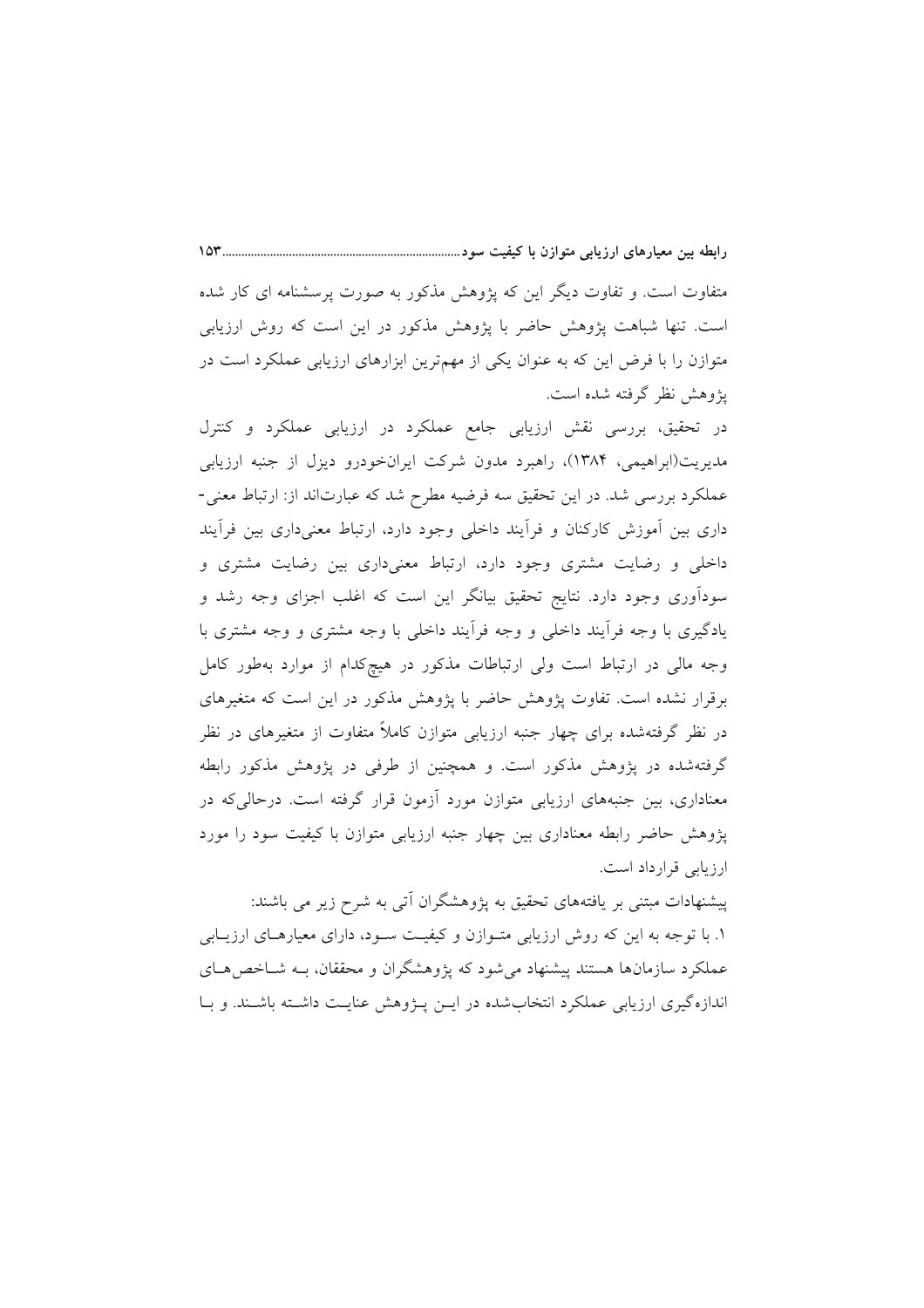۱۵۴ ....................وژوهشهای حسابداری مالی و حسابرسی، سال ینجم، شماره بیستم، زمستان ۱۳۹۲

استفاده از روش های آماری دیگر، متغیرهای این پژوهش را موردبررسی قرار دهند. و پا این که شاخصهای اندازهگیری دیگری را برای تحقیقات آتی بکار گیرند. ۲. محققان می توانند در تحقیقات آتی، ارتباط بین معیارهای ارزیابی متوازن بـا مــدیریت سود را موردبررسی قـرار دهنـد و در مـديريت سـود، اقـلام تعهـدي اختيـاري و غيـر اختیاری را موردسنجش قرار دهند.

٣. محققان مي توانند اين يژوهش انجامشده را فقط در دو صنعت خــاص، مثــل صــنعت خودرو و ساخت قطعات و صنعت انواع فراوردههای غذایی بـه جـز قنـد و شـكر كـه نسبت به سایر صنایع دارای بیش تـرین، هزینــههــای بازاریــابی و هزینــههــای تحقیــق و توسعه است، انجام دهند.

۴. در پژوهشهای آتی پژوهشگران جهت بررسی بهتر جنبه مالی از معیارهـای ارزیــابی متوازن میتوانند از نسبتهای نقدینگی استفاده کنند. و در جنبـه مشــتری از معیارهــای ارزیابی متوازن از طریق درصد رشد حاصله در کسبوکار شـرکت، و در جنبـه فراینــد داخلی از معیارهای ارزیابی متوازن از طریق اندازهگیـری کیفیـت فراینـد بـا اسـتفاده از شاخص بازده تولیدات(نسبت اقلام تولیدشده سالم به اقلام واردشده سالم به فراینـد) و در جنبه رشد و یادگیری از معیارهای ارزیابی متـوازن از طریـق انـدازهگیـری شـاخص نگهداری کارکنان(نرخ ترک خدمت کارکنان کلیدی) می توانند استفاده نمایند. ۵. محققان می توانند در پژوهشهای آتی خود، رابطه بین جنبه مالی از ارزیـابی متــوازن را با سه جنبه غیرمالی ارزیابی متوازن موردبررسی قرار دهند.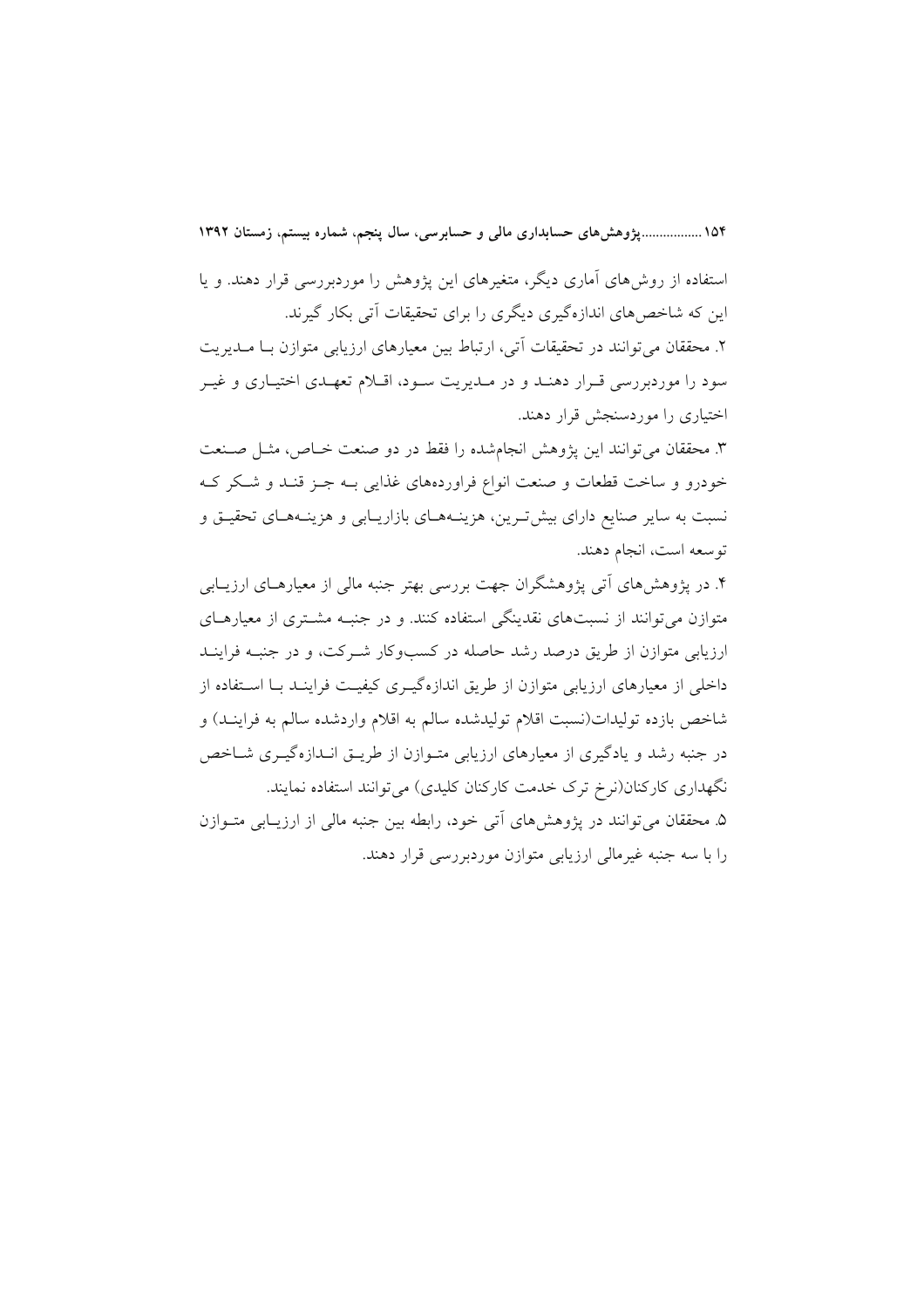رابطه بین معیارهای ارزیابی متوازن با کیفیت سود....................

## منابع

اکباتانی، محمد علی و همکاران، (۱۳۸۵) ،«پیاده سازی ارزیابی متوازن»، مجله حسابدار، شماره ۱۷۸: ۹-۱۹.

احمد زاده، حمید،(۱۳۸۷)، «بررسی دلایل عدم بکارگیری سیستم ارزیابی متوازن در ارزيابي عملكرد شركتهاي پذيرفته شده در بـورس اوراق بهـادار تهـران»، پايـان نامـه كارشناسي ارشد، دانشكده علوم اقتصادي.

اسماعیلی، شاهیور، (۱۳۸۵) ،رابطه بین کیفیت سود و بازده سهام، فصلنامه مطالعات حسابداري، شماره ١٢ و ١٣: ٢٧-٣٨.

حجازي، رضوان و راحله همايوني راد،(۱۳۸۶)، "«ارزيابي متوازن»، حسابدار شـماره  $5V - 51$ : 117

مهام، کیهان و حمیدرضا شیرزاد، شهریور ، (۱۳۸۳)،«تغییر امتیازنامه متوازن از ارزیابی متوازن عملکرد به مدیریت راهبردی» مجله حسابدار، شماره ۱۶۰: ۱۹–۲۵ و  $57 - 01$ 

Arban, A and L. Buglino(2003) "A Multimentional Performance Model for Consolidating Balanced Scorecards" Journal: Advances in Engineering Software, Vol34, pp: 339 - 349

Eilat H., Golany B., Shtub A., (2008). R&D Project Evaluation: An Integrated DEA and Balanced Scorecard Approach, Omega 36, pp. 895-912.

Irala. Lokanandha reddy(2007) " Perfprmance Measurement Using Balanced score card, http://, 1-16, www. ssrn. corn.

Kaplan, R. S. and Norton, D. P.(1996), The Balanced Scorecard: Translating Strategy into Action- the Balanced Scorecard. Harvard Business School Press, Boston, pp: 1-8, www. ssrn. corn.

Kaplan, R. S. and D. P. Norton. 1997. Why Does Business Need a Balanced Scorecard? Journal of Cost Management(May/June): 5-10.

 $\Delta \Delta$